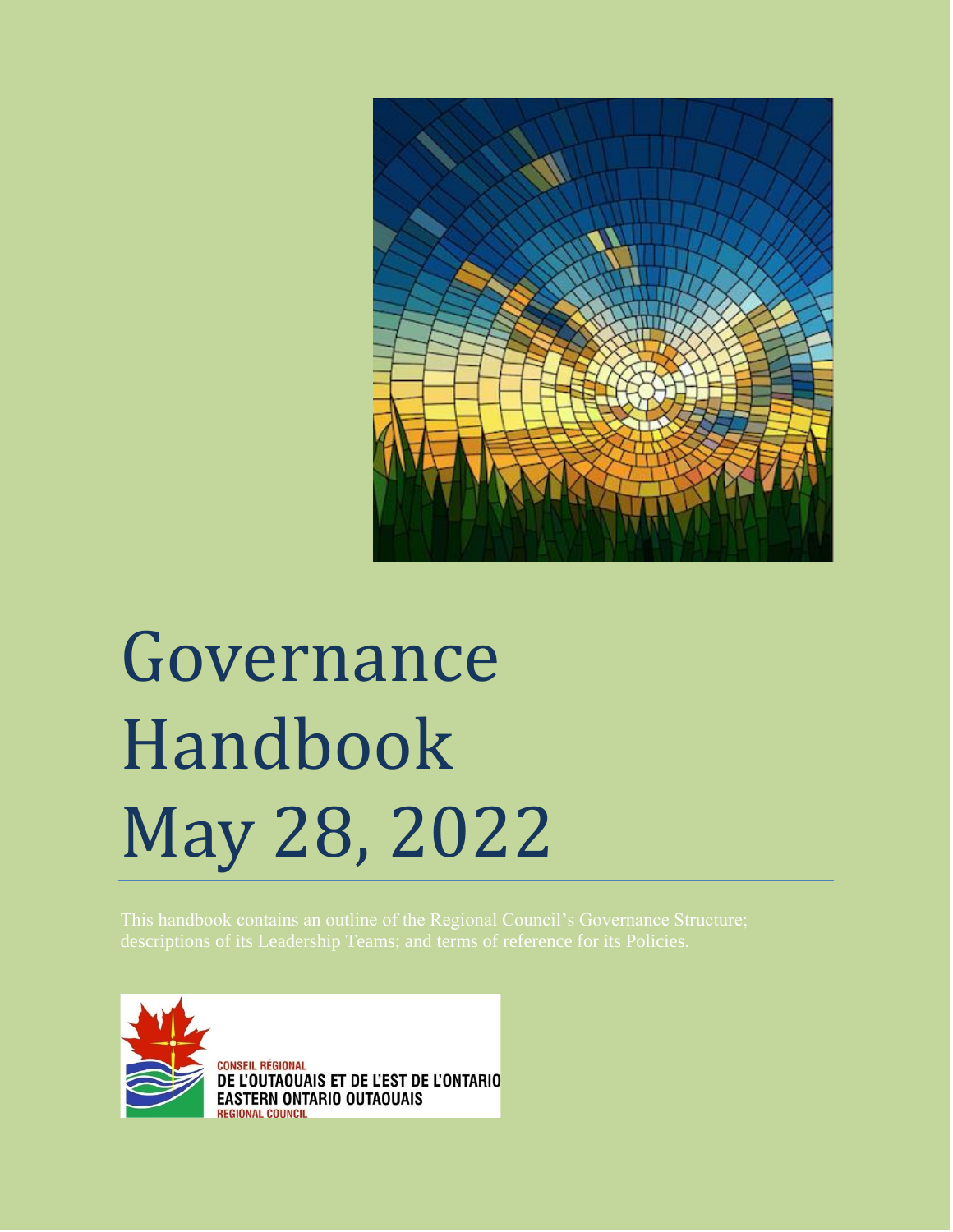#### **Table of Contents**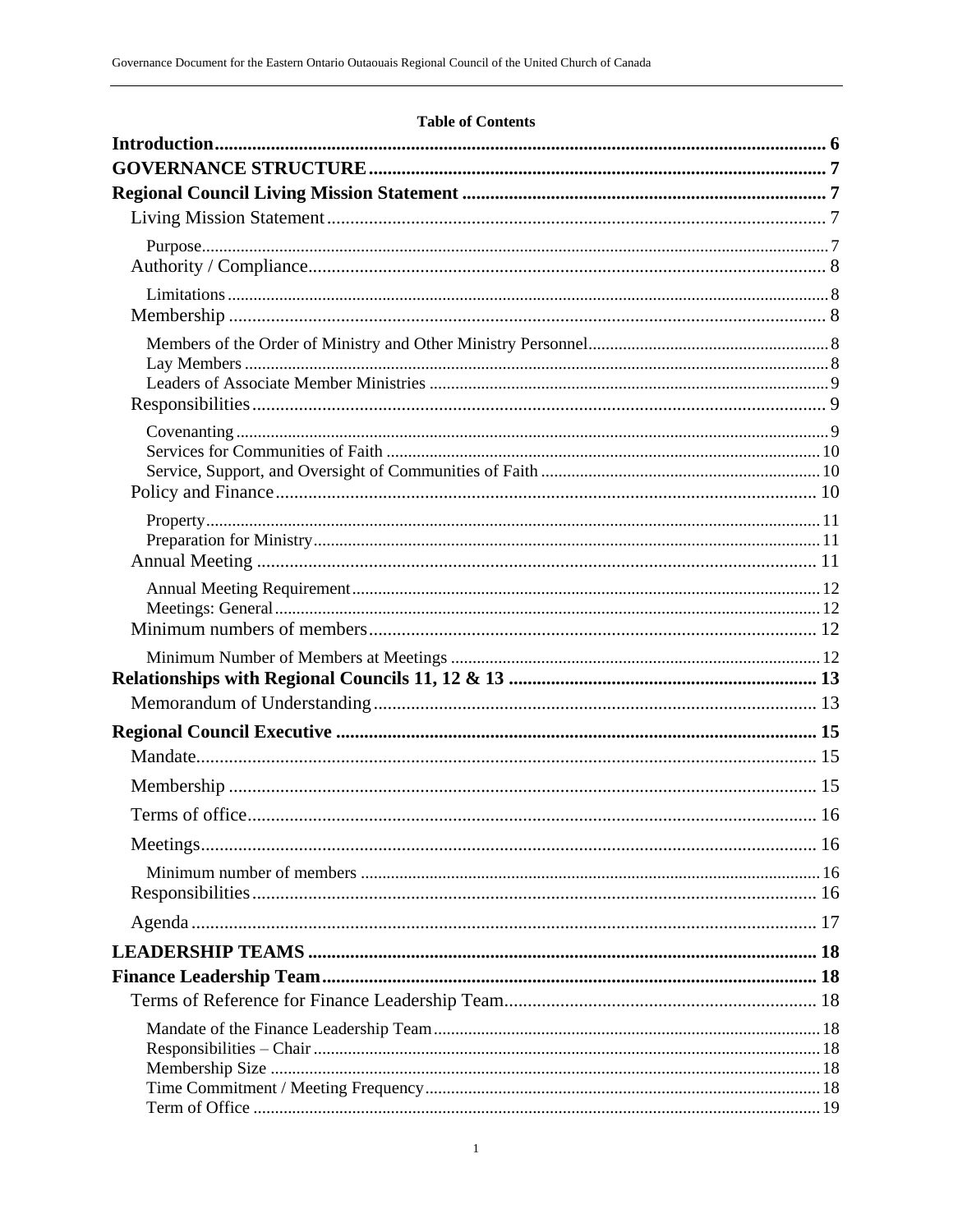| Terms of Reference for Independent Internal Financial Review Committee 19 |  |
|---------------------------------------------------------------------------|--|
|                                                                           |  |
|                                                                           |  |
|                                                                           |  |
|                                                                           |  |
|                                                                           |  |
|                                                                           |  |
|                                                                           |  |
|                                                                           |  |
|                                                                           |  |
|                                                                           |  |
|                                                                           |  |
|                                                                           |  |
|                                                                           |  |
|                                                                           |  |
|                                                                           |  |
|                                                                           |  |
|                                                                           |  |
|                                                                           |  |
|                                                                           |  |
|                                                                           |  |
|                                                                           |  |
|                                                                           |  |
|                                                                           |  |
|                                                                           |  |
|                                                                           |  |
|                                                                           |  |
|                                                                           |  |
|                                                                           |  |
|                                                                           |  |
|                                                                           |  |
|                                                                           |  |
|                                                                           |  |
|                                                                           |  |
|                                                                           |  |
|                                                                           |  |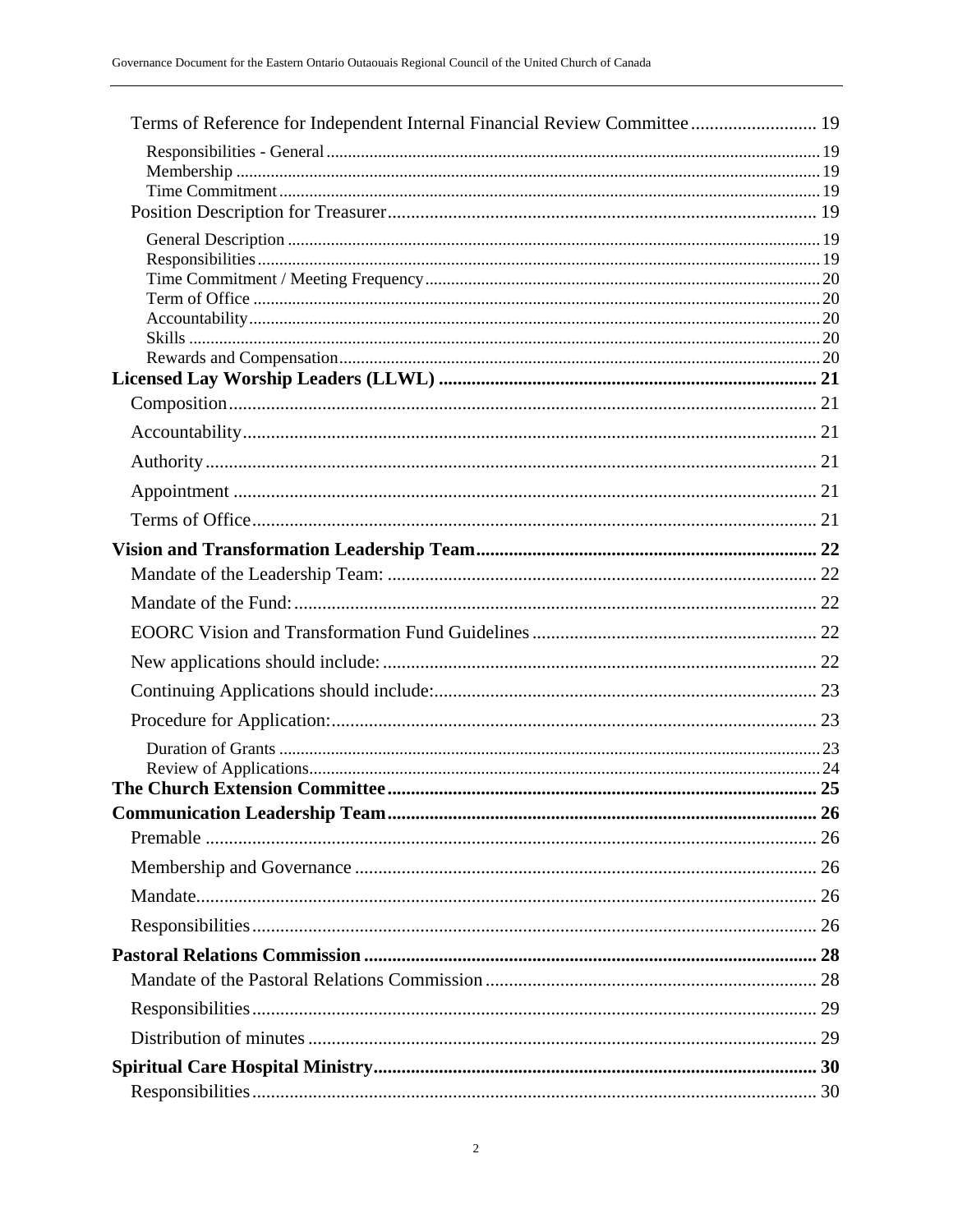| Authorization to Perform Marriage and Voluntary Associate Minister (VAM) Policy  38 |  |
|-------------------------------------------------------------------------------------|--|
|                                                                                     |  |
|                                                                                     |  |
|                                                                                     |  |
|                                                                                     |  |
|                                                                                     |  |
| Policy Regarding Financial Appeals at Meetings of the Regional Council  42          |  |
|                                                                                     |  |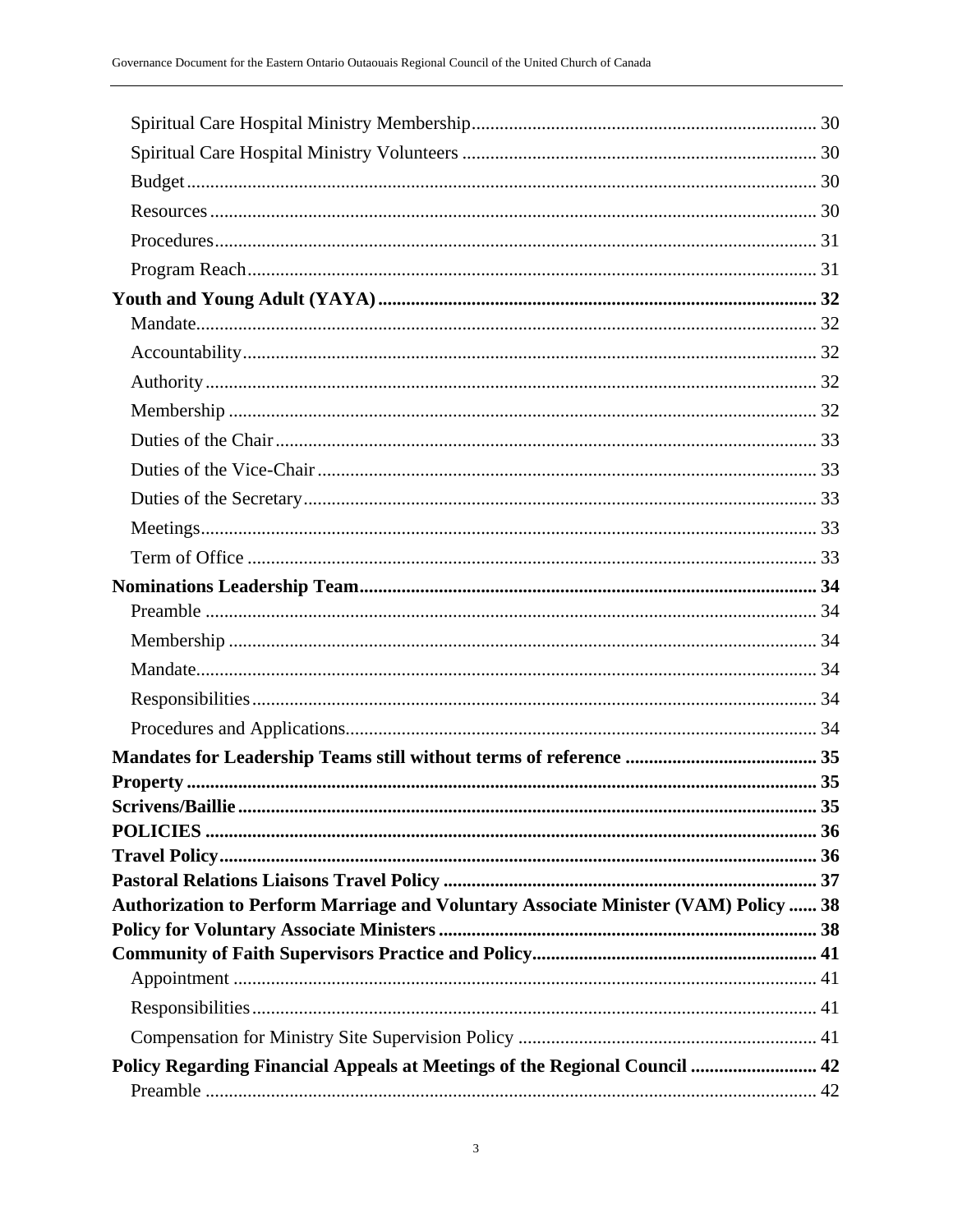| Ministry Personnel Involvement in a Former Community of Faith Policy 43                |  |
|----------------------------------------------------------------------------------------|--|
|                                                                                        |  |
| Eastern Ontario Outaouais Regional Council - Contact with Former Community of Faith 43 |  |
|                                                                                        |  |
| Eastern Ontario Outaouais Regional Council - Current VAM Policy (February 2019) 45     |  |
|                                                                                        |  |
|                                                                                        |  |
|                                                                                        |  |
|                                                                                        |  |
|                                                                                        |  |
|                                                                                        |  |
|                                                                                        |  |
|                                                                                        |  |
|                                                                                        |  |
|                                                                                        |  |
|                                                                                        |  |
|                                                                                        |  |
|                                                                                        |  |
|                                                                                        |  |
|                                                                                        |  |
|                                                                                        |  |
|                                                                                        |  |
|                                                                                        |  |
|                                                                                        |  |
|                                                                                        |  |
|                                                                                        |  |
|                                                                                        |  |
|                                                                                        |  |
|                                                                                        |  |
|                                                                                        |  |
|                                                                                        |  |
|                                                                                        |  |
|                                                                                        |  |
|                                                                                        |  |
|                                                                                        |  |
|                                                                                        |  |
|                                                                                        |  |
|                                                                                        |  |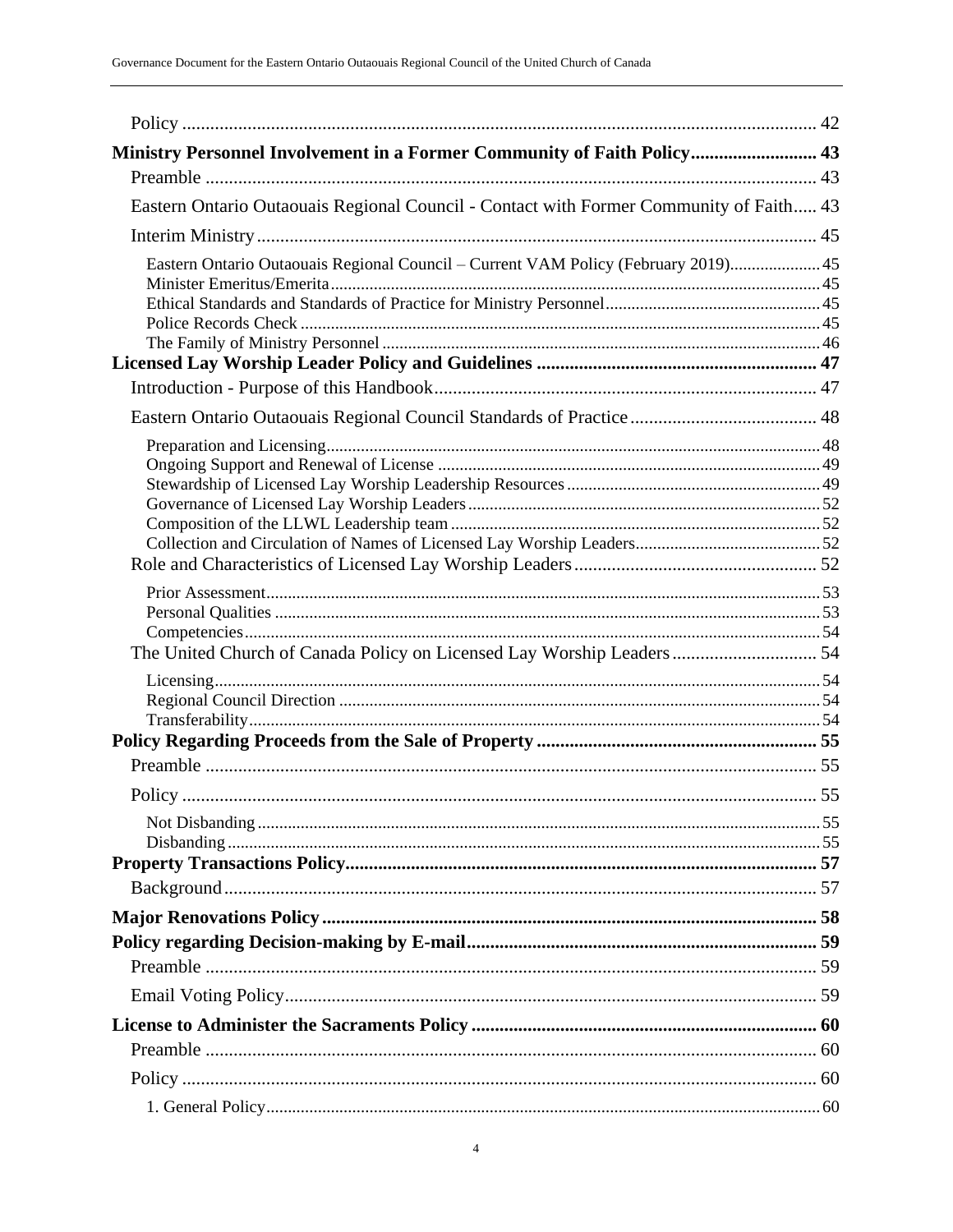| Policy on Compensation for Pulpit Supply during General Council 44 63 |  |
|-----------------------------------------------------------------------|--|
|                                                                       |  |
|                                                                       |  |
|                                                                       |  |
|                                                                       |  |
|                                                                       |  |
|                                                                       |  |
|                                                                       |  |
|                                                                       |  |
|                                                                       |  |
| 1.                                                                    |  |
| Н.                                                                    |  |
| III.                                                                  |  |
|                                                                       |  |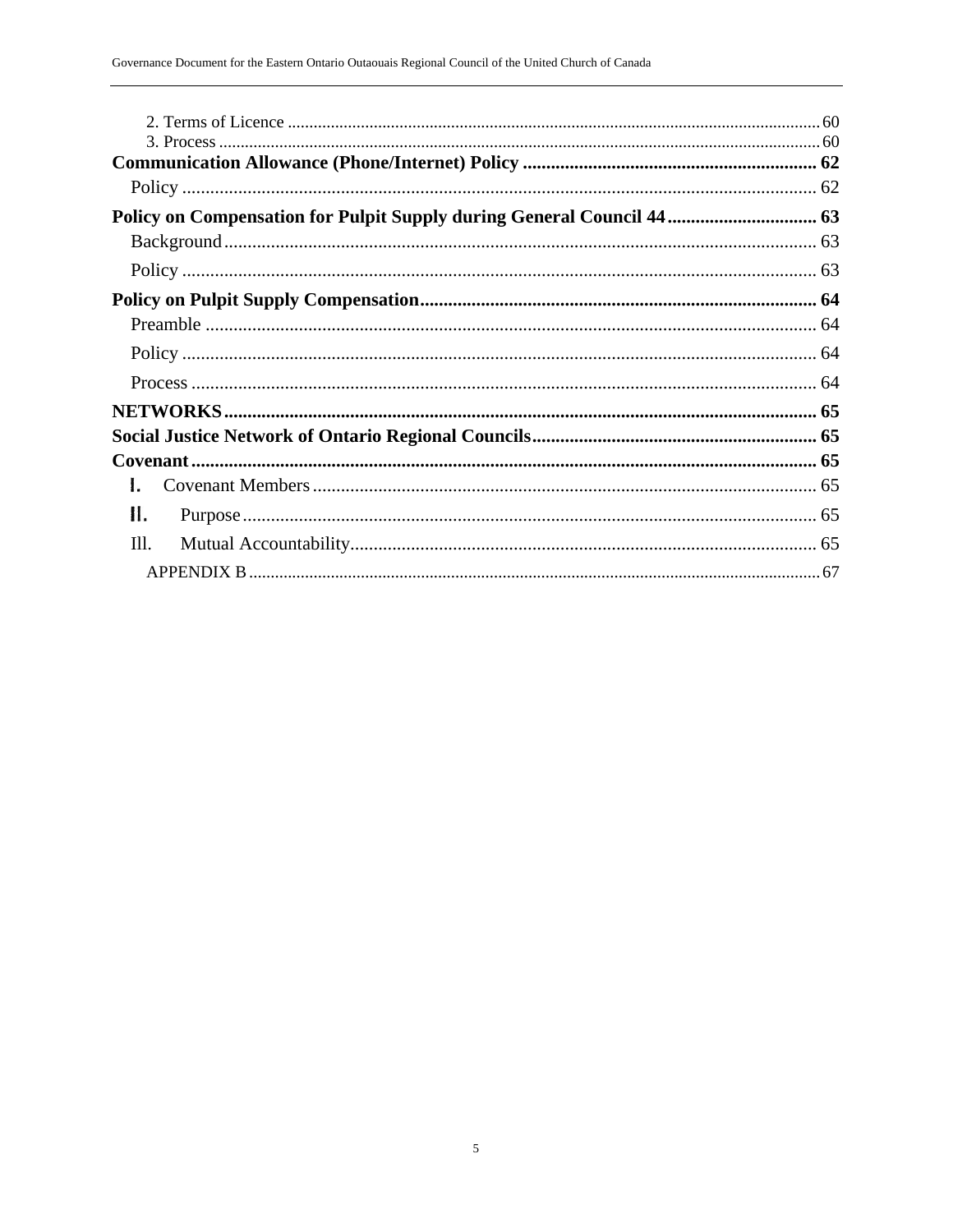## <span id="page-6-0"></span>**Introduction**

This policy and practice document has been prepared by the Regional Council Transition Commission, then Executive (effective January 1, 2019) with the recognition that the Regional Council Executive will regularly review all of the policies.

The Regional Council will review and set policies for the Executive and commissions/leadership teams. Staff will be empowered and trusted to execute that policy.

The structure will consist of commissions/leadership teams supported by staff and by task groups of skilled and trained volunteers to carry out policy (e.g. liaisons with individual communities of faith).

All of the policies can be measured against the Regional Council's Living Mission:

- Supporting and enhancing the ministry of Communities of Faith;
- Supporting Ministry Personnel, Staff and Lay Leadership in Communities of Faith;
- Supporting and nurturing Right Relations, Social, and Ecological Justice;
- Supporting peoples in all seasons of life;
- Supporting and building Communications.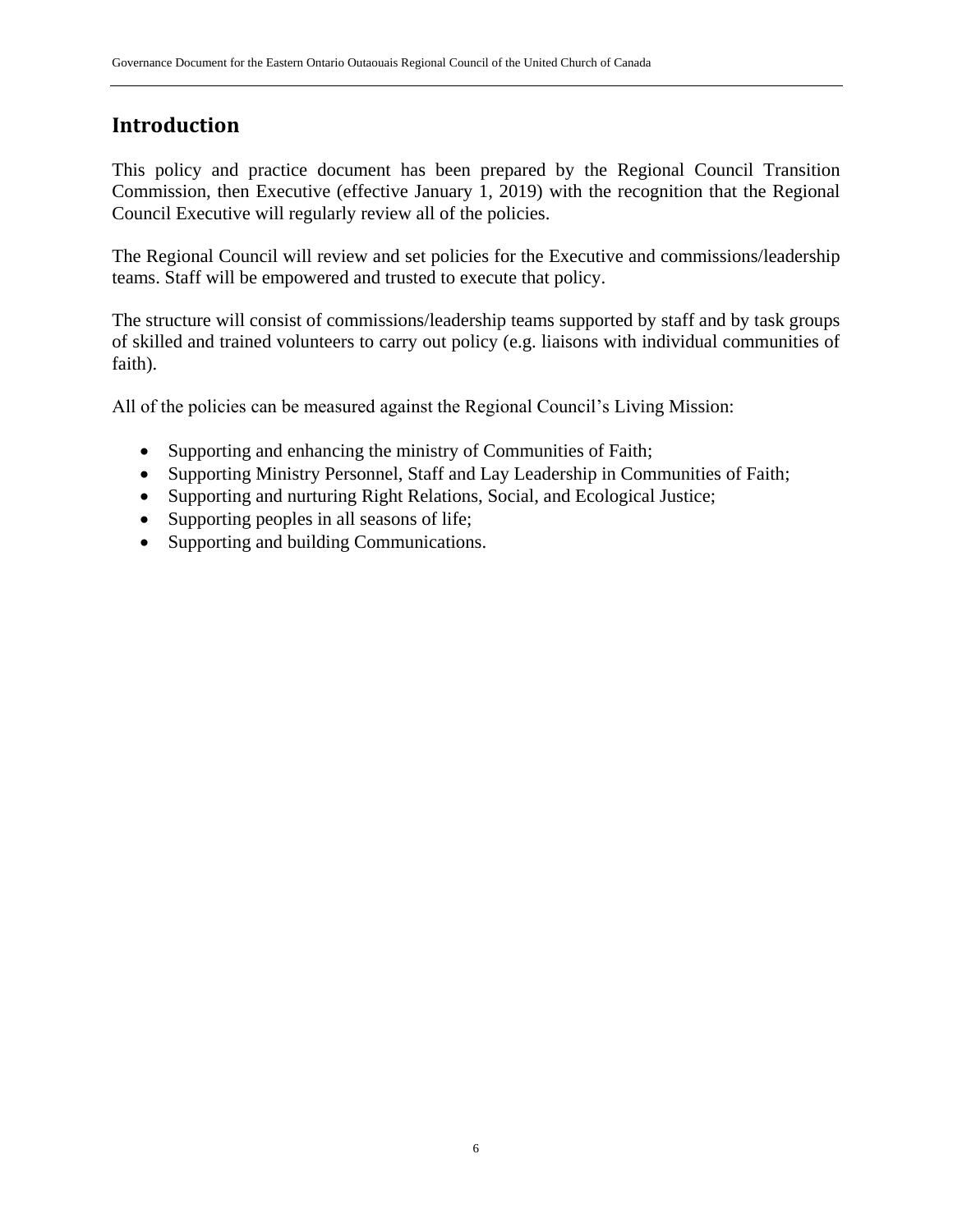## **GOVERNANCE STRUCTURE**

## <span id="page-7-1"></span><span id="page-7-0"></span>**Regional Council Living Mission Statement**

| POLICY NAME: Regional Council Living                                                          | Date Approved: October 5, 2019                 |
|-----------------------------------------------------------------------------------------------|------------------------------------------------|
| <b>Mission Statement</b>                                                                      |                                                |
|                                                                                               | Review Date: May 2020                          |
|                                                                                               | 2019-10-05_176 MOTION (B. Reynolds/J.          |
|                                                                                               | Allen) That the Eastern Ontario Outaouais      |
|                                                                                               | Regional Council provisionally adopt the       |
|                                                                                               | Living Mission Statement as written in the     |
|                                                                                               | Governance Handbook, with the                  |
|                                                                                               | understanding that it will be presented at the |
|                                                                                               | Annual General Meeting in May 2020, taking     |
|                                                                                               | into account comments made during the          |
|                                                                                               | <b>Inaugural Meeting. Carried</b>              |
|                                                                                               |                                                |
| Purpose: This policy outlines the purpose / mission / vision of the Region, the authority and |                                                |

compliance, membership, responsibilities and annual meetings.

## <span id="page-7-2"></span>**Living Mission Statement**

The Living Mission of the Regional Council is

- Supporting and enhancing the ministry of Communities of Faith;
- Supporting Ministry Personnel, Staff and Lay Leadership in Communities of Faith;
- Supporting and nurturing Right Relations, Social, and Ecological Justice;
- Supporting persons in all seasons of life;
- Supporting and building Communications.

## <span id="page-7-3"></span>**Purpose**

#### *The Manual C.2.4*

The regional council is responsible for encouraging and engaging in

- a) joining our collective hearts, voices, and resources to witness to the gospel and vision of Jesus for a compassionate and just society, both in Canada and around the world;
- b) local, regional, national, and global initiatives and partnerships (community, ecumenical, and interfaith) for ministry, mission, and justice work;
- c) ministry with children, youth, and young adults;
- d) honouring and living into intercultural mission and ministry; and

*Honouring and living into intercultural mission and ministry is described in Vision for Becoming an Intercultural Church, a resource available from the General Council Office.* 

e) living in covenant with Mother Earth and All My Relations in the Earth community.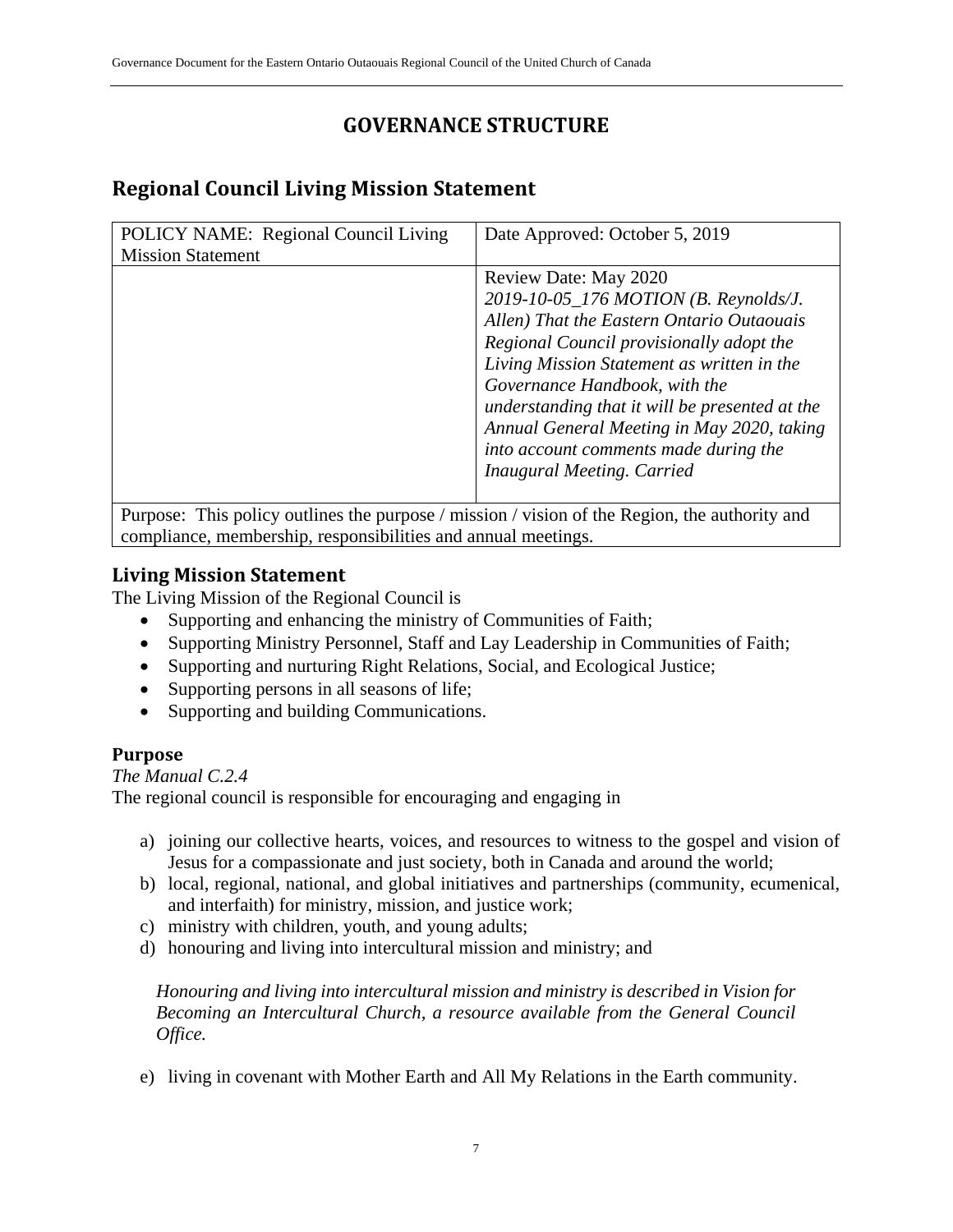## <span id="page-8-0"></span>**Authority / Compliance**

The Regional Council and Regional Council Executive will follow all policies outlined or referred to in The Manual of The United Church of Canada, or as required by federal, provincial or municipal laws.

#### <span id="page-8-1"></span>**Limitations**

*The Manual C.2.14* 

All responsibility of the Regional Council is subject to

- a) policies set by the General Council on membership, governance, pastoral relations, candidacy, ministry personnel, property, and any other area within the authority of the General Council; and
- b) the authority of the General Council to assume control of the Regional Council in extraordinary circumstances where the Regional Council is unable to or refuses to meet its responsibilities or acts outside of denominational or Regional Council policies.

## <span id="page-8-2"></span>**Membership**

#### *The Manual C.1 (includes C.1.1. – C.1.3)*

The regional council consists of members of the order of ministry, other ministry personnel, lay members of the United Church, and leaders of associate member ministries, all as set out in sections C.1.1 to C.1.3 below.

"Ministry personnel" is a general term that refers to members of the order of ministry, designated lay ministers, candidates serving under appointment, diaconal supply, and ordained supply. For more information on these categories of ministry personnel, see Entering Ministry H.1.1 and H.1.2.

There must be a balance between the members in the membership categories in section C.1.1 and C.1.2 below where possible.

#### <span id="page-8-3"></span>**Members of the Order of Ministry and Other Ministry Personnel**

*The Manual C.1.1*  The following ministry personnel are members of the regional council:

- a) members of the order of ministry within the bounds served by the regional council; and
- b) other ministry personnel in a covenantal relationship with a community of faith within the bounds of the regional council.

#### <span id="page-8-4"></span>**Lay Members**

*The Manual C.1.2* 

*Communities of faith that are congregations or pastoral charges continue to elect representatives to the regional council in the same way they elected representatives to the presbytery prior to January 1, 2019.They may also change the way in which they elect representatives within denominational policies, with the agreement of the regional council, and by including it in the covenant between the community of faith and regional council.*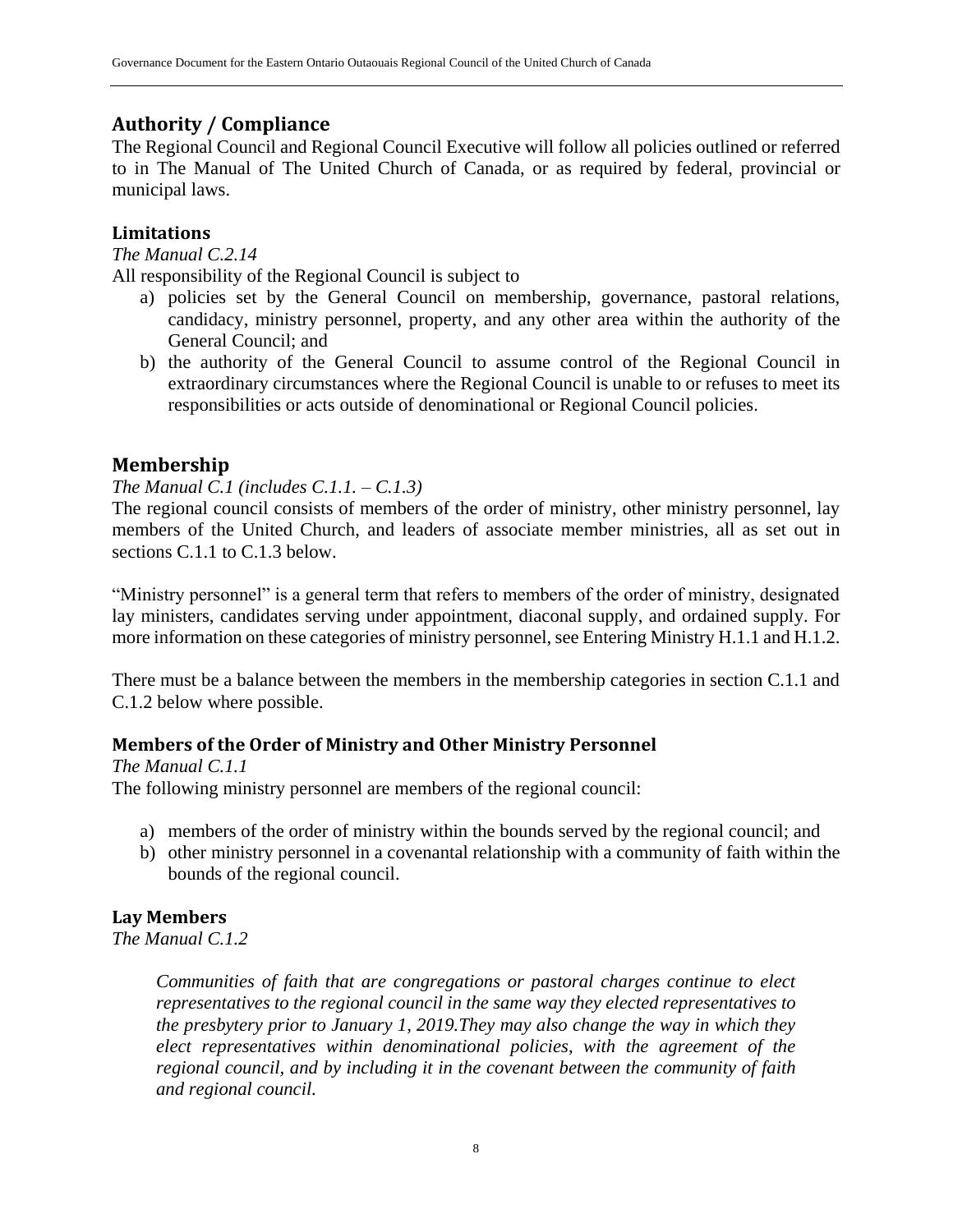The lay members of the regional council are members of the United Church who are not ministry personnel and who are

- a) elected by communities of faith on the following basis:
	- i) one representative from each community of faith with 100 or fewer members;
	- ii) two representatives from each community of faith with 101 to 200 members;
	- iii) three representatives from each community of faith with 201 to 300 members;
	- iv) four representatives from each community of faith with more than 300 resident members; and
- b) additional lay members as determined by the regional council if necessary to respect a balance of ministry personnel and lay members who are not ministry personnel in the membership of the regional council.

## <span id="page-9-0"></span>**Leaders of Associate Member Ministries**

#### *The Manual C.1.3*

The regional council includes people in formal ministry leadership in those communities of faith of other denominations

- a) that have been granted associate membership in the United Church based on policies set by the Executive of the General Council; and
- b) that are located within the bounds of the regional council.

*A community of faith of another denomination may be granted associate membership in the United Church based on policies set by the Executive of the General Council.*

The Region has power / authority to add members to the Regional Council.

## <span id="page-9-2"></span><span id="page-9-1"></span>**Responsibilities Covenanting**

*The Manual C.2.1* The regional council is responsible for

- a) recognizing a new community of faith by entering into a covenantal relationship with it;
- b) living in a covenantal relationship with each community of faith, with mutual responsibilities for the life and mission of the community of faith, and fulfilling its responsibilities under the covenant;
- c) approving changes to the covenantal relationship with the community of faith from time to time, including structural changes, amalgamations, realignments, and disbanding of communities of faith; and

*The regional council's responsibilities in the life cycle of a community of faith that is a congregation or pastoral charge are set out in more detail in Congregational Life G.1.*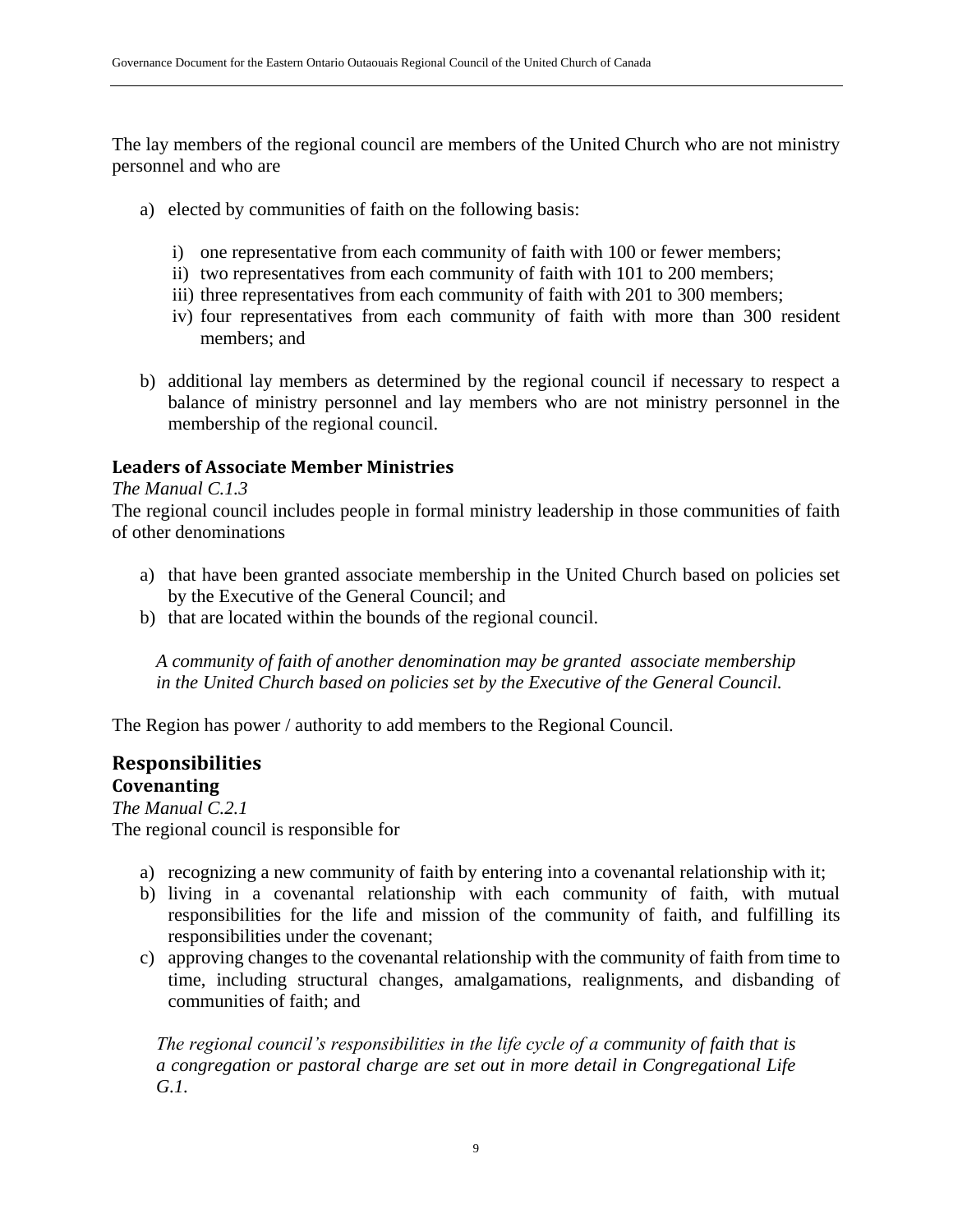d) living in a covenantal relationship with ministry personnel.

## <span id="page-10-0"></span>**Services for Communities of Faith**

*The Manual C.2.2* The regional council is responsible for

- a) providing support, advice, and services to communities of faith in human resource matters;
- b) providing support, advice, and services to communities of faith in dealing with congregational property;
- c) managing regional archives;
- d) providing ongoing leadership training for ministry personnel and lay people; and
- e) providing funding partnerships with United Church educational and leadership training centres and camps as determined by the regional council.

#### <span id="page-10-1"></span>**Service, Support, and Oversight of Communities of Faith**

*The Manual C.2.3* 

The regional council is responsible for

- a) reviewing the self-assessments of communities of faith in light of the covenant between the community of faith and the regional council;
- b) supporting emerging new ministries;
- c) supporting communities of faith in their life and work;
- d) promoting articulation of mission and ministry;
- e) ensuring compliance with the policies and polity of the United Church and reviewing any relevant records;

*The "polity" of the United Church means the form of organization and government of the United Church as it is set out in these bylaws.* 

- f) hearing appeals from communities of faith and their governing bodies; and
- g) assuming control of a community of faith in extraordinary circumstances where the community of faith is unable to or refuses to meet its responsibilities or acts outside of denominational policies.

## <span id="page-10-2"></span>**Policy and Finance**

*The Manual C.2.5* The regional council is responsible for

- a) administering policy set by the General Council, and setting appropriate regional policy;
- b) participating in determining priorities for mission and ministry work through the Mission & Service fund; and
- c) setting and managing its annual budget, including revenue from the denominational assessment, and setting any additional regional assessment for any additional services the regional council wishes to undertake.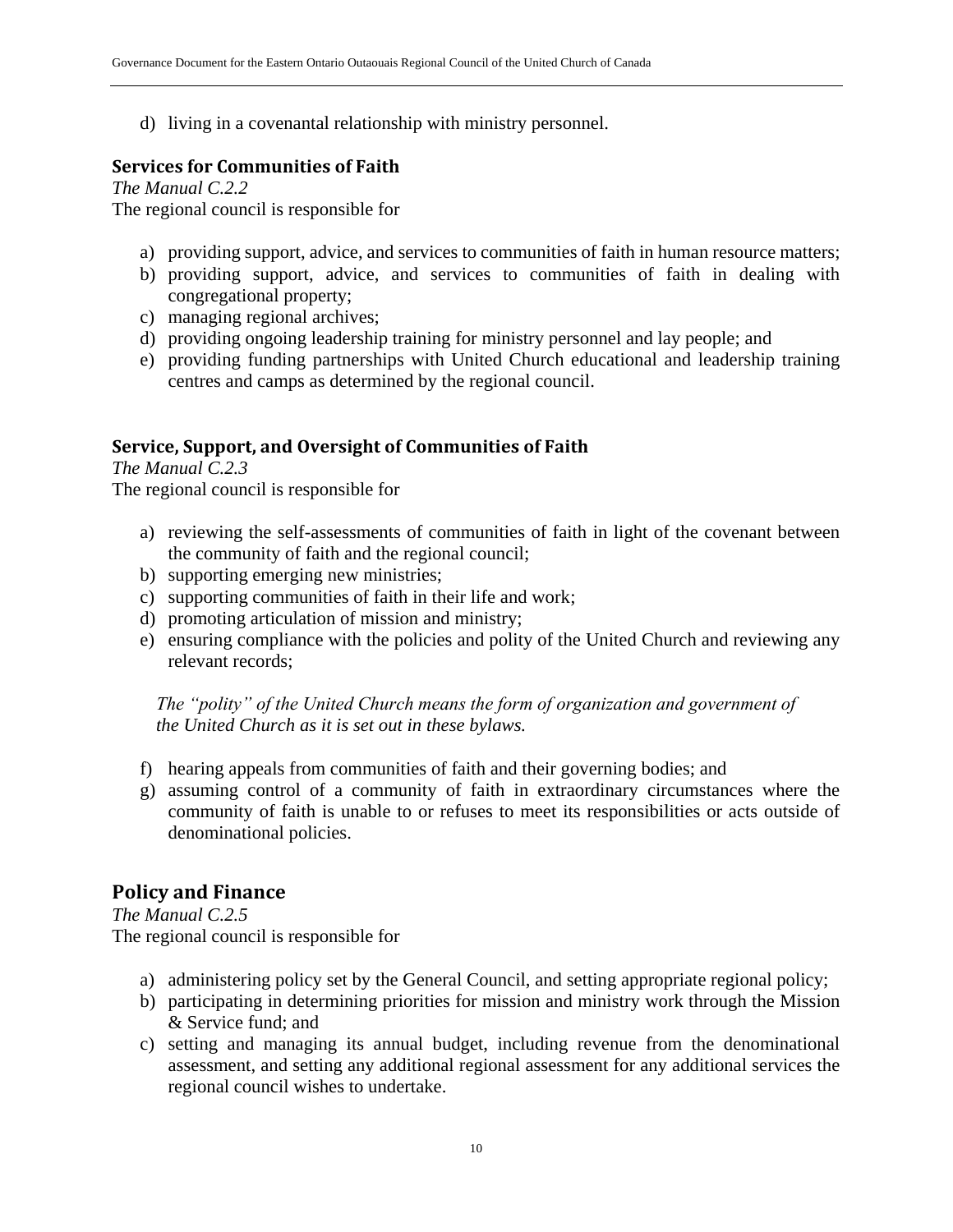#### <span id="page-11-0"></span>**Property**

*The Manual C.2.6* The regional council is responsible for

- a) co-operating with the community of faith in buying, selling, leasing, and renovating community of faith property, and distributing any proceeds within denominational policies and guidelines, including
	- i) making decisions on requests from communities of faith to buy, sell, mortgage,

*exchange, renovate, lease, or otherwise deal with community of faith property; The regional council makes decisions relating to the property of amalgamating congregations. See congregational Life G.1.4.5.* 

ii) making decisions on the meaning of the terms "other major assets" and "major renovations" for that regional council;

*The terms "other major assets" and "major renovations" are explained in Congregational Life G.2.1.2 and G.2.1.3.* 

iii) communicating the meanings of those terms to each community of faith within the bounds served by the regional council; and

*There are three exceptions to the regional council's responsibility for making decisions about the property of communities of faith that are congregations. They are set out in Congregational Life G.2.2.2, G.2.2.3, and G.2.2.4.* 

- b) making decisions on the property of communities of faith remaining after the communities of faith cease to exist; and
- c) buying, selling, leasing, and renovating regional property, and distributing any proceeds within denominational guidelines.

#### <span id="page-11-1"></span>**Preparation for Ministry**

*The Manual C.2.7* The regional council is responsible for

- a) celebrating the approval of applicants for candidacy;
- b) ordaining and commissioning members of the order of ministry;
- c) recognizing designated lay ministers;
- d) licensing licensed lay worship leaders; and
- e) celebrating admissions and readmissions.

Some responsibilities are delegated and some are the responsibility of the Regional Council.

#### <span id="page-11-2"></span>**Annual Meeting**

The Regional Council will meet in person for the first year 2019 and the Executive will make a recommendation to the Regional Council regarding future annual meetings.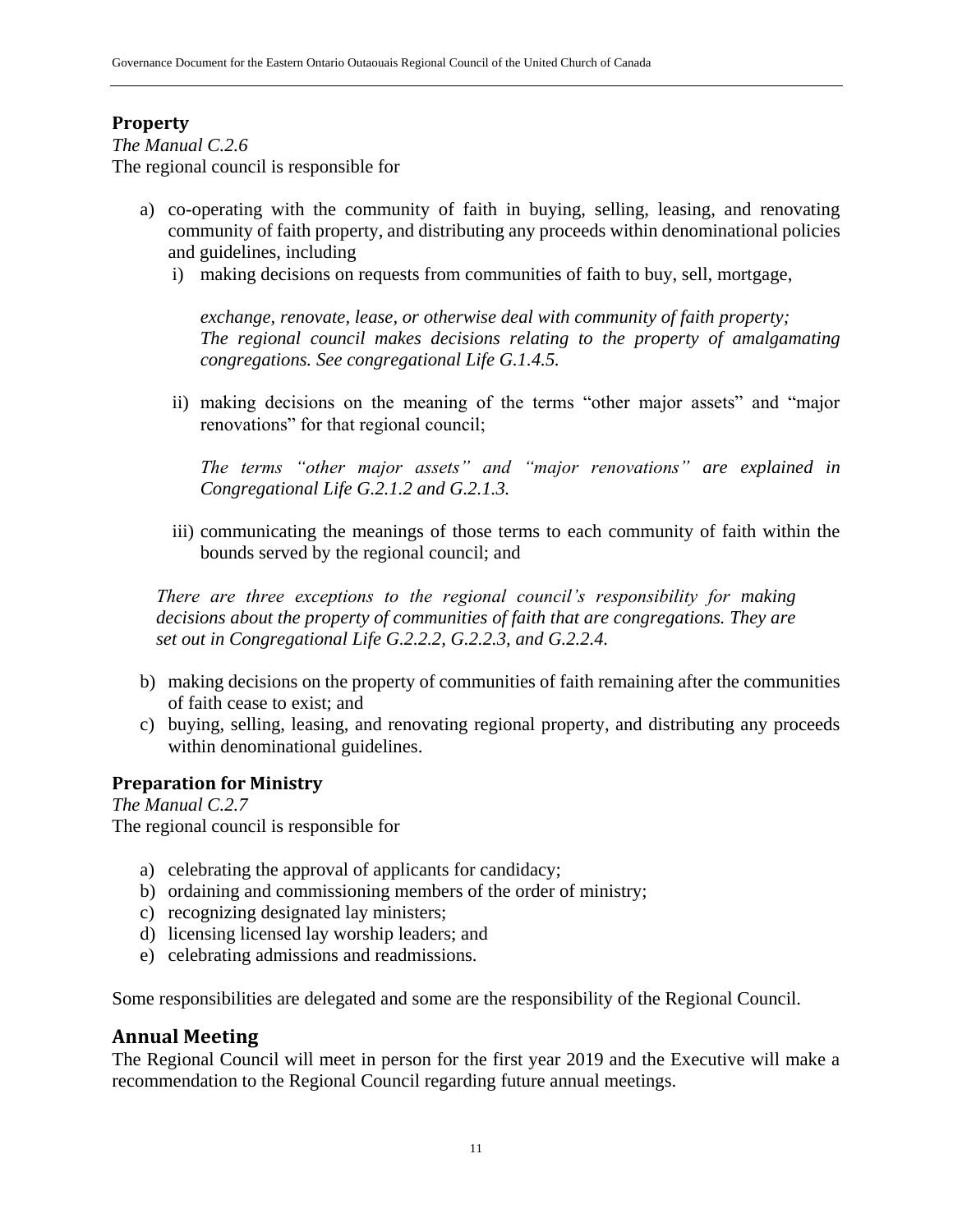"**2019-03-26\_46 MOTION** (L. Suddaby/K. Heath) That Eastern Ontario Outaouais Regional Council meets three times a year; a one-day meeting in the fall and winter and a two/three day meeting in the spring. **Carried**"

#### <span id="page-12-0"></span>**Annual Meeting Requirement**

*The Manual C.4.1*  The regional council must meet at least annually.

The annual meeting may be a meeting of the entire regional council or the executive of the regional council, as determined by the regional council.

"2019-03-26 46 MOTION (L. Suddaby/K. Heath) That Eastern Ontario Outaouais Regional Council meets three times a year; a one-day meeting in the fall and winter and a two/three day meeting in the spring. **Carried**"

#### <span id="page-12-1"></span>**Meetings: General**

*The Manual C.4.2*  The regional council must decide

a) whether and, if so, how often it will meet regularly between annual meetings as the entire regional council or the executive;

b) the time and place for the annual and other regular meetings, and the procedure for calling annual and other regular meetings; and

c) how it will hold special meetings for urgent business between regular meetings.

#### <span id="page-12-2"></span>**Minimum numbers of members**

#### <span id="page-12-3"></span>**Minimum Number of Members at Meetings**

*The Manual C.4.3* 

The regional council may meet only if a minimum number of members is present. For meetings of either the regional council or its executive,

- a) if there are fewer than 60 members, at least 1/3 of them must be present;
- b) if there are 60 or more members, at least 20 members must be present; and
- c) there must be at least one ministry personnel and one lay member who is not ministry personnel present.

Corresponding members are not counted for this purpose.

The Executive may make a recommendation to the Regional Council in 2020 regarding minimum numbers of members.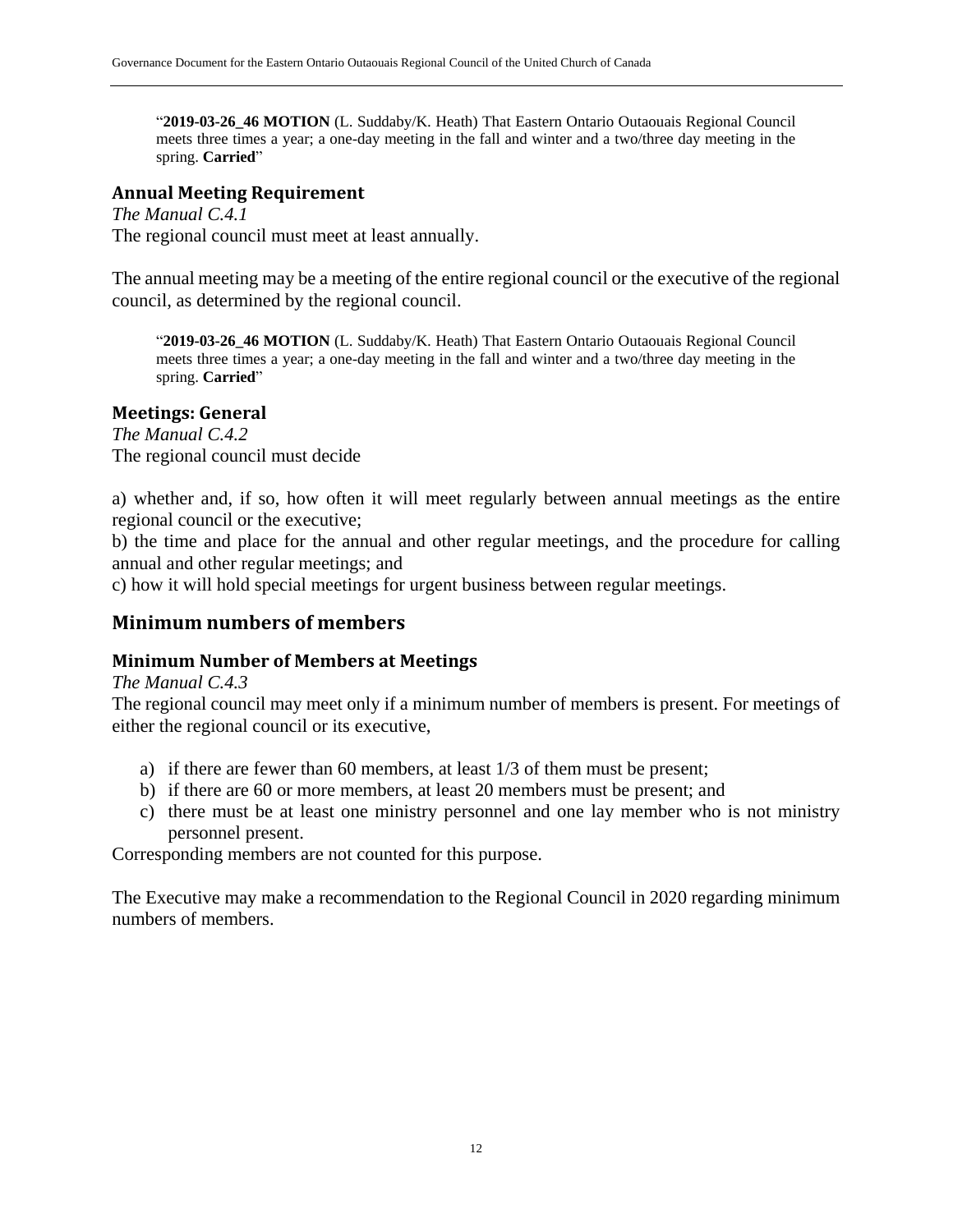## <span id="page-13-0"></span>**Relationships with Regional Councils 11, 12 & 13**

| POLICY NAME: Relationship with Regional   Date Approved: May 7, 2019          |              |
|-------------------------------------------------------------------------------|--------------|
| Councils $11,12 \& 13$                                                        |              |
|                                                                               | Review date: |
| Purpose: This policy is the covenant between Regional Council 11, 12 $\&$ 13. |              |

#### <span id="page-13-1"></span>**Memorandum of Understanding**

Regional Councils Sharing Executive Minister and Program Assistant to the Executive Minister

#### **Participants**

East Central Ontario Regional Council (11) And Eastern Ontario Outaouais Regional Council (12) And Conseil Régional Nakonha:ka Regional Council (13)

#### **Terms**

The three participating Regional Councils agree to enter into a cooperative arrangement to share the services of the Executive Minister and the Program Assistant to the Executive Minister as assigned.

- 1. This will be an opportunity to test strengths and weaknesses of a different way of working while living into new times, and adjustments may be made as needed with the approval of all the participants.
- 2. The Executive Minister will serve each Regional Council 1/3 time,
- 3. The Program Assistant to the Executive Minister will serve each Regional Council 1/3 time.
- 4. Travel costs and administrative expenses for the Executive Minister and the Program Assistant to the Executive Minister will be shared equally among Regional Councils 11, 12 &13, through a travel expense pool where each Regional Council contributes an equal percent.
- 5. The Regional Council will share equally (equitably) in the cost of the salary, benefits, and office related costs for the Executive Minister and Program Assistant to the Executive Minister.
- 6. The Executive Minister will be responsible for
	- i) Support and Leadership for Executive meetings
	- ii) Relationship building including Regional Council visits and support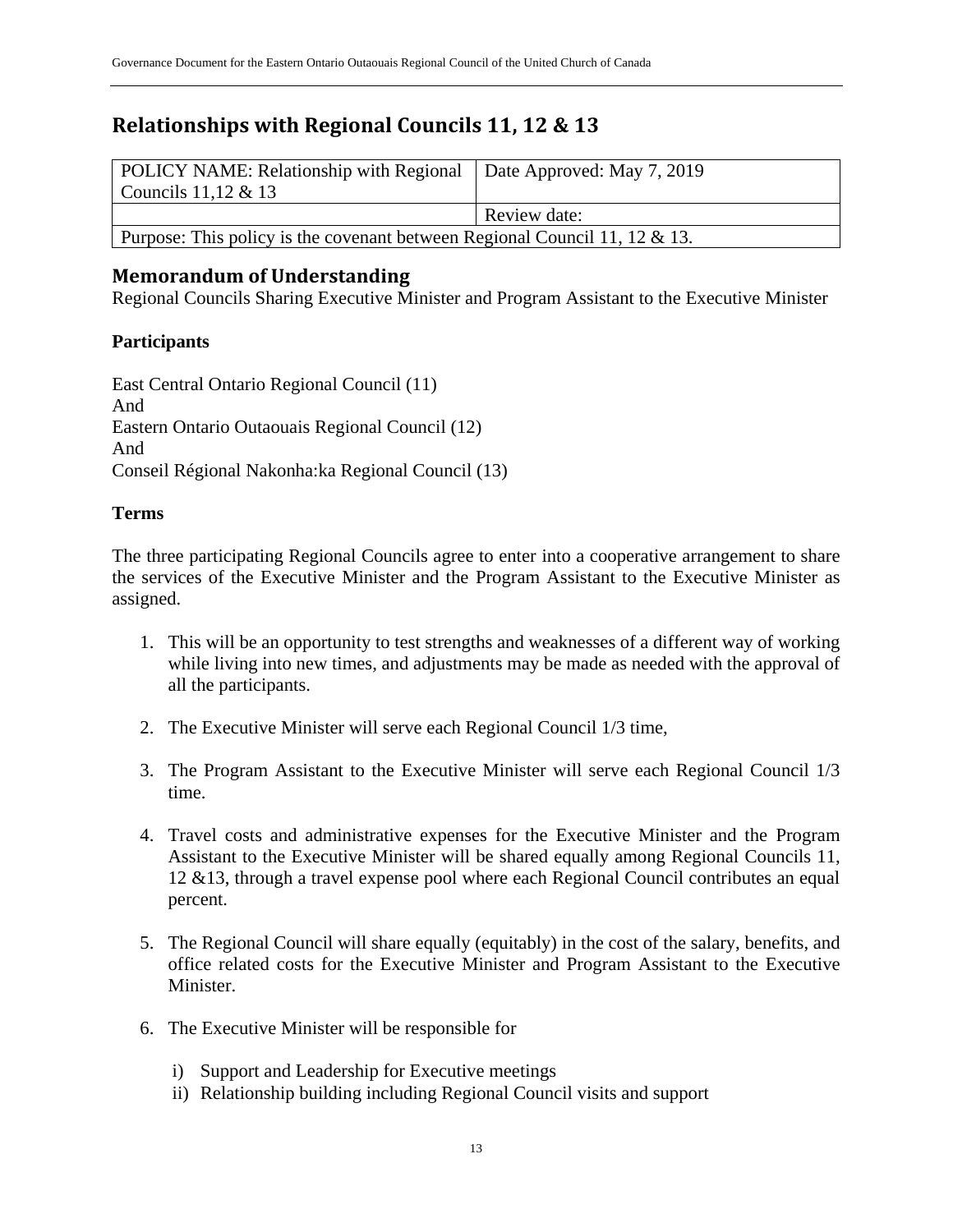- iii) Support to the President
- iv) As per. Executive Minister Job Description
- 7. The Regional Council Program Assistant to the Executive Ministers will be responsible for supporting the work of the Executive Minister
- 8. Any Regional Council concerns about the Executive Minister will be raised with the General Secretary, General Council, so that it may be resolved following the United Church's human resource policies.
- 9. The Regional Council Executive Minister may raise any concerns he/she has about the arrangement with Regional Councils 11, 12 and 13, with the General Secretary, General Council, who will be responsible for working with the Regional Councils.
- 10. A Regional Council Staff Leadership Team may be created, to begin after the first Regional Council meetings, to be made up of two members of each Regional Council Executive. The Staff leadership Team would support transition, monitor the workload of the Executive Minister, and Program Assistant to the Executive Minister, address any concerns/disputes among the Regional Councils and if not resolved, contact the General Secretary for support.

Each of the participating Regional Councils will sign a separate copy of this Memorandum of Understanding and return it via PDF document to the General Secretary, General Council. The Memorandum of Understanding will be considered effective when the General Secretary, General Council, has received such copies from all participating Regional Councils and has also signed the Memorandum of Understanding.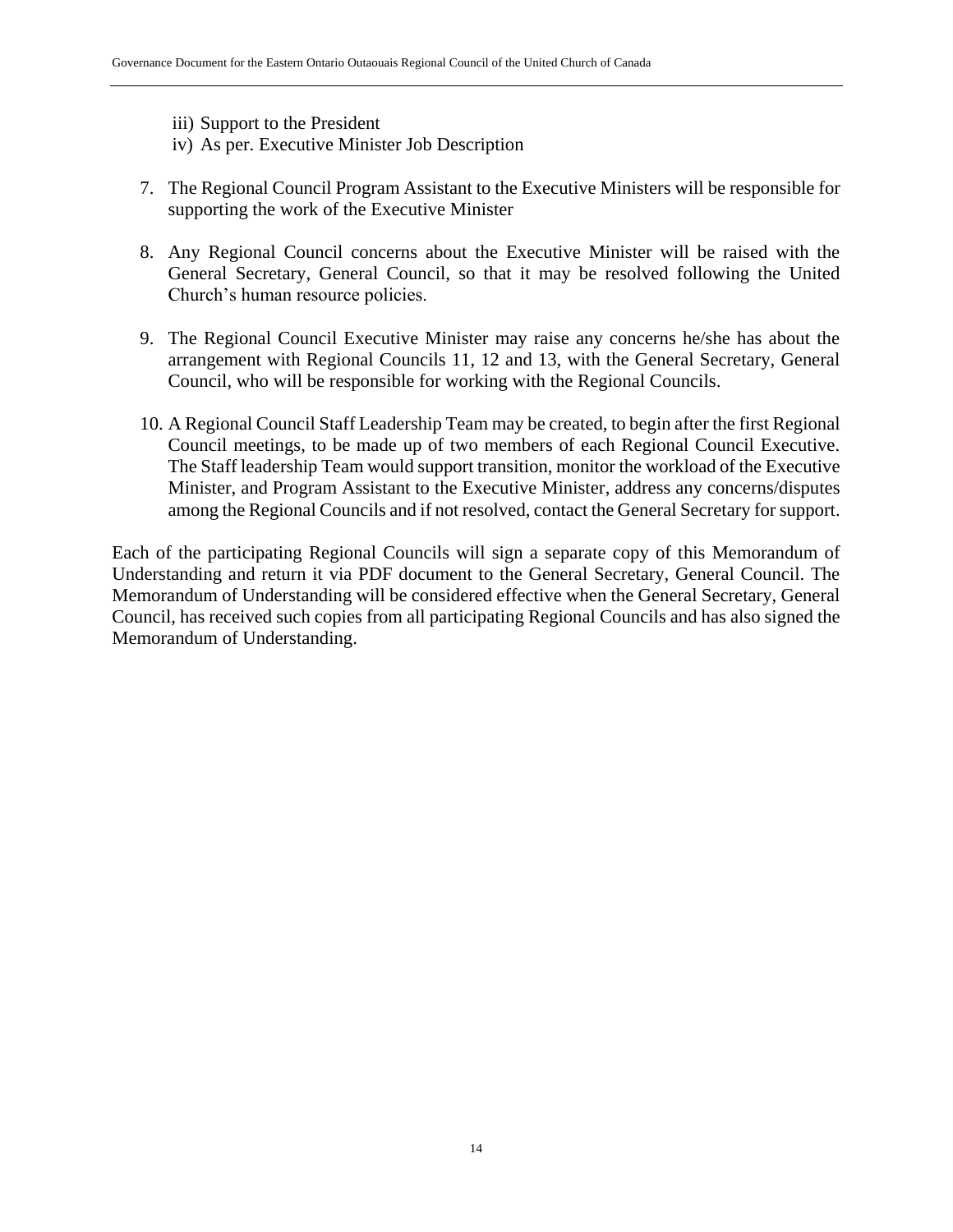## <span id="page-15-0"></span>**Regional Council Executive**

| <b>POLICY NAME: Regional Council</b>                                                    | Date Approved: October 5, 2019 |  |
|-----------------------------------------------------------------------------------------|--------------------------------|--|
| Executive                                                                               |                                |  |
|                                                                                         | Review date:                   |  |
| Purpose: This policy provides direction to the Executive that continues the work of the |                                |  |
| Regional Council when the council is not meeting.                                       |                                |  |

## <span id="page-15-1"></span>**Mandate**

The Regional Council Executive will do the continuing work of the Regional Council when the Regional Council is not meeting.

#### *The Manual Section C.3.1.3*

The Executive has all of the responsibilities of the Regional Council, unless the Council has decided otherwise.

## <span id="page-15-2"></span>**Membership**

- 1. Chair, Past Chair, Chair Elect (3);
- 2. Indigenous representation (1);
- 3. Members at large who will be chosen to reflect the diversity of founding presbyteries, order of ministry, laity, female, male,LBTQ2, younger and older, UCW (9);
- 4. Treasurer as corresponding member;
- 5. Staff as corresponding members.

#### *The Manual C.3.1.2.*

The Executive must consist, to the extent possible, of a balance of ministry personnel and lay members who are not ministry personnel

- Order lay balance (As per The Manual)
- Gender diversity (As per The Manual)
- Linguistic diversity (As per EOORC)
- Provide Geographic representation (As per EOORC)
- And the diversity of the Region (As per EOORC)

The Executive Minister and the Program Assistant to the Executive Minister will provide support to the Executive.

Regional Council Staff shall be corresponding members of the Executive.

The Executive's sole official connection to the operational organization, its staff and work will be through the Executive Minister.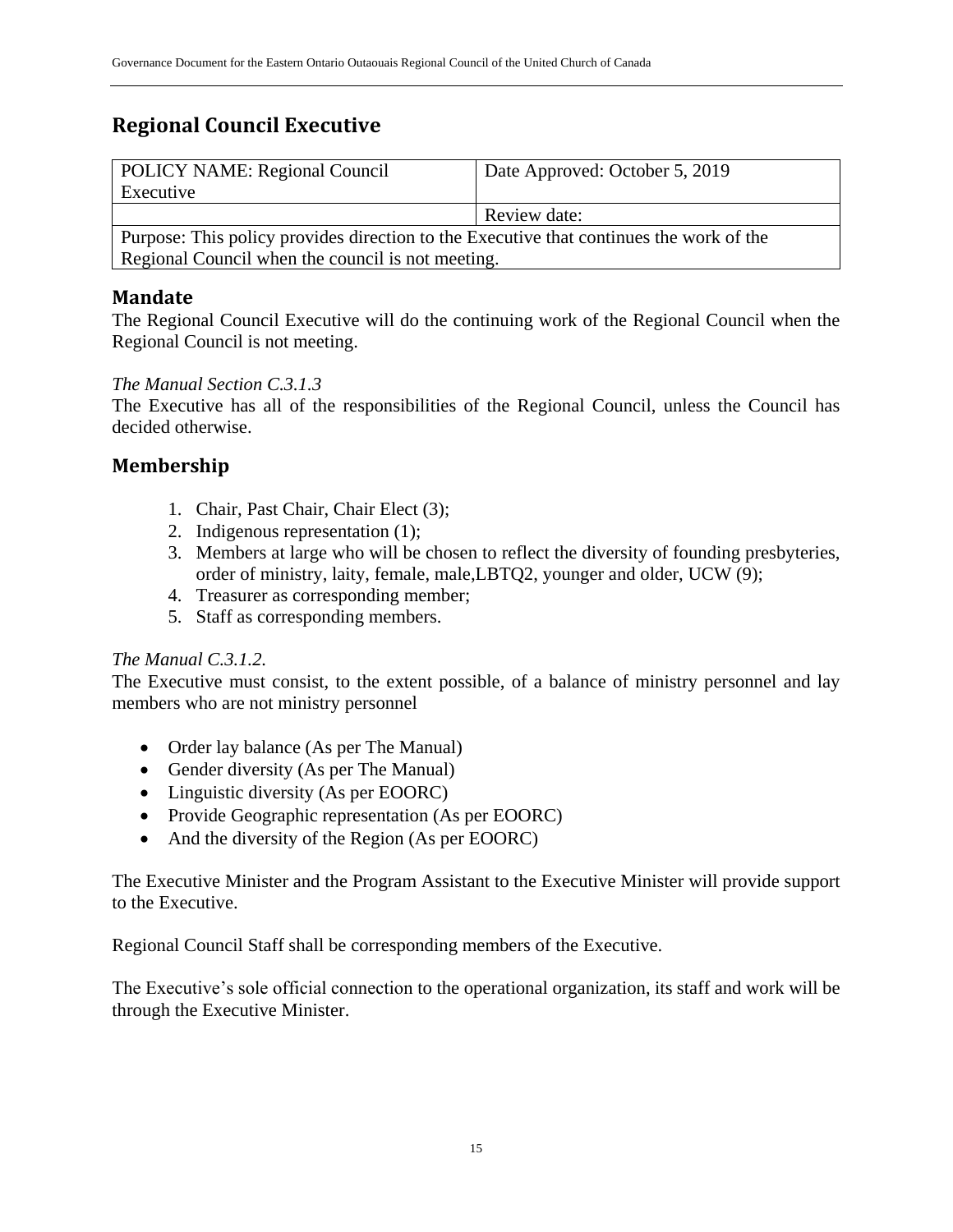#### <span id="page-16-0"></span>**Terms of office**

President: Will serve from the time of the June, 2019 Inaugural Meeting in Smiths Falls for one year until the time of the 2020 AGM, when they will begin a one-year term as Past-President. Total two-year commitment

Past President: at the June 2019 annual meeting, a member of the 2018/2019 Transition Commission will be elected to the position for one year.

President Elect: The President Elect will serve until the 2020 AGM, when he/she will become president until the 2021 AGM. After the 2021 AGM they will begin a one-year term as Past-President. Total three-year commitment.

Members-at-large will be elected for a three-year term, renewable once.

Nine (9) Members-at-large will be elected at the June 2019 annual meeting. The Nominations Leadership team will recommend members to be elected for 1, 2 or 3 year terms. As of the 2020 AGM, elected executive will serve for three-year terms.

In the event of the death, resignation or removal of a President Elect or Past President of the Regional Council, or in the event that the President Elect or Past President assumes the office of President, the Executive is authorized to name a Member at large to fulfil the duties of the President Elect or Past President.

#### <span id="page-16-1"></span>**Meetings**

The Executive will normally meet monthly in person or by videoconference call.

#### <span id="page-16-2"></span>**Minimum number of members**

Corresponding members are not counted for this purpose.

The Executive may change the requirement for quorum.

The Regional Council Executive may meet only if a minimum of one third (⅓) of its members are present. There must be at least one ministry personnel and one lay member present in order for there to be quorum.

The Council may change the requirement for a quorum of the Executive.

#### <span id="page-16-3"></span>**Responsibilities**

*The Manual C.3.1.3*

The Executive has all of the responsibilities of the Regional Council between meetings of the Regional Council.

The Executive must report actions to the Regional Council for information and inclusion in the minutes for the Regional Council. *The Manual C.3.1.4*

The Executive will propose actions for approval by Council where appropriate.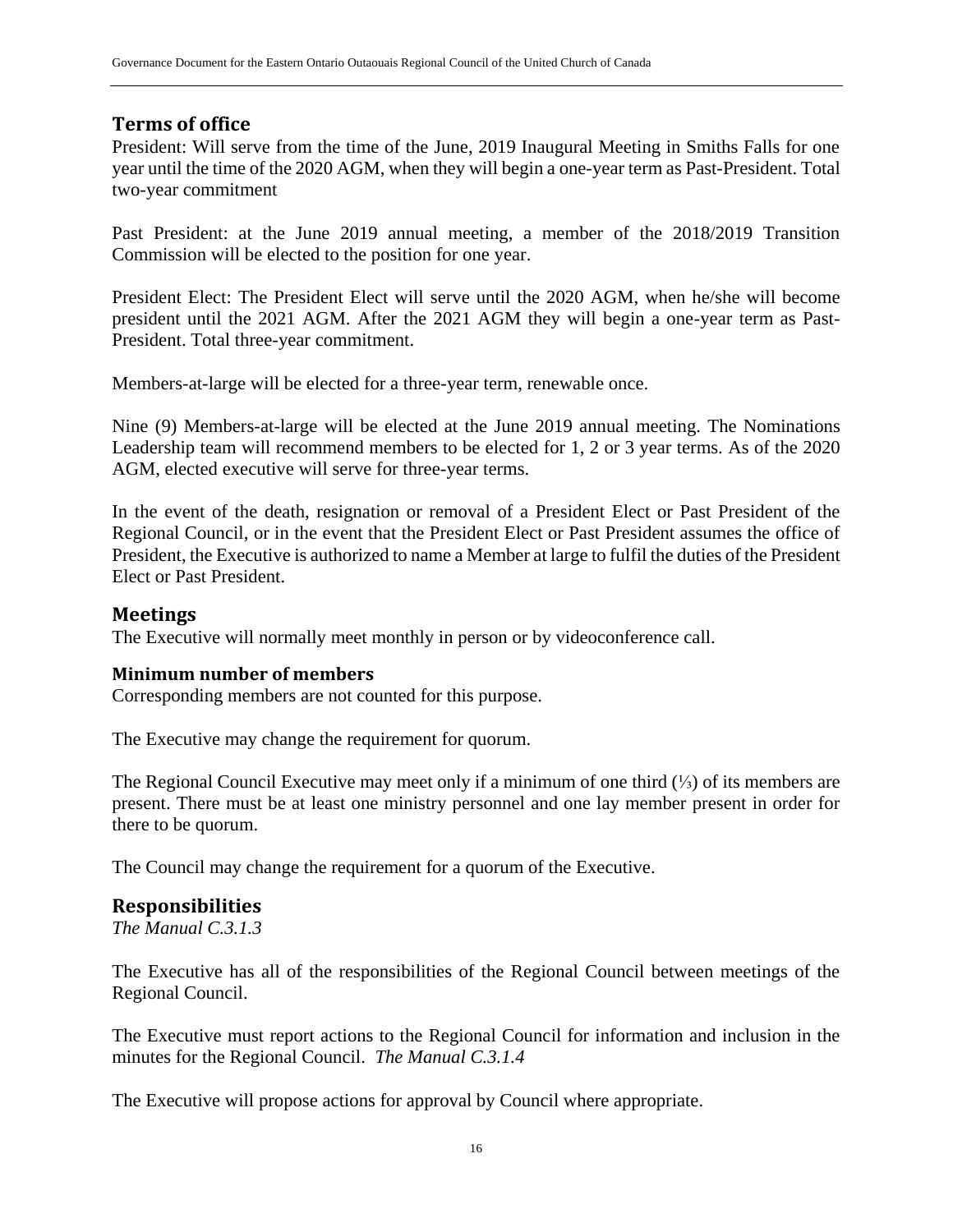## <span id="page-17-0"></span>**Agenda**

Each agenda will include time to

- worship and listen to God;
- build community;
- learn about governance and to develop, monitor and regularly review all policies;
- evaluate how the Executive is making a difference to the life of the church.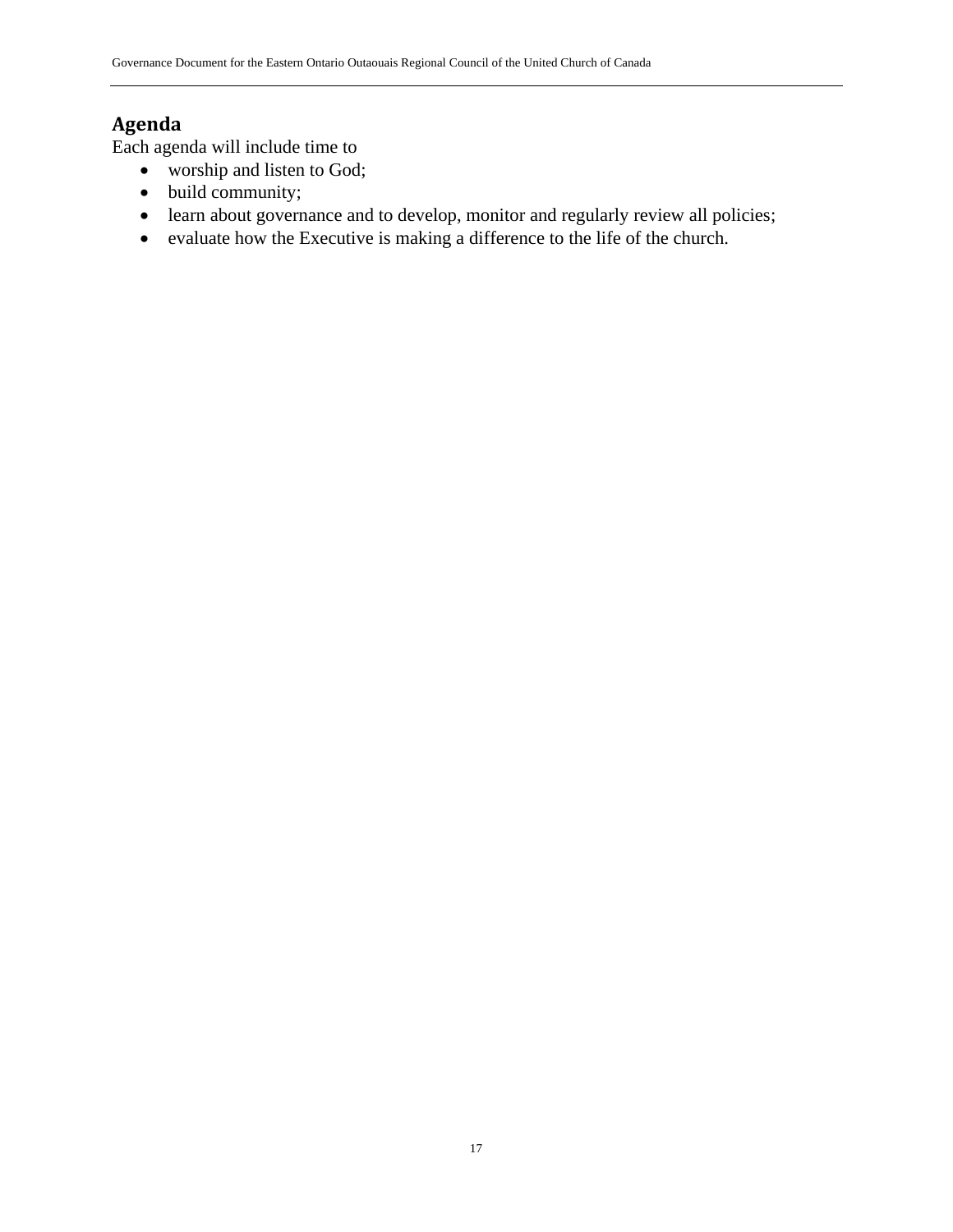## **LEADERSHIP TEAMS**

## <span id="page-18-1"></span><span id="page-18-0"></span>**Finance Leadership Team**

| LEADERSHIP TEAM: Finance                                                                  | Date Approved: October 5, 2019 |
|-------------------------------------------------------------------------------------------|--------------------------------|
|                                                                                           | Review date:                   |
| Responsibilities: Responsibilities of Regional Council as outlined in The Manual (Section |                                |
| C.2.5 Policy and Finance.                                                                 |                                |

#### <span id="page-18-2"></span>**Terms of Reference for Finance Leadership Team**

Responsibilities of Regional Council as outlined in The Manual (Section C.2.5 Policy and Finance):

#### **The regional council is responsible for**

- *a) administering policy set by the General Council, and setting appropriate regional policy;*
- *b) participating in determining priorities for mission and ministry work through the Mission & Service fund; and*
- *c) setting and managing its annual budget, including revenue from the denominational assessment, and setting any additional regional assessment for any additional services the regional council wishes to undertake.*

#### <span id="page-18-3"></span>**Mandate of the Finance Leadership Team**

- a) Oversee the work of the Treasurer by receiving ongoing reports of Profit and Loss, Balance Sheet, Investment Funds, and Ministry Accounts;
- b) Recommend to the Regional Council an annual budget for the Governance and Mission and Ministry budgets of the Regional Council;
- c) Ensure that an annual audited financial statement is prepared and then reviewed by the Independent Internal Financial Review Committee of the Regional Council;
- d) Oversee and manage the investment funds of the Regional Council;
- e) Oversee the Mission Support grant applications and make a recommendation to the Regional Council for annual Mission Support grants;
- f) Receive and review all statements for "restricted funds" held by Communities of Faith; and
- *g)* Ensure that all United Church incorporated bodies have had their financial statements reviewed*.*

#### <span id="page-18-4"></span>**Responsibilities – Chair**

• Call the meetings, prepare an agenda and open meetings with prayer;

#### <span id="page-18-5"></span>**Membership Size**

Chair, Treasurer and 4-6 members

#### <span id="page-18-6"></span>**Time Commitment / Meeting Frequency**

Meetings held in each quarter of the year (meet four times)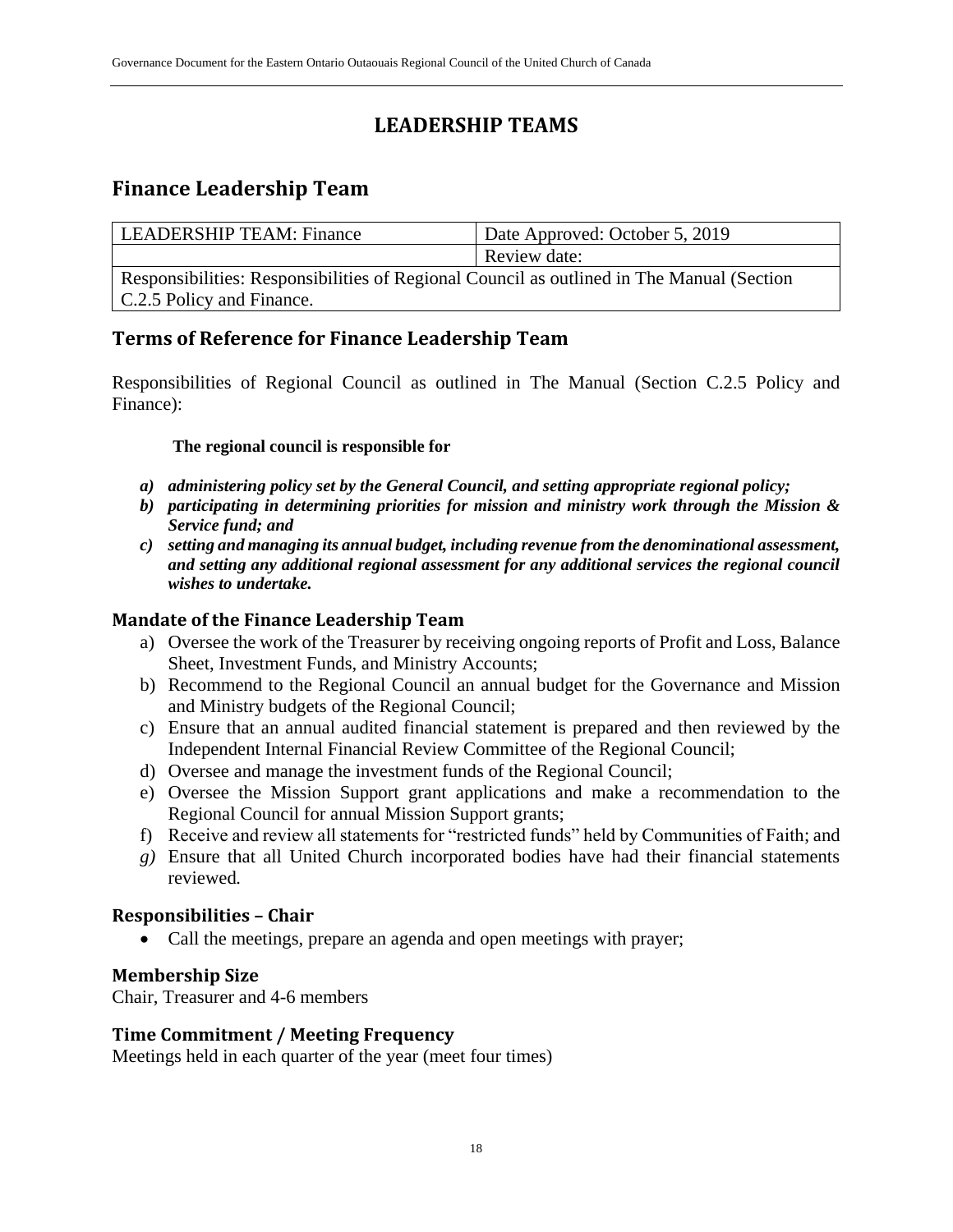#### <span id="page-19-0"></span>**Term of Office**

For chair  $-3$  years (renewable); for members  $-3$  years (renewable)

#### <span id="page-19-1"></span>**Terms of Reference for Independent Internal Financial Review Committee**

The Internal Independent Financial Review Committee is appointed and accountable to the Executive of the Regional Council.

#### <span id="page-19-2"></span>**Responsibilities - General**

• Conduct a financial review of the records of the Eastern Ontario Outaouais Regional Council of The United Church of Canada.

#### <span id="page-19-3"></span>**Membership**

Chair and two (2) members; one of the members would have a link to the Regional Council Finance Leadership Team. The other two members would be individuals from communities of faith with expertise in financial matters

#### <span id="page-19-4"></span>**Time Commitment**

This review would be done sometime between late February and the end of March and would involve approximately a half day commitment

#### <span id="page-19-5"></span>**Position Description for Treasurer**

#### <span id="page-19-6"></span>**General Description**

- Receive and disburse funds for Regional Council in accordance with budget;
- Monitor the financial well-being of the Regional Council;
- Maintain current accounting practice that accurately represents the assets and liability of the Regional Council; and
- Serve as an Officer of the Court, including being a corresponding member of the Executive.

#### <span id="page-19-7"></span>**Responsibilities**

- Maintain an accounting of the Regional Council's finances using a recognized accounting software package. Day to day entries are done on personal computer, but regular back up must be kept and transferred to Regional Council Executive Minister.
- Ensure that there is a monthly reconciliation of the bank accounts.
- Provide monthly financial statements to the Finance Leadership Team of the Regional Council, the Regional Council and/or its Executive
- Liaise with General Council office regarding denominational assessment grant and Mission & Service Fund grant and Mission Support grants.
- Ensure that staff salaries and benefits are administered by General Council
- Ensure that staff expenses are paid on a monthly basis
- Issue T4s and T4As to part-time staff and honourariums;
- Oversee the banking of deposits;
- Attend meetings of the Executive and the Finance Leadership Team;
- Prepare financial statements and related information for the annual financial review and work with the Independent Internal Financial Review Committee to ensure a satisfactory report;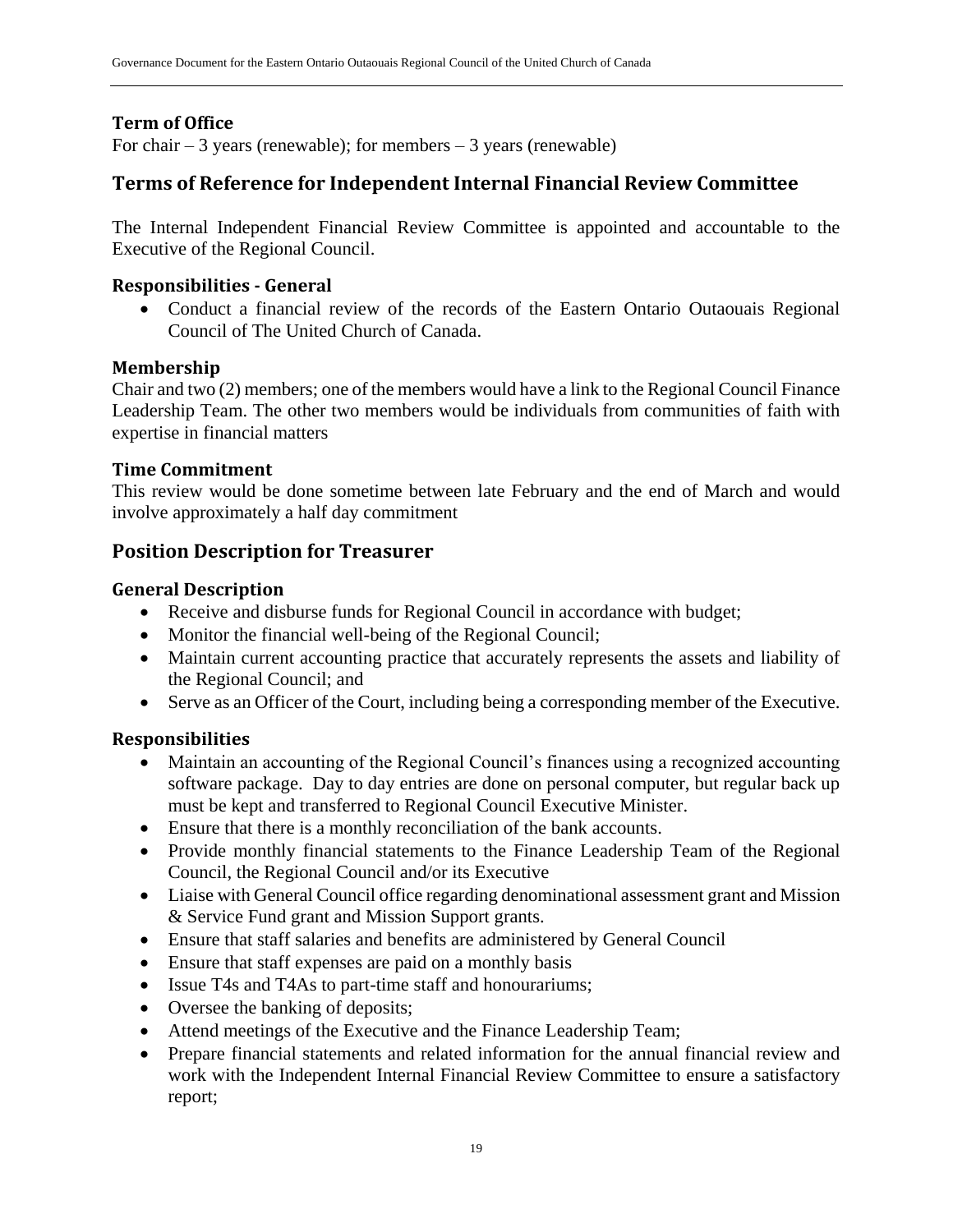- Prepare and submit the charitable organization taxation forms annually; and
- Act as payroll supervisor for the Youth & Young Adult Leadership Team's employment through Camp Awesome.

#### <span id="page-20-0"></span>**Time Commitment / Meeting Frequency**

• Approximately 15 hours per month including attendance at meetings of the Executive and the Finance Leadership Team.

#### <span id="page-20-1"></span>**Term of Office**

No stated term but it is hoped that person would serve for at least 3 years

#### <span id="page-20-2"></span>**Accountability**

Corresponding Member of Executive

#### <span id="page-20-3"></span>**Skills**

This is a highly responsible position and the margin of error is significant for the Regional Council. It requires knowledge of accounting practice that ensures reliable and sound financial information. Some recognized degree or accreditation would be useful. There must be demonstrated ability to be entrusted in an environment where there are few checks and balances on the oversight of this position. The person should have an ability to work with and relate to other volunteers.

#### <span id="page-20-4"></span>**Rewards and Compensation**

- Honorarium of \$500 on a monthly basis for which a T4A form is issued;
- Opportunity to serve the United Church of Canada; and
- Opportunity to have accounting experience within an organization with an annual budget of over \$600,000 and investments of over \$3,000.000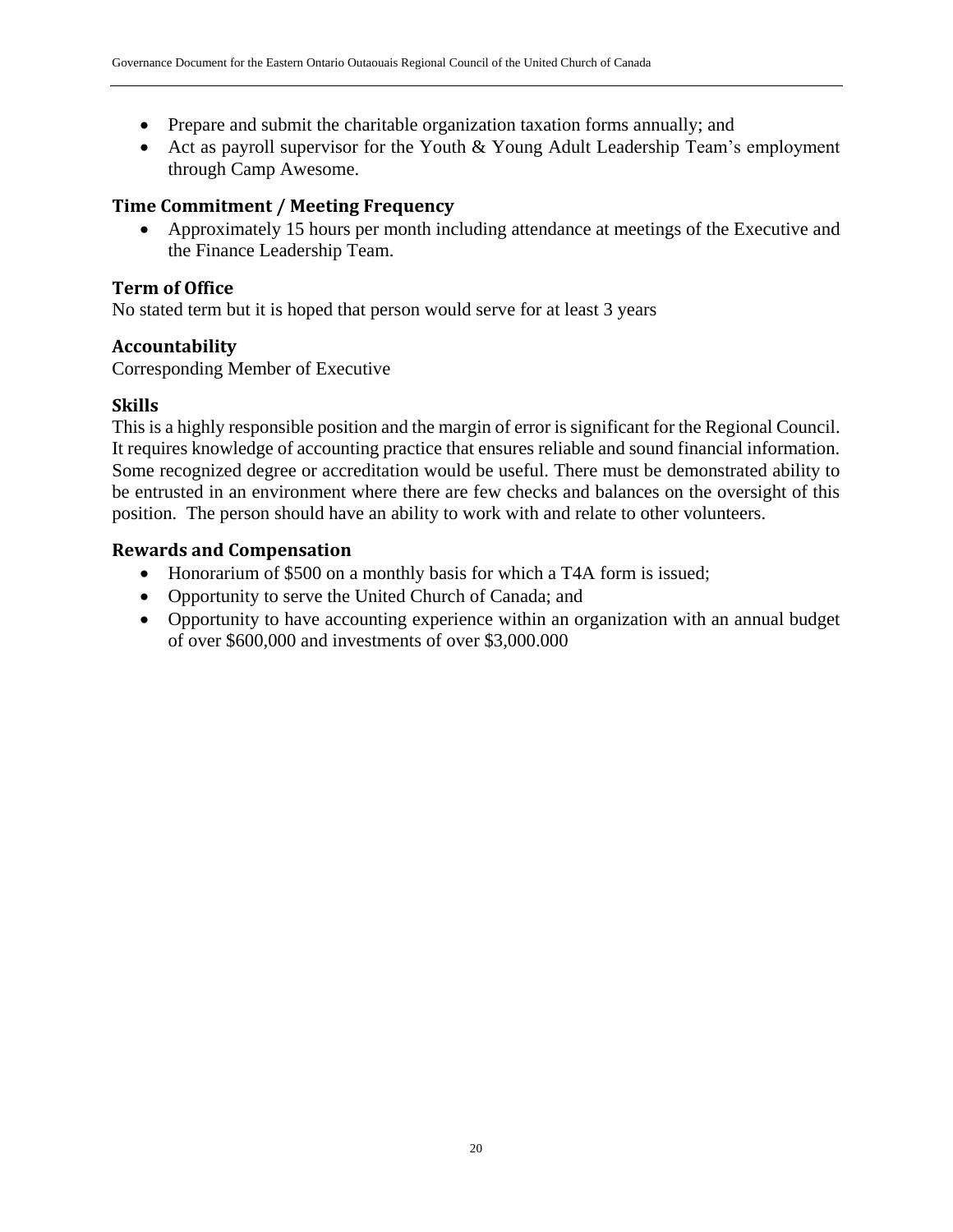## <span id="page-21-0"></span>**Licensed Lay Worship Leaders (LLWL)**

| LEADERSHIP TEAM: Licensed Lay                                                                      | Date Approved: October 5, 2019 |  |
|----------------------------------------------------------------------------------------------------|--------------------------------|--|
| Worship Leaders Leadership Team                                                                    |                                |  |
|                                                                                                    | Review date:                   |  |
| Responsibilities: This practice outlines accountability, authority, appointment, responsibilities, |                                |  |
| and support of the Licensed Lay Worship Leaders (LLWL) Leadership Team.                            |                                |  |

The LLWL Leadership Team will organize, with the Pastoral Relations minister for the annual reviews and trainings of all LLWL within the Regional Council. (Refer to LLWL Handbook for guidelines and timing requirements)

The names of the approved LLWLs are to be forwarded to Regional Council Executive Minister annually by December  $15<sup>th</sup>$ .

## <span id="page-21-1"></span>**Composition**

The Licensed Lay Worship Leader Leadership team shall consist of seven (7) members:

- two (2) active Ministry Personnel [OM, DM, DLM];
- two (2) lay people [not a LLWL]; and
- three (3) Licensed Lay Worship Leaders.

Quorum for this Leadership Team will consist of four members, one of whom must be Ministry Personnel. The Regional Minister for Pastoral Relations shall be an ex-officio member of the leadership team.

## <span id="page-21-2"></span>**Accountability**

The LLWL Leadership Team is accountable to the Regional Council Executive.

## <span id="page-21-3"></span>**Authority**

The Leadership Team does not have decision-making authority to licence LLWLs. (The Manual I 1.11.5) The Leadership Team will make recommendations to the Regional Council Executive with respect to candidates for licensing as an LLWL.

## <span id="page-21-4"></span>**Appointment**

A Leadership Team of six (6) individuals with geographic balance, including two LLWLs.

## <span id="page-21-5"></span>**Terms of Office**

The term will be for three years with a renewal for one term.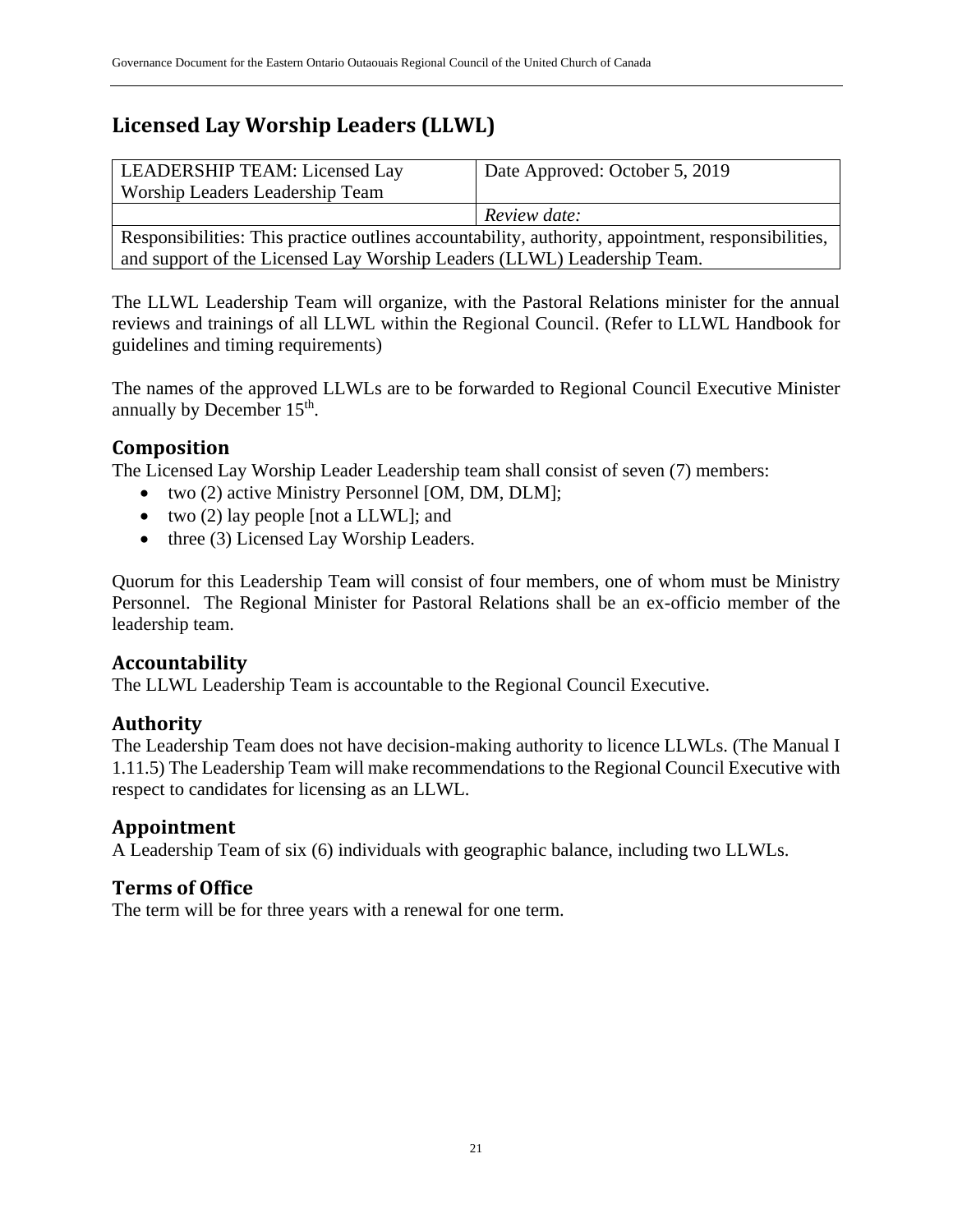## <span id="page-22-0"></span>**Vision and Transformation Leadership Team**

| LEADERSHIP TEAM: Vision and                                                                 | Date Approved: October 5, 2019 |
|---------------------------------------------------------------------------------------------|--------------------------------|
| <b>Transformation Leadership Team</b>                                                       |                                |
|                                                                                             | Review date:                   |
| Responsibilities: To support Communities of Faith seeking to engage in new mission/ministry |                                |
| projects to enhance their presence in the community.                                        |                                |

#### <span id="page-22-1"></span>**Mandate of the Leadership Team:**

To administer applications to the Vision and Transformation Fund; and provide education and support to Communities of Faith on Vision and Transformation initiatives.

#### <span id="page-22-2"></span>**Mandate of the Fund:**

To support Communities of Faith seeking to engage in new mission/ministry projects to enhance their presence in the community. Applications are open to a variety of demographic and program areas to facilitate creativity in the local Community of Faith.

To support Communities of Faith as they discern their future.

#### <span id="page-22-3"></span>**EOORC Vision and Transformation Fund Guidelines**

Guidelines for applications from those within the Eastern Ontario Outaouais Region Deadline: **March 31st and October 31st** .

We would welcome applications for innovative ideas that Communities of Faith would like to try and applications for visioning the future.

Tell us about why you believe your idea will result in a new spiritual life within your community of faith. Please tell us what you hope to accomplish, who are the people you hope to serve, what it is that you are asking from us, and how do you hope this will deepen spirituality and engage discipleship in your community of faith.

You may wish to apply for funds to support a process of visioning the future of your Community of Faith. Initially we would grant funding within a range of \$500.00 to \$5000.00

All proposals should be clearly documented in writing and submitted to the Vision and Transformation Leadership Team via the EOORC Executive. All proposals will be expected to have an evaluation process within them, and a commitment to share their learnings with the greater church.

We will also welcome applications for clearly defined new and innovative ministry plans.

## <span id="page-22-4"></span>**New applications should include:**

1. The name and contact information of the primary applicant, as well as an alternative should the primary contact be unavailable;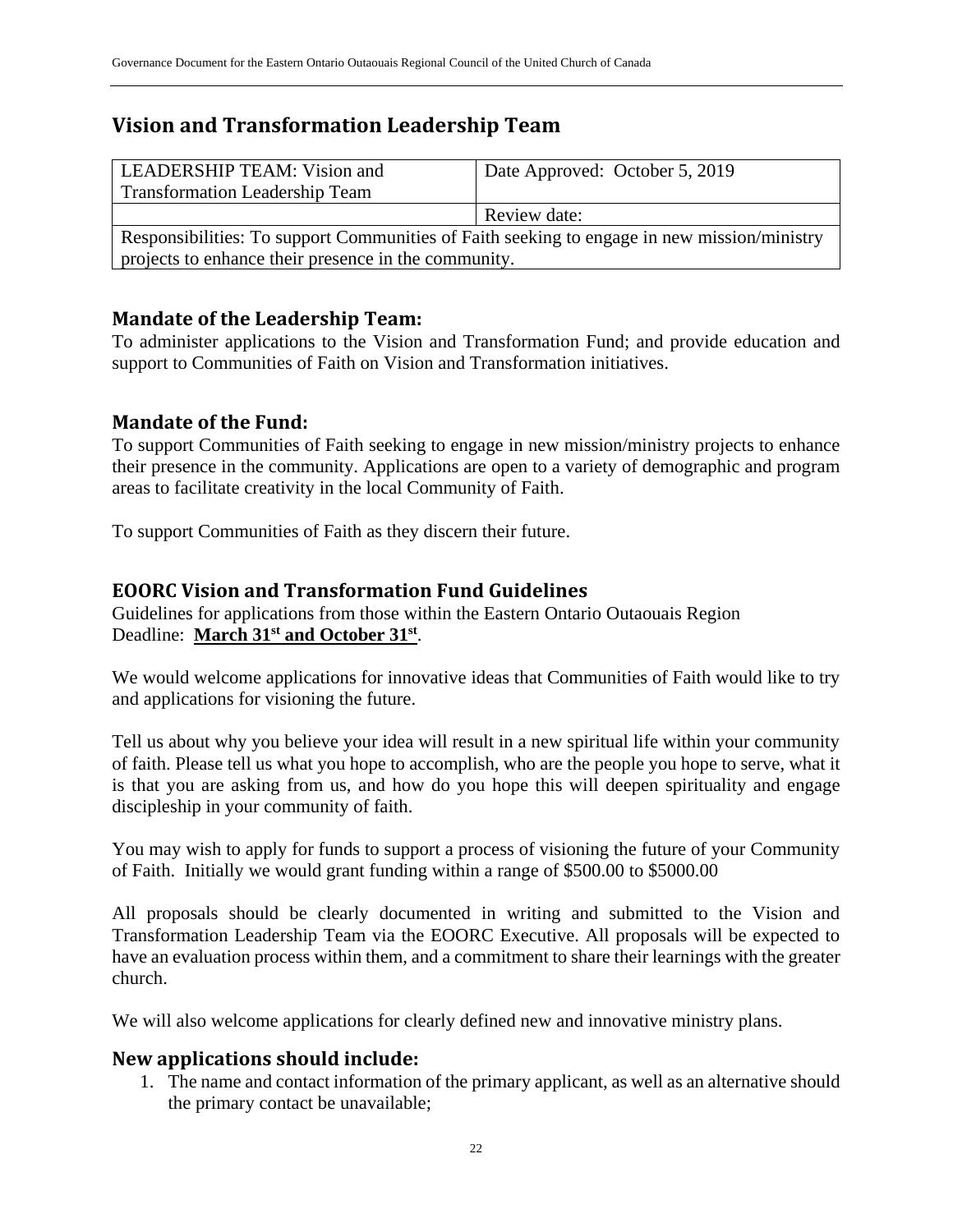- 2. A brief description of the Community of Faith;
- 3. A statement of project goals and objectives. If relevant, please briefly identify short, medium and long-term goals;
- 4. An outline identifying the community need and provide any relevant letters of support;
- 5. The amount requested and duration of financial support (single or multiple years);
- 6. A budget supporting the requested amount; and name of other funding sources if applicable;
- 7. A description of the evaluation process; and
- 8. A brief description outlining the ability of the Community of Faith to initiate and implement the project and any previous programs that have been implemented, if applicable.

## <span id="page-23-0"></span>**Continuing Applications should include:**

- 1. The name and contact information of the primary applicant, as well as an alternative should the primary contact be unavailable;
- 2. A description of how the project goals and objectives are being met;
- 3. An evaluation of the project's success to date and any adjustments that have been required;
- 4. A description of any new funding sources;
- 5. A budget; and
- 6. Other pertinent information that you would like to share with the Leadership Team.

Please note:

- 1. Applications may only be accepted from a recognized United Church of Canada Community of Faith within the EOORC region.
- 2. Applications should not exceed two pages. Supporting documentation, including the budget, are in addition to the two-page application.
- 3. Any helpful supporting documentation and letters of support should be contained in the one package or electronic file being sent for consideration.
- 4. Applications sent by email should be in a pdf format only.
- 5. All applications, whether by email or regular mail should be marked as confidential.
- 6. Applications by email should be sent to : [visionandtransformationEOORC@gmail.com;](mailto:visionandtransformationEOORC@gmail.com) and applications sent by regular mail should be sent to: **37 Franklin St, Carleton Place, ON K7C 1R6**
- 7. If you have any questions regarding the EOORC Vision and Transformation Fund or the application process, please contact Rev. Cindy Casey at [cindycasey@kuc.ca.](mailto:cindycasey@kuc.ca)

## <span id="page-23-1"></span>**Procedure for Application:**

#### **Grants Issued**

Grants will be disbursed semi-annually. Deadlines for applications are March 31<sup>st</sup> and October  $31<sup>st</sup>$  at 11:59 pm. All initiatives will be subject to review prior to disbursement of funds. This may, from time to time, involve an onsite visit.

#### <span id="page-23-2"></span>**Duration of Grants**

The grants will be available up to a maximum of 3 years, however that can be extended should the applicants be able to demonstrate that they are working with other groups and thus are not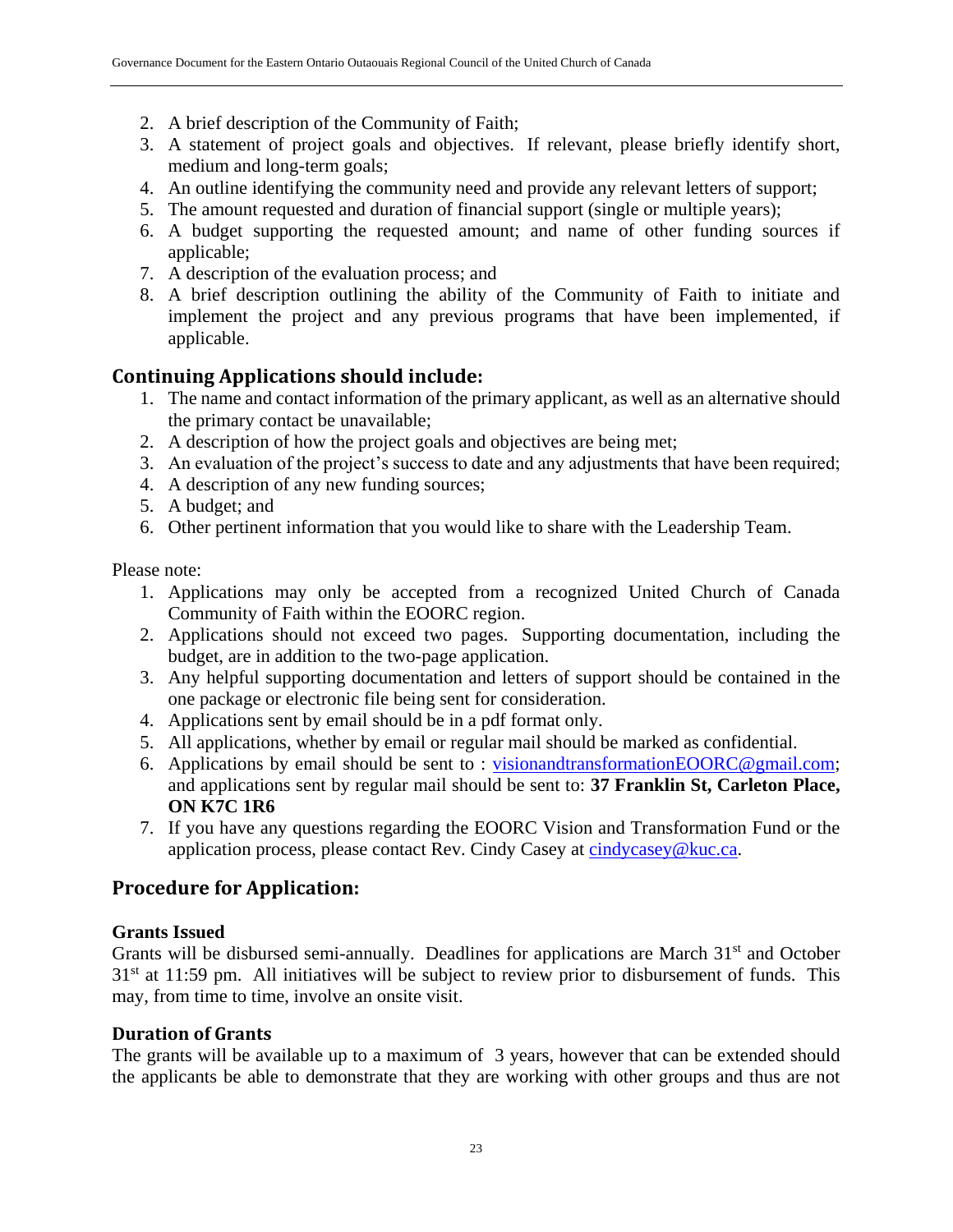totally dependent on the EOORC Vision and Transformation Fund. This will be determined on a case-by-case basis.

#### <span id="page-24-0"></span>**Review of Applications**

The process for the evaluation of grant applications is based on the completeness of the application and that it is:

- 1. Consistent with the mandate of the fund;
- 2. Focussed on the project;
- 3. Clear and concise;
- 4. Relevant to the Community of Faith by demonstrating that a need exists;
- 5. Able to provide details on how the Community of Faith expects to accomplish their goal (i.e. the feasibility of the project);
- 6. Realistic and demonstrates the ability for success;
- 7. Innovative; and
- 8. Well-developed and well-focused.

In the case of a Visioning Application, the Community of Faith must demonstrate a willingness to consider a change in the Community of Faith's direction.

Applicants may resubmit the following cycle.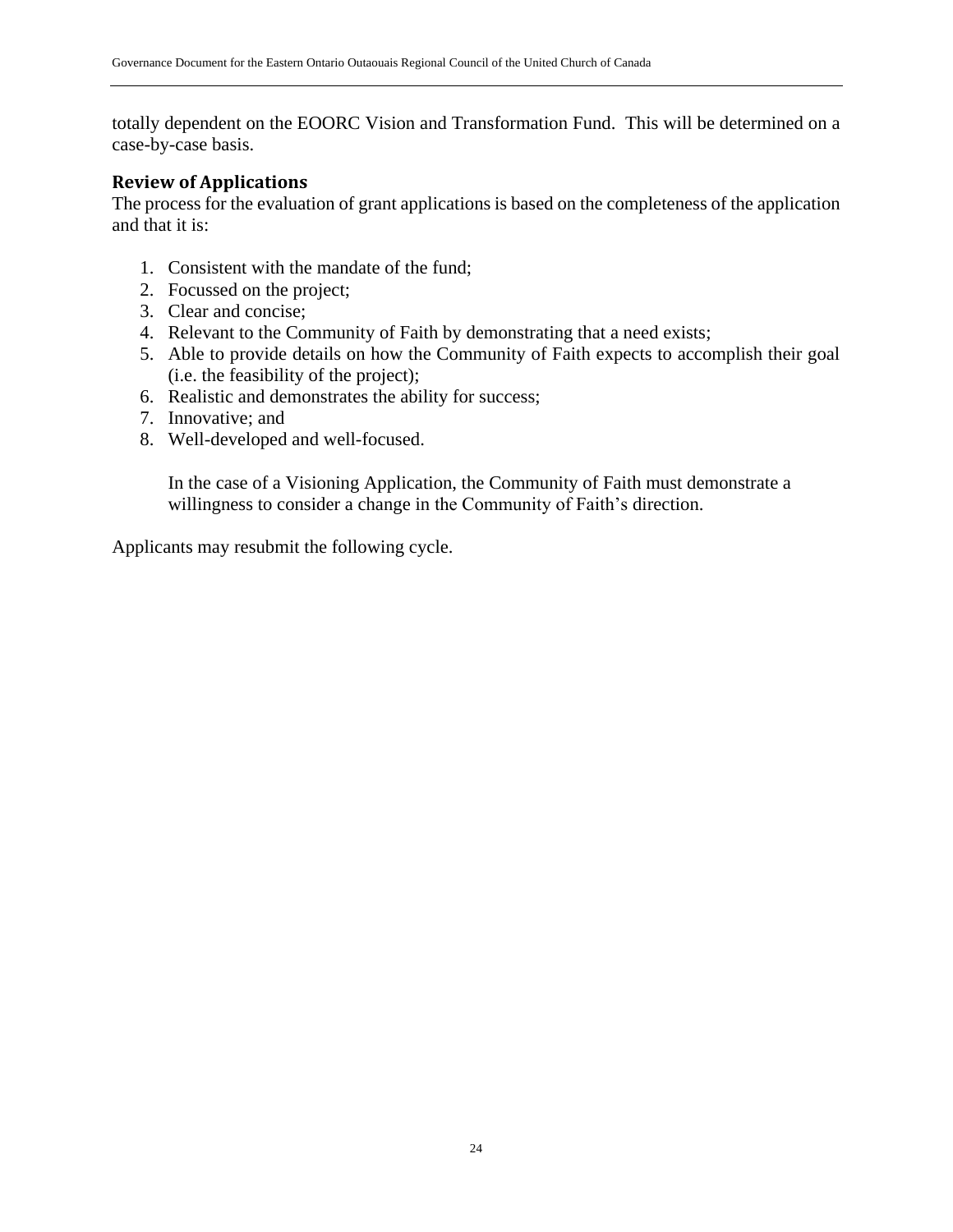## <span id="page-25-0"></span>**The Church Extension Committee**

| LEADERSHIP TEAM: The Church                                                              | Date Approved: October 5, 2019 |  |
|------------------------------------------------------------------------------------------|--------------------------------|--|
| <b>Extension Committee</b>                                                               |                                |  |
|                                                                                          | Review date:                   |  |
| Responsibilities: To provide ongoing support for the Communities of Faith in the Eastern |                                |  |
| Ontario Outaouais Region with respect to their physical assets and facilities            |                                |  |

The Church Extension Committee provides ongoing support for the Communities of Faith in the Eastern Ontario Outaouais Region with respect to their physical assets and facilities. The Committee provides advice and assistance with respect to:

- new buildings and facilities;
- renovations and upgrades to equipment and facilities;
- disposal and demolition of buildings and facilities;
- suggestions and advice regarding ways to approach their projects;
- financial guidance and support through loans or grants to cover a portion of the costs; and,
- management of financial assets and land holdings entrusted to Committee.

The Church Extension Committee is a corporation operating under the laws of Ontario. The Committee's Letters Patent and By-Laws were revised in late 2018 to confirm the relationship with the Region. The Board of Directors and Members of the Corporation include people from each of the four former Presbyteries now included in the Region.

The Church Extension Committee of the Ottawa Presbytery supported the building-related needs across the Ottawa Presbytery for over sixty years. The Committee looks forward to contributing its expertise, experience, and resources to the Eastern Ontario Outaouais Regional Council.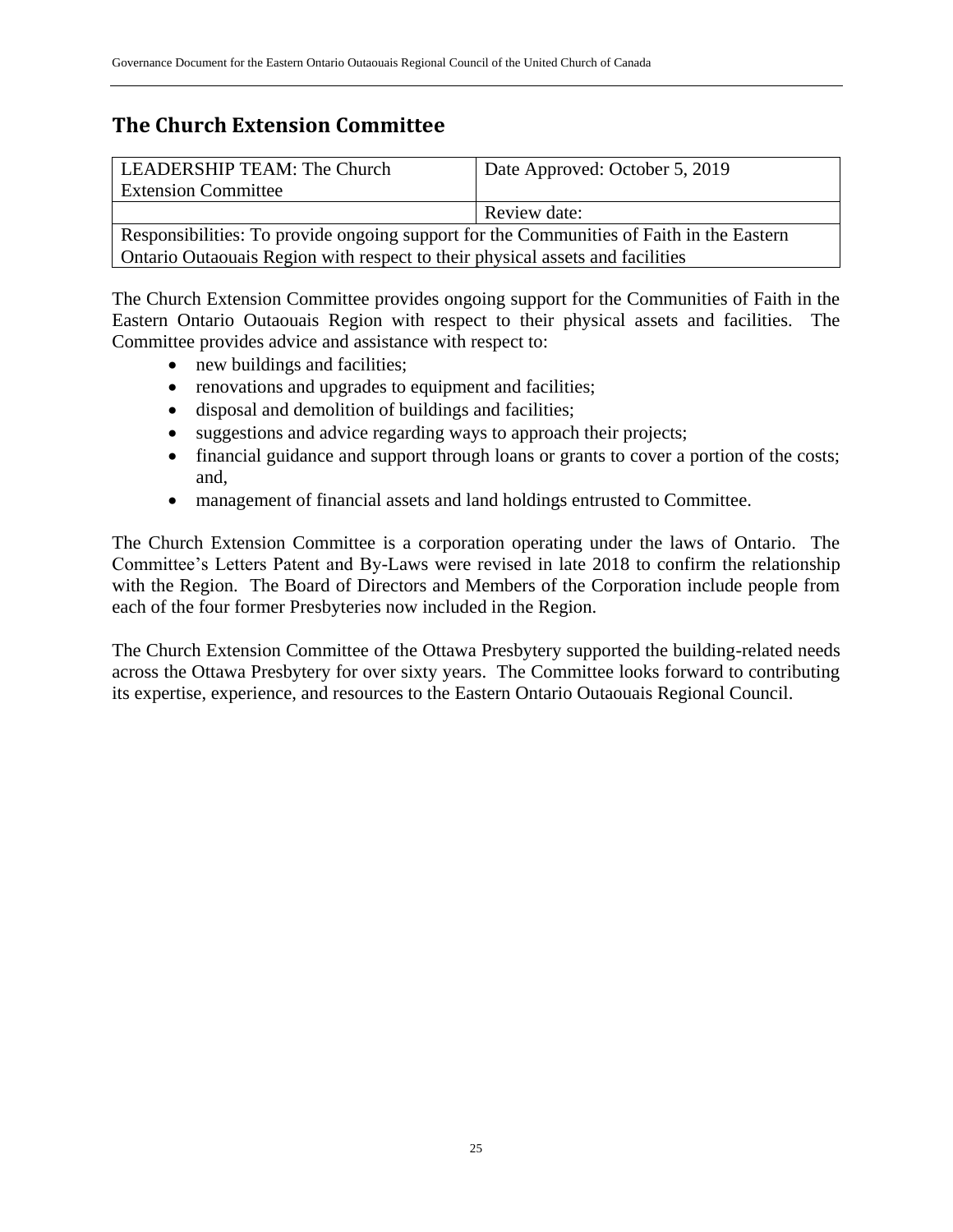## <span id="page-26-0"></span>**Communication Leadership Team**

| <b>LEADERSHIP TEAM: Communications</b>                                  | <sup>1</sup> Date Approved: October 5, 2019 |  |
|-------------------------------------------------------------------------|---------------------------------------------|--|
|                                                                         | Review date:                                |  |
| Responsibilities: promote communication throughout the Regional Council |                                             |  |

## <span id="page-26-1"></span>**Premable**

The Communications Committee ensures that communications in EOORC reflect the values of our sacred community and promote its mission and vision. Its role is to advise the Executive and its Leadership Teams on matters related to communications, including the organizational processes, structure, and tools used. To this end, the Leadership Team provides support, advice and oversight for internal and external communications throughout the region. It proposes strategic priorities for communications and works to ensure that communications are timely, consistent, coordinated and responsive to the diverse needs of its members. Specific objectives include promoting openness and transparency in governance, ensuring that congregants are wellinformed of regional activities, programs and services, and assisting to effectively communicate the values of the United Church of Canada in the wider community of Christians and non-Christians in Eastern Ontario, Outaouais, and beyond.

## <span id="page-26-2"></span>**Membership and Governance**

The Communications Leadership Team consists of a minimum of five (5) members of EOORC, one of which will be the communications staff person, and from which a chair and secretary will be appointed. The team will meet a minimum of four times per year and hold additional meetings as required.

## <span id="page-26-3"></span>**Mandate**

The mandate of the Communications Leadership Team is to:

- Provide advice and support to the Executive, Council, Leadership Teams and networks of EOORC regarding communications to Communities of faith and to the wider community of Christians and non-Christians;
- Develop strategic priorities, plans and proposals for internal and external communications;
- Oversee the main vehicles used to communicate with congregants, including the EOORC Website and the Weekly Newsletter;
- Develop procedures and processes to improve the efficiency and effectiveness of EOORC's communications;
- Assist in the development of communications and marketing strategies and products and reviewing these strategies and products; and
- Provide advice on the evaluation of communications and marketing initiatives

#### <span id="page-26-4"></span>**Responsibilities**

- Provide advice and guidance on strategic communications to address challenges and opportunities;
- Implement strategic priorities as approved by the Executive to improve EOORC communications;
- Liaise with stakeholders on communications needs and priorities to foster greater cohesion across the organization;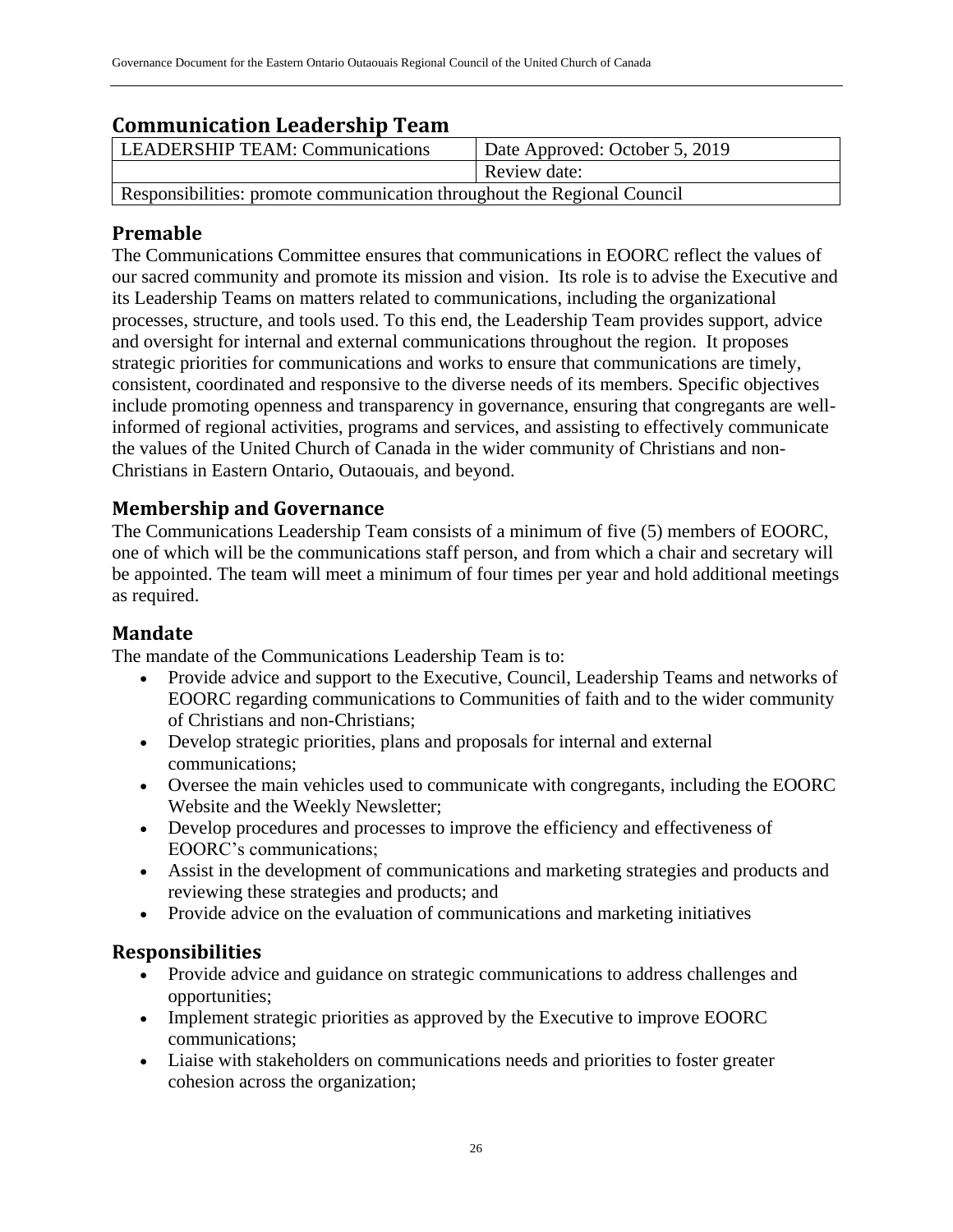- Develop processes and tools to facilitate the implementation of EOORC's communications strategy; and
- Ensure timely and effective communication with the regional community about the region's issues and programs, initiatives and events.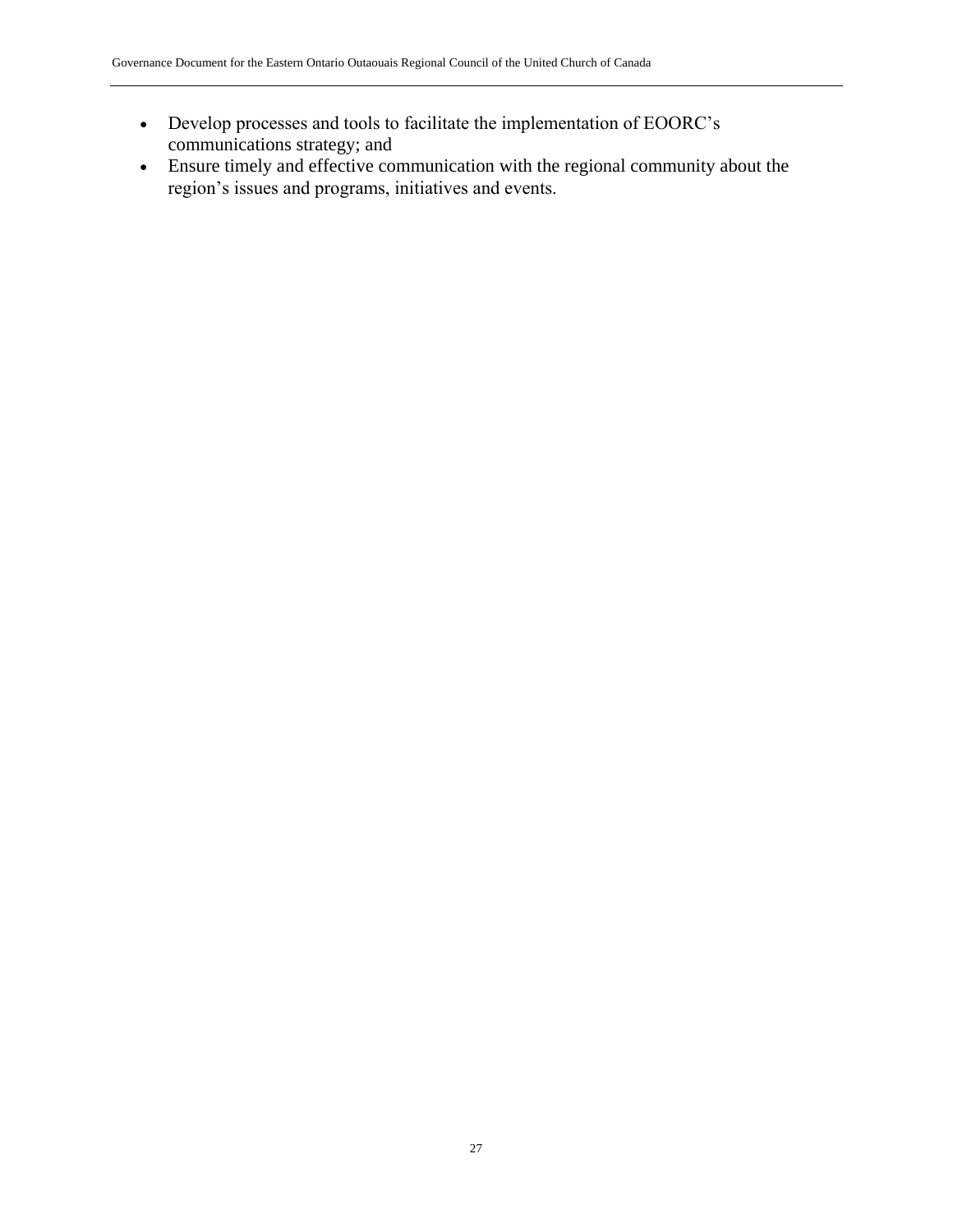## <span id="page-28-0"></span>**Pastoral Relations Commission**

| COMMISSION: Pastoral Relations                                           | Date Approved: February 22, 2020 |  |
|--------------------------------------------------------------------------|----------------------------------|--|
| Commission                                                               |                                  |  |
| Review date:                                                             |                                  |  |
| Responsibilities: Administer Pastoral Relations for the Regional Council |                                  |  |

## **Terms of Reference for Pastoral Relations Commission**

Responsibilities of Regional Council as outlined in The Manual (Section C.2.8 Pastoral Relations): The regional council is responsible for co-operating with communities of faith in

- a) recruiting, choosing, calling, appointing, and covenanting with ministry personnel and communities of faith;
- b) ending calls, appointments, and covenants with ministry personnel and other staff; and
- c) appointing a regional council liaison officer to assist a community of faith in pastoral relations matters at designated times.

## <span id="page-28-1"></span>**Mandate of the Pastoral Relations Commission**

The Pastoral Relations Commission's mandate is to work with the Regional Council's Minister of Pastoral Relations and a team of volunteer Liaisons and Pastoral Charge Supervisors to maintain a close relationship between the Regional Council and the pastoral charges.

When a change in pastoral relations occurs, the Pastoral Relations Commission shall:

- through its Liaisons, assist Communities of Faith in the development of a Pastoral Charge Profile and in the search for new ministry personnel. At any point in the pastoral relationship, Liaisons may assist Communities of Faith in clarification of their vision, mission and ministry needs.
- appoint a member of the regional council as Pastoral Charge Supervisor if a community of faith that is a pastoral charge has no called or appointed member of the order of ministry or designated lay minister. The Pastoral Charge Supervisor responsibilities are found in The Manual, 2019 of the United Church, section I.2.5.2 (b).

The Pastoral Relations Commission will train the Liaisons and Pastoral Charge Supervisors to carry out their roles with the Communities of Faith. The Liaisons will then be responsible for the training of the profile committee and the search committee of the Community of Faith.

The Pastoral Relations Commission will establish a sub-committee to be responsible for the continuing contact with retired Ministry personnel. The sub-committee will create their terms of reference to be approved by the Pastoral Relations Committee.

The sub-committee members will be responsible for specific areas of the Eastern Ontario Outaouais Region.

The Pastoral Relations Commission will host training sessions for the Ministry and Personnel Committees of the Community of Faiths within the Eastern Ontario Outaouais Regional Council. **Membership Size**

Chair, Scribe and 8 -10 members, with geographic representation if possible.

Regional Minister for Pastoral Relations, ex officio member and staff resource.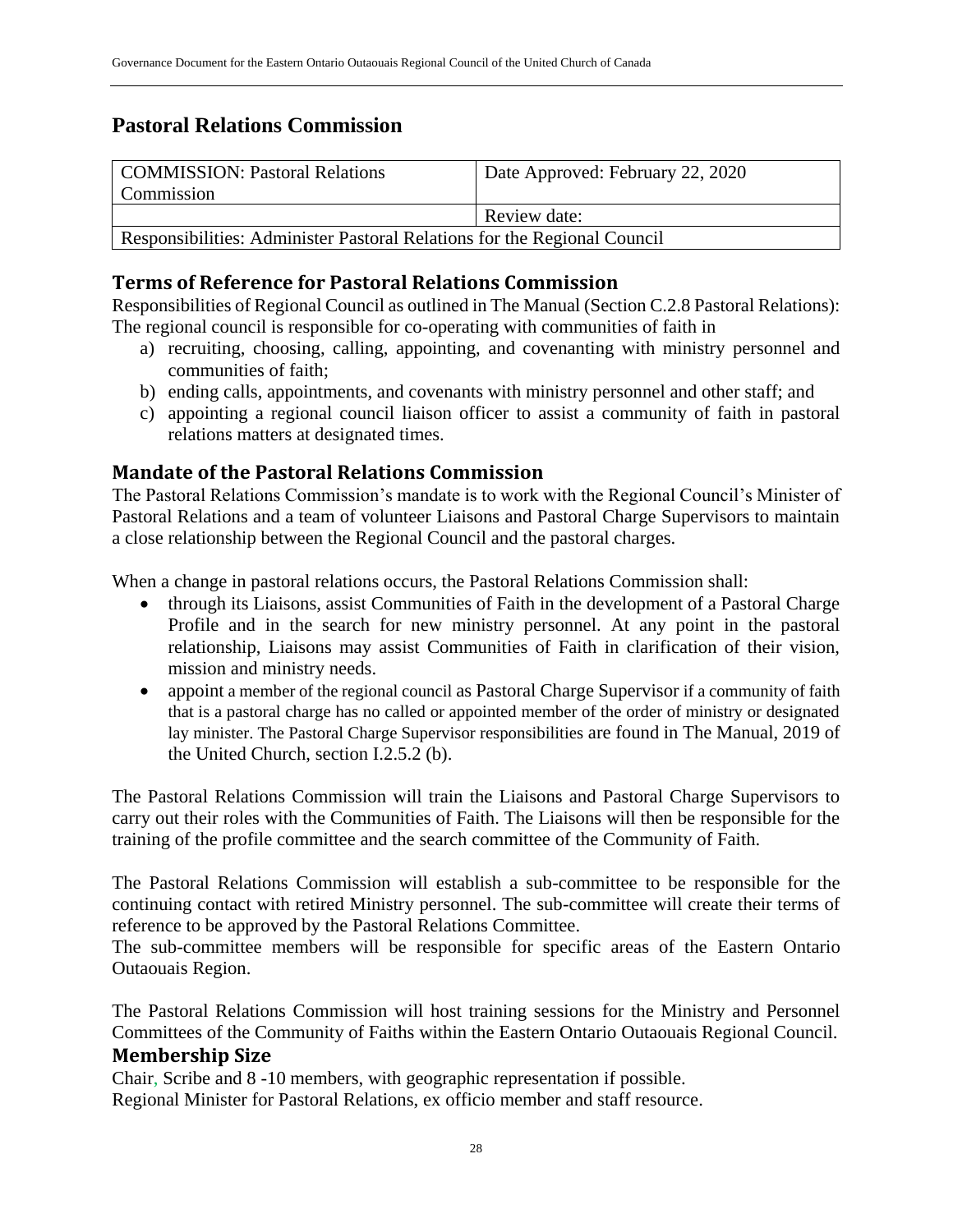#### **Term of Office**

Chair – 3 years (renewable once); Scribe – 3 years (renewable once); Members – 3 years (renewable once)

The original members of the Pastoral Relations Commission will be in place for the first three (3) years, January 1, 2019 to December 31, 2021. As of January 1, 2022 one-third of the Commission members will rotate off with new members being added each year.

#### <span id="page-29-0"></span>**Responsibilities**

**Chair -** Call the meetings, prepare an agenda, open meetings with prayer, and consult with both the Regional Minister for Pastoral Relations and the Scribe.

**Scribe –** Take minutes of meetings, circulate agenda, minutes and other documentation as required and consult with both the Regional Minister for Pastoral Relations and the Chair.

#### <span id="page-29-1"></span>**Distribution of minutes**

Minutes will be distributed to the Commission members and the Eastern Ontario Outaouais Regional Council executive.

The minutes will also be posted on the Eastern Ontario Outaouais Regional Council's website.

#### **Time Commitment / Meeting Frequency**

Meetings to be held the second Tuesday of each month.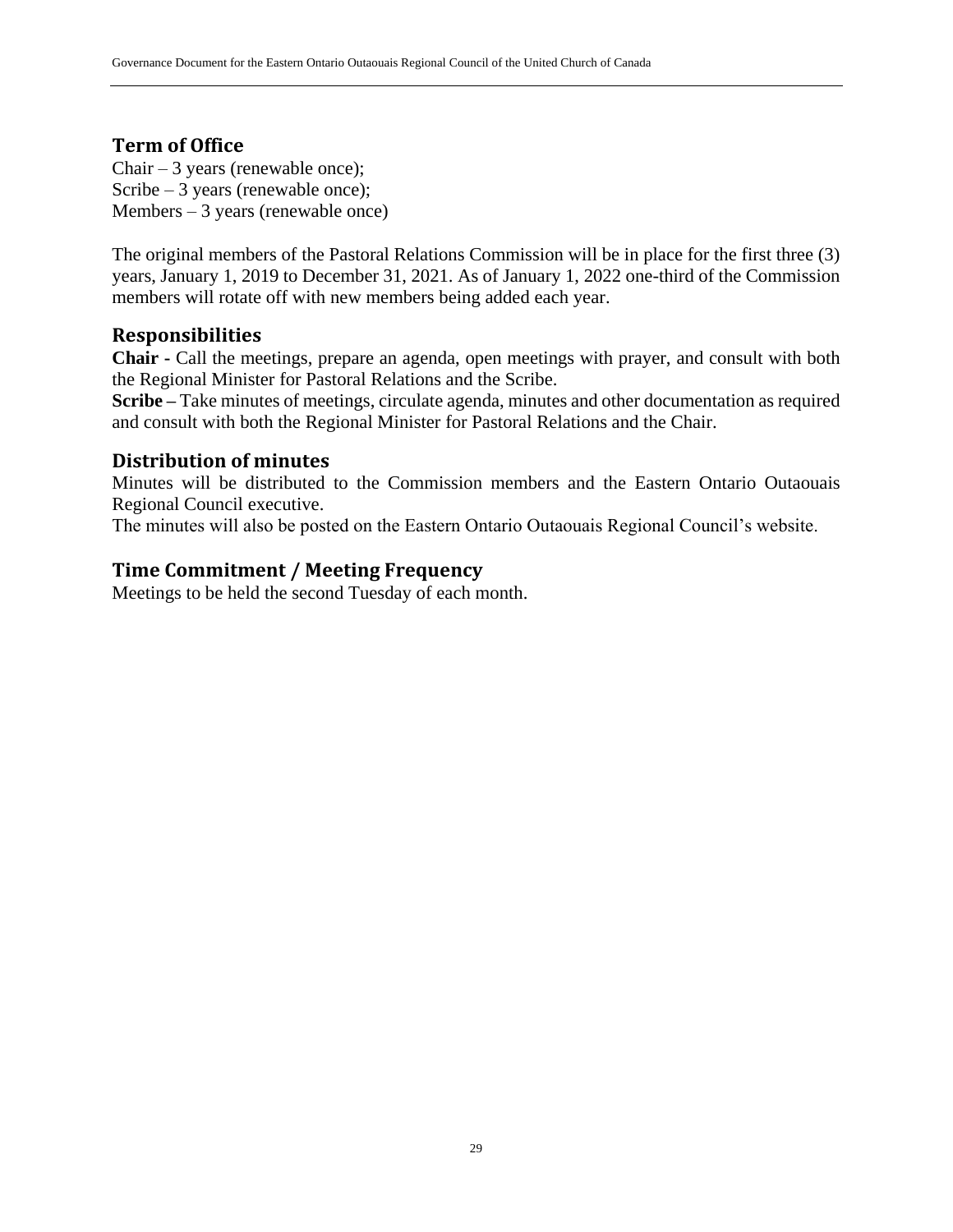## <span id="page-30-0"></span>**Spiritual Care Hospital Ministry**

| <b>LEADERSHIP TEAM: Spiritual Care</b>                                                         | Date Approved: February 22, 2020 |  |
|------------------------------------------------------------------------------------------------|----------------------------------|--|
| <b>Hospital Ministry</b>                                                                       |                                  |  |
|                                                                                                | Review date:                     |  |
| Responsibilities: Program of volunteer spiritual care visitors serving hospitalized members of |                                  |  |
| the United Church of Canada.                                                                   |                                  |  |

## <span id="page-30-1"></span>**Responsibilities**

The Spiritual Care Hospital Ministry (SCHM) is a program of volunteer spiritual care visitors serving hospitalized members of the United Church of Canada who do not have immediate access to pastoral care from a home congregation. Many who identify an affiliation with the United Church are no longer able to attend their faith communities due to age, illness, or relocation, so the SCHM is their only church contact. The SCHM provides spiritual care for those patients who desire it. This program is currently active in the three major hospitals within EOORC (Queensway-Carleton, the Ottawa Civic and the General). While situated in Ottawa, this program is of service to the wider EOORC area since many patients admitted to these hospitals come from towns and rural areas throughout the Regional Council. The SCHM ensures patients who are at a distance from their community of faith receive spiritual care during their hospital stay. For patients connected to a community of faith, the SCHM makes contact with their minister or pastoral care team, if requested.

#### <span id="page-30-2"></span>**Spiritual Care Hospital Ministry Membership**

There shall be at least four members of the SCHM Leadership Team, including at least one Order of Ministry and one lay member. Each hospital has one United Church Visiting Team Coordinator and one United Church representative to its (ecumenical and interfaith) Spiritual Care Advisory Committee, all of whom become members of the SCHM Leadership Team. At least one member of the Leadership Team should be a pastoral care visitor from a congregation/community of faith.

## <span id="page-30-3"></span>**Spiritual Care Hospital Ministry Volunteers**

All volunteers in the SCHM are required to complete the Ottawa Pastoral Care Training Program as well as hospital volunteer resources training. The Visiting Team Coordinator for each hospital is responsible for recruiting and training new volunteers. They also support volunteers with regular gatherings to share and reflect on experiences.

New volunteers must have completed an authorized Police Check. An appointment letter signed by a representative of EOORC must be submitted to the hospital administration. Authorized volunteers are provided parking passes by the hospital.

#### <span id="page-30-4"></span>**Budget**

The budget for this program is \$100 per year to cover the cost of visiting cards, United Church badges, and printed spiritual comfort pamphlets containing relevant prayers, hymns and readings.

#### <span id="page-30-5"></span>**Resources**

The SCHM shall maintain a current contact list of United Church ministry personnel within EOORC. These lists are required by the administrative staff of the hospitals, so hospital staff can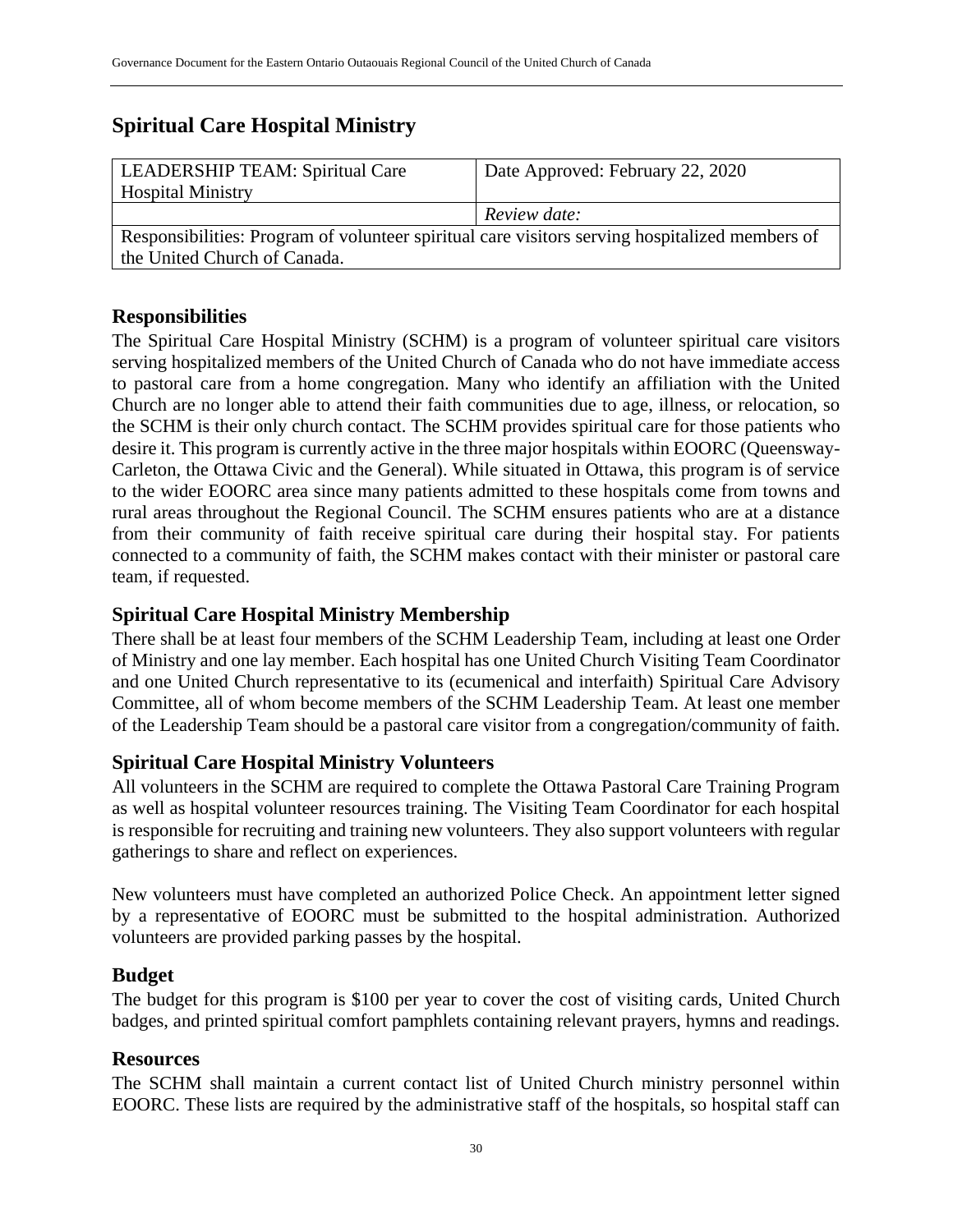connect with a patient's minister in times of crisis, if a request has been made. Spiritual Care volunteers use these lists to contact a patient's congregation, if requested. The SCHM shall also maintain a current contact list of United Church Pastoral Care teams in the Regional Council to facilitate communication of hospital issues concerning clergy and congregational visitors.

#### <span id="page-31-0"></span>**Procedures**

The SCHM shall meet monthly (online or face-to-face), and at least once annually in person. Any three members shall constitute a quorum for the business of the meeting.

#### <span id="page-31-1"></span>**Program Reach**

The SCHM program is a unique initiative geared to the particular circumstances of large urban hospitals that receive a high volume of patients not only from within the city but also from surrounding communities. While the SCHM already serves the wider Eastern Ontario Outaouais Regional Council for this reason, the Ministry team will endeavour to make connections with other hospitals in the regional council to share best practices of this program and foster the development of similar programs as needed.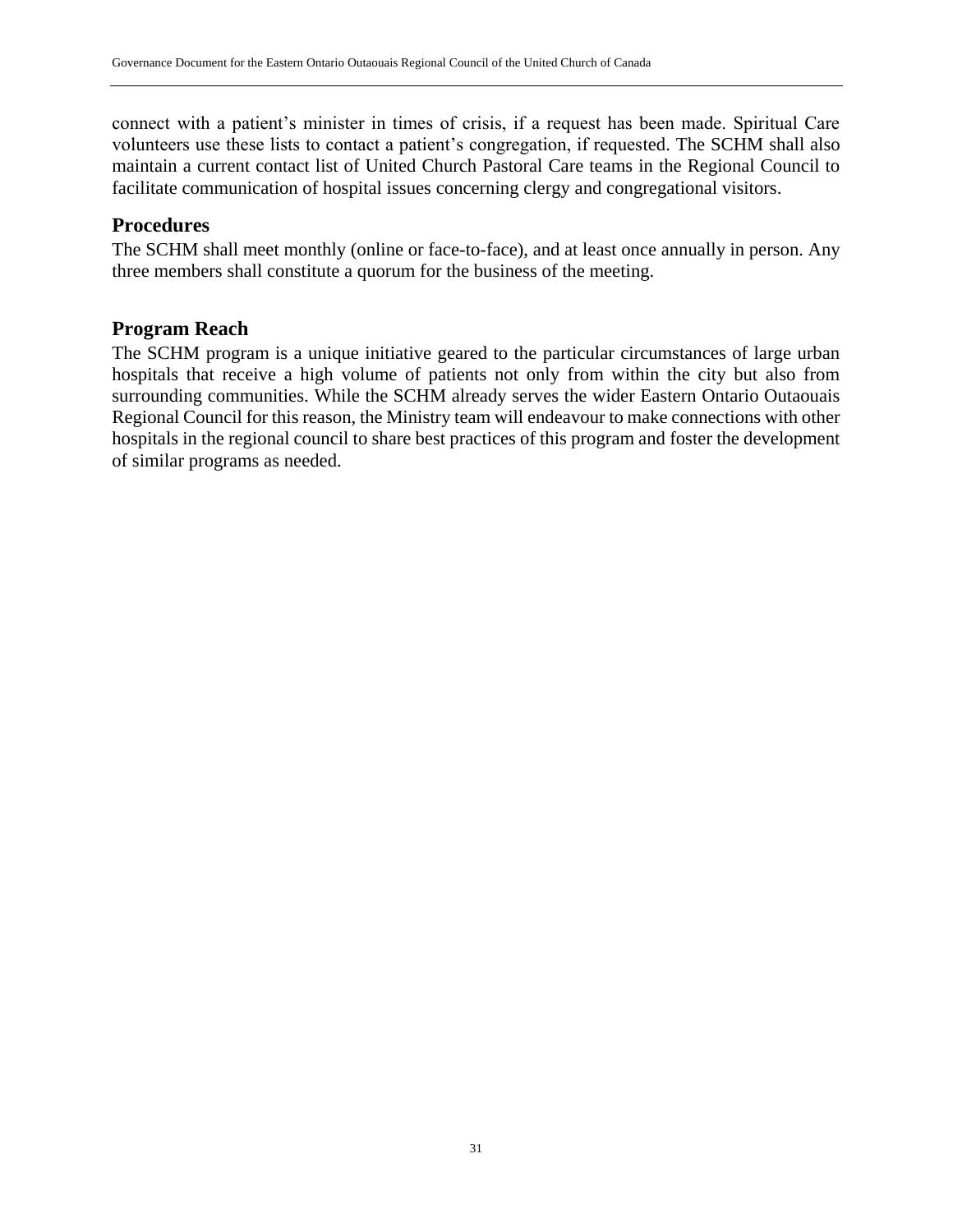## <span id="page-32-0"></span>**Youth and Young Adult (YAYA)**

| <b>LEADERSHIP TEAM: Youth and Young</b><br>Adult (YAYA)                                   | Date Approved: February 22, 2020 |  |
|-------------------------------------------------------------------------------------------|----------------------------------|--|
|                                                                                           | Review date:                     |  |
| Responsibilities: Organize and oversee the Youth and Young Adult ministry of the Regional |                                  |  |
| Council                                                                                   |                                  |  |

## <span id="page-32-1"></span>**Mandate**

The Mandate of the Youth and Young Adult (YAYA) Leadership Team of the Eastern Ontario Outaouais Regional Council (EOORC) is to organize and oversee the Youth and Young Adult ministry of the Regional Council. The Leadership Team will fulfill this responsibility by initiating its own programs and activities, by working with and supporting the Regional Council's Youth and Young Adult Minister, by connecting with other ministries, organizations and groups that offer YAYA programs within the Region - such as Camp Awesome, Worshiplude, residential camps, campus ministries, and clusters and networks of communities of faith and individuals engaged with youth and young adults - and by administering the annual YAYA program budget of the Regional Council.

## <span id="page-32-2"></span>**Accountability**

The Youth and Young Adult Leadership Team is accountable to the Regional Council.

## <span id="page-32-3"></span>**Authority**

- The Leadership Team may initiate, support, evaluate, and end its own Youth and Young Adult programs and activities within the Regional Council. This authority will be exercised collaboratively and in consultation with the participants and leaders of its programs and activities.
- The Leadership Team may choose to support programs and activities initiated and led by other groups or organizations within the Regional Council, eg., residential camps. This authority will be exercised collaboratively and in consultation with the initiating groups or organizations.
- The Leadership Team may offer advice, guidance and support to the Youth and Young Adult Minister. The Leadership Team does not have the authority to give direction to, nor evaluate the work of, the YAYA Minister.
- The Leadership Team will oversee and administer the Youth and Young Adult Ministry program budget of the Regional Council, including making decisions about the distribution of funds.

## <span id="page-32-4"></span>**Membership**

• The YAYA Leadership Team will have up to 12 members.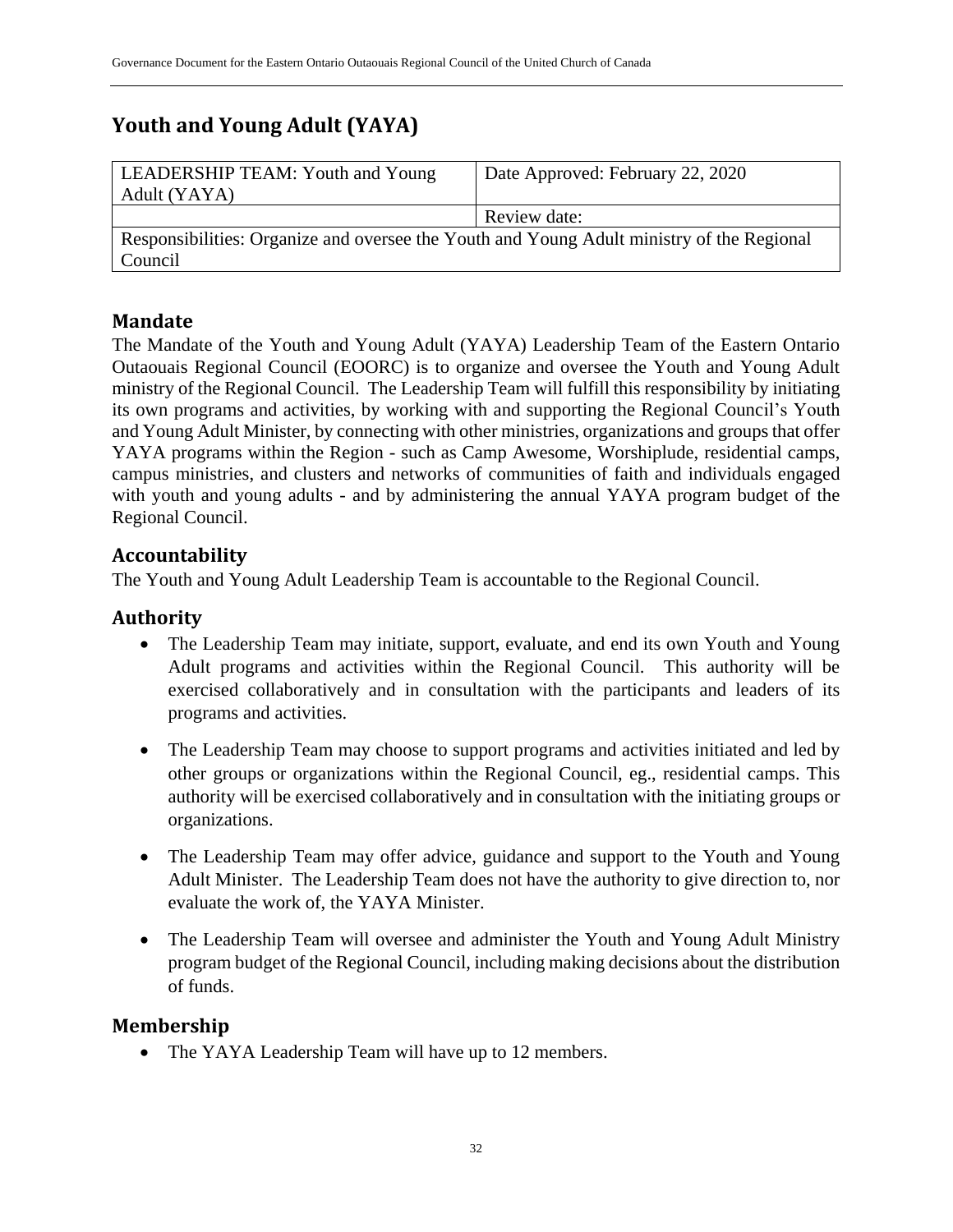- The Team will strive for gender, geographical, age, and vocational diversity among its members.
- The Team will invite applications from prospective members through its own networks and through the Regional Council's communication system and will bring a proposed slate of members to the Annual Meeting of the Regional Council for approval.
- The Regional Council's Youth and Young Adult Minister will be an ex-officio member of the Leadership Team.
- The Team will elect a Chair, a Vice-Chair and a Secretary from among its members annually.

## <span id="page-33-0"></span>**Duties of the Chair**

- The Chair will work closely with the Youth and Young Adult Minister to set the agenda for Team meetings and to follow up on the decisions and recommendations of the Team.
- The Chair will call and chair meetings of the Team.
- The Chair will report on the work of the Team to the Regional Council and its Executive as required.

## <span id="page-33-1"></span>**Duties of the Vice-Chair**

• The Vice-Chair will assume the duties of the Chair in the event that the Chair is unable to do so.

#### <span id="page-33-2"></span>**Duties of the Secretary**

• The Secretary will make, keep and distribute Minutes of all meetings of the Leadership Team.

## <span id="page-33-3"></span>**Meetings**

• The Team will meet at least four times in a year.

## <span id="page-33-4"></span>**Term of Office**

• Members will serve a three year term, which may be renewed.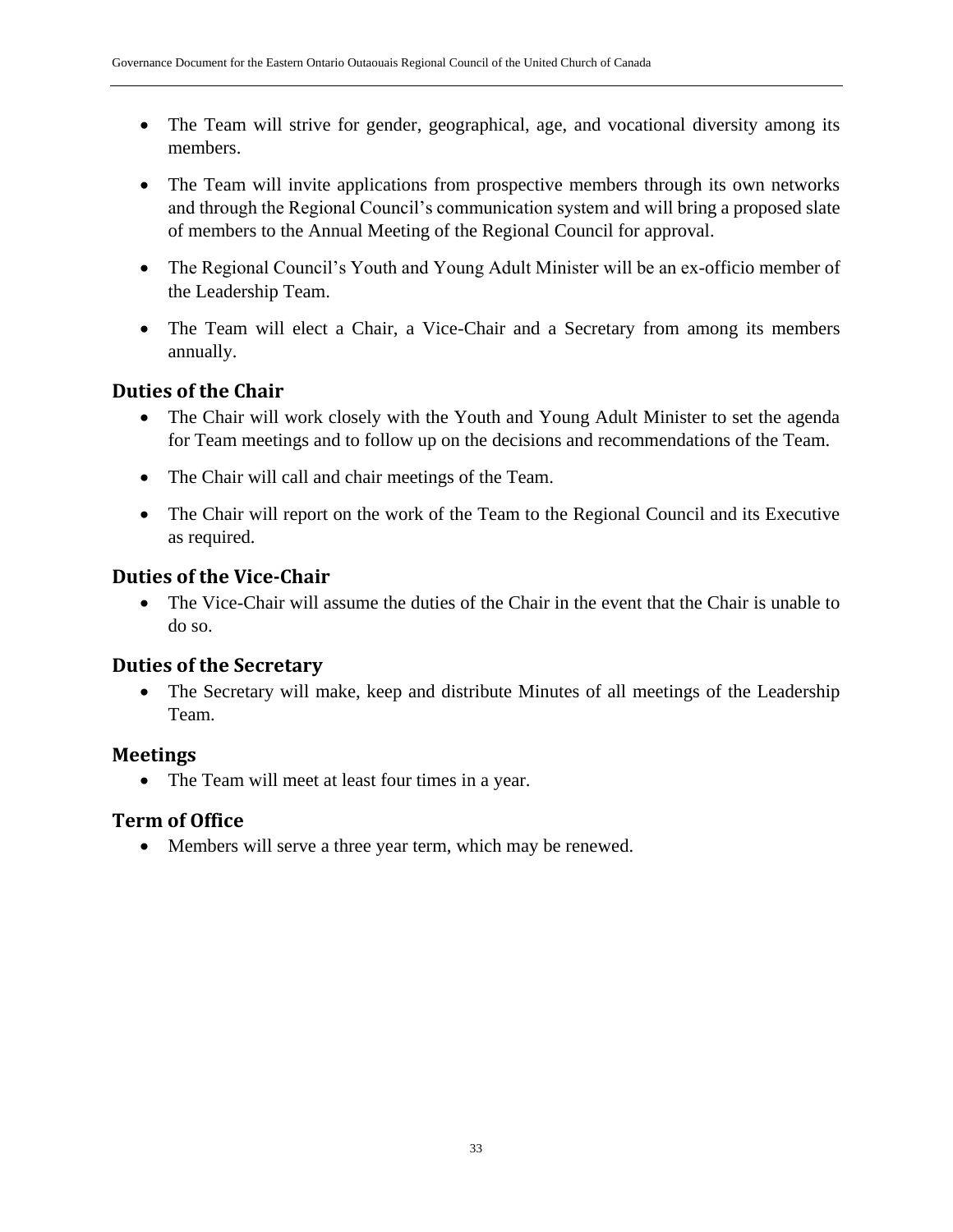## <span id="page-34-0"></span>**Nominations Leadership Team**

| LEADERSHIP TEAM: Nominations                                                            | Date Approved: February 22, 2020 |  |
|-----------------------------------------------------------------------------------------|----------------------------------|--|
|                                                                                         | Review date:                     |  |
| Responsibilities: To administer process of election/nomination for the Regional Council |                                  |  |

#### <span id="page-34-1"></span>**Preamble**

We believe that the body of Christ is made up of many parts, that we need many parts for the Church to live into its full mission and purpose. We believe that God has called us to serve in diverse and unique ways and that God equips us with a variety of gifts and skills with which to serve the Church. The Nominating Committee aspires to connect the needs of the Regional Council, with the call of God for the RC and with the particular gifts and skills of the individual members of the RC.

## <span id="page-34-2"></span>**Membership**

Diverse geographically and in others ways and feel called to this work. Our past president will be encouraged to be a member.

#### <span id="page-34-3"></span>**Mandate**

- To ensure openings for positions are clearly communicated
- To prayerfully discern and seek out the right people for the right positions
- To keep track of the terms of office for various positions
- To actively assist in the recruitment through advertising, seeking out and asking individuals to consider serving in a particular position
- To encourage and actively seek out diversity as much as is possible (age, geographic, gender, race, sexual identity, Indigenous, lay and ordered)

#### <span id="page-34-4"></span>**Responsibilities**

The Nominating Committee is tasked with helping to ensure that positions of the Executive, Leadership Teams and other particular roles (such as Commissioners to General Council) are filled within the Eastern Ontario Outaouais Regional Council and that members of the RC are made aware of and are encouraged to seek out opportunities to serve.

#### <span id="page-34-5"></span>**Procedures and Applic**a**tions**

- Nominations forms available on the website under nominations
- Advanced advertising of positions
- Attention to diversity during the leadership teams discernment process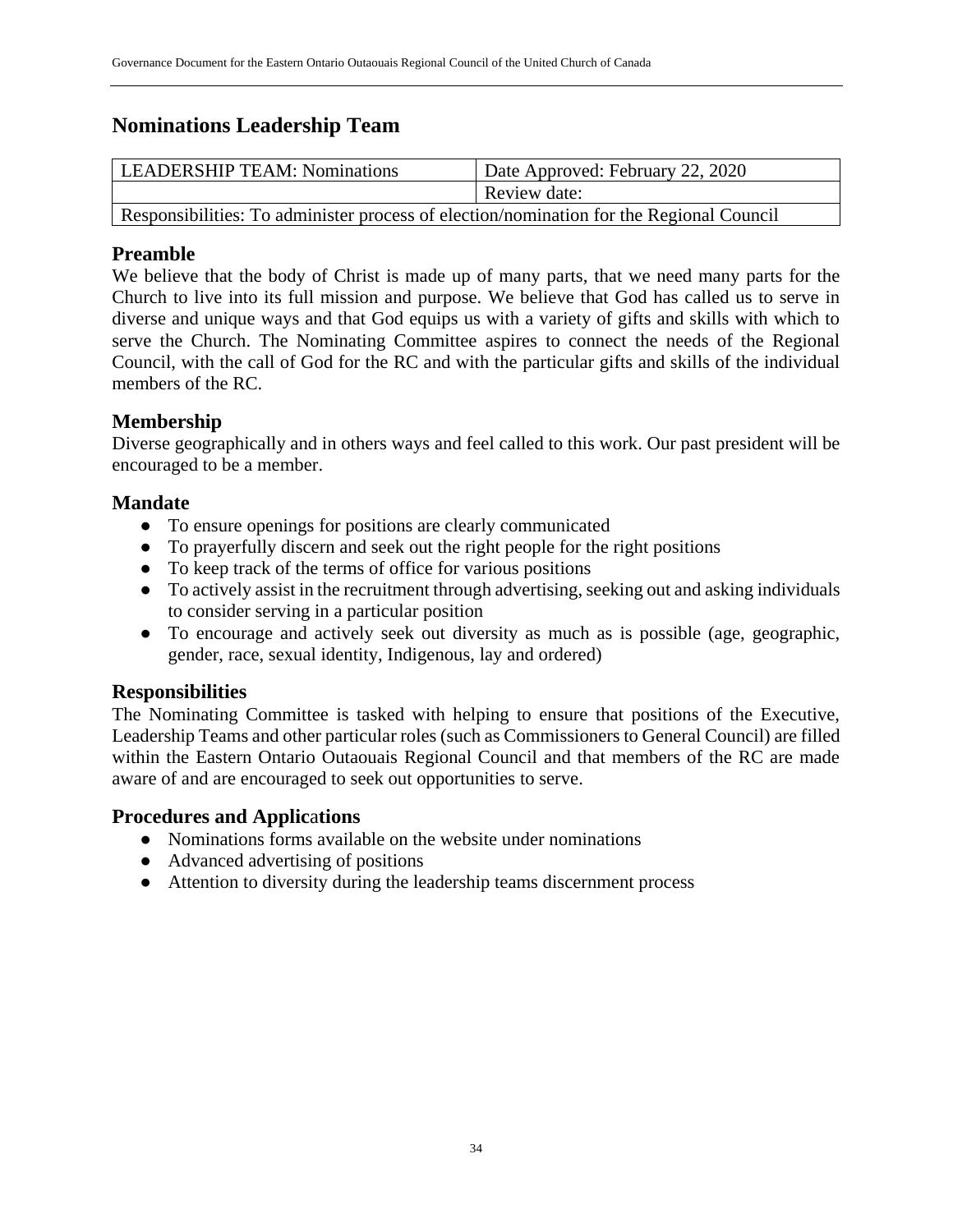## <span id="page-35-0"></span>**Mandates for Leadership Teams still without terms of reference**

*2020-02-22\_024 MOTION (B. Cook/S. Hutton) That the Eastern Ontario Outaouais Regional Council view the terms of reference of the Property Leadership Team at the May 2020 meeting. Carried*

## <span id="page-35-1"></span>**Property**

The Property Leadership Team's mandate:

- to provide advice and resources to Communities of Faith who are considering purchasing, leasing, selling, renting, developing or renovating church property,
- to make recommendations to the Executive regarding the above decisions by a Community of Faith, and
- to assist communities of faith in placing appropriate insurance on church property; with a view to having representation from each of the four (4) founding presbyteries and the Regional Executive Minister as an ex officio member."

Comments of Notes:

- Needs to work hand in hand with church extension and Edge
- There was a comment about renters vs renting, but was not clear as to its intent
- Need to provide some guidelines for churches to have on hand when starting to make decisions

*2020-10-16-17\_131 MOTION (T. Demirdjian-Petro/D. Stiles) that the Eastern Ontario Outaouais Regional Council provisionally adopt the Terms of Reference of the Scrivens/Baillie Leadership Team as written in the Governance Handbook, with the understanding that the completed Terms of Reference will be presented at the next general meeting. Carried* 

## <span id="page-35-2"></span>**Scrivens/Baillie**

Scrivens/Baillie Leadership Team's mandate is to use the monies from the Scrivens and Baillie funds to support youth ministry in the region. The Leadership Team will maintain its current membership with a view to adding more members from the other founding presbyteries.

Comments of Note:

• People would like more information on this and how to access funds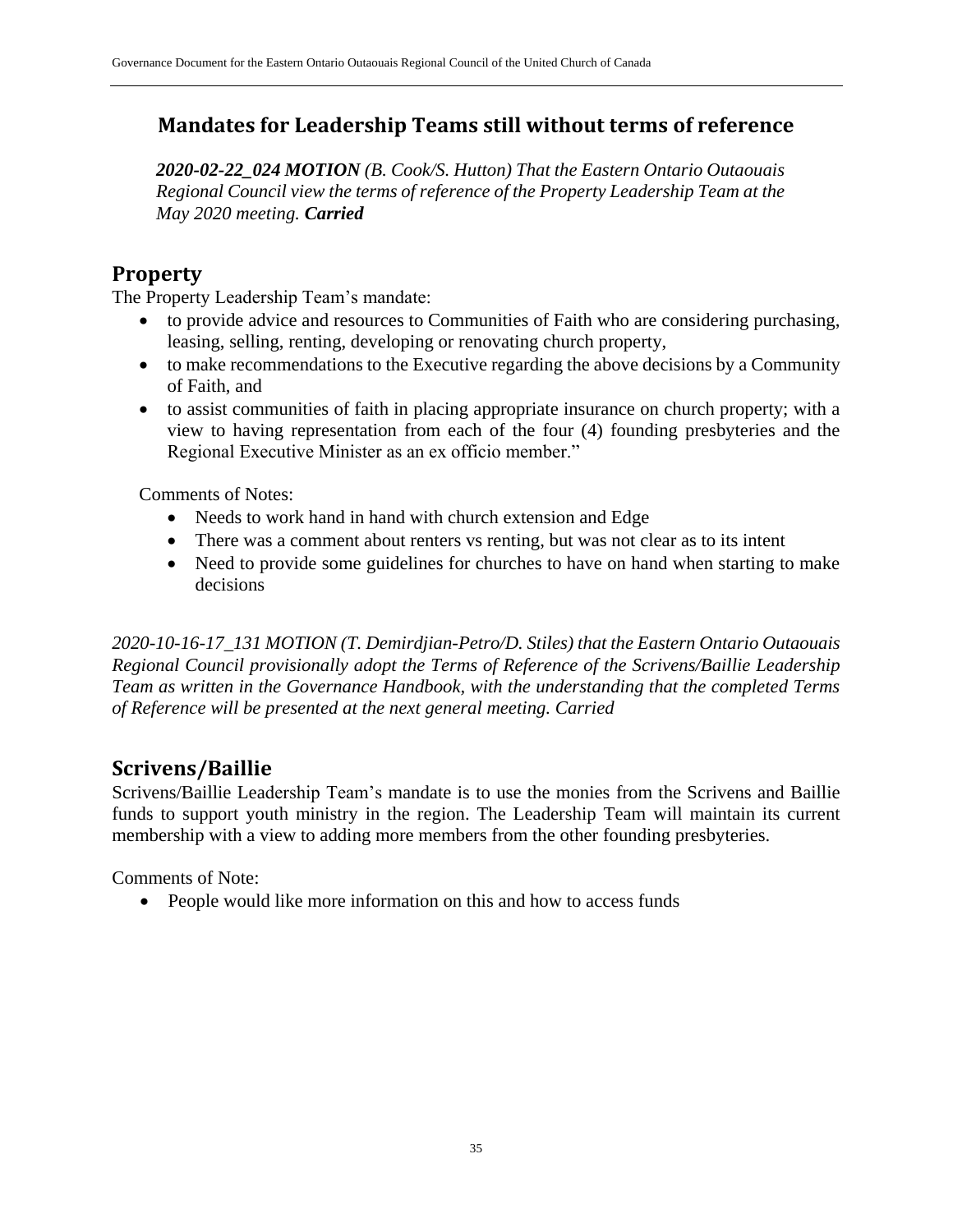## **POLICIES**

## <span id="page-36-1"></span><span id="page-36-0"></span>**Travel Policy**

| <b>POLICY NAME: Travel</b>                                                          | Date Approved: October 5, 2019 |  |
|-------------------------------------------------------------------------------------|--------------------------------|--|
|                                                                                     | Review date:                   |  |
| Purpose: Provide the rate of reimbursement and parameters for who can claim mileage |                                |  |
| expense.                                                                            |                                |  |

The Eastern Ontario Outaouais Regional Council adopt a travel policy of reimbursing travel at the General Council Rate for individuals traveling to networks, staff led trainings, leadership team meetings and meetings of the Regional Council by themselves, and that 2 cents per km be paid in addition for each additional participant travelling in the same vehicle to the Regional Council function.

*2019-09-19\_162 MOTION (S. Vermette/J. Allen) that the Eastern Ontario Outaouais Regional Council Executive approves the revised Travel Policy, that all travel be paid at a 100% of the General Council rate, and that 2 cents per km be paid in addition for each additional participant travelling in the same vehicle to the Regional Council function. Carried* 

*2019-06-27\_138 MOTION (S. Vermette/J. Allen) that the Eastern Ontario Outaouais Regional Council Executive ask the Finance committee to revisit the Travel Policy and consider that all travel be paid at a 100% of the General Council rate, and that 2 cents per km be paid in addition for each additional passenger. Carried*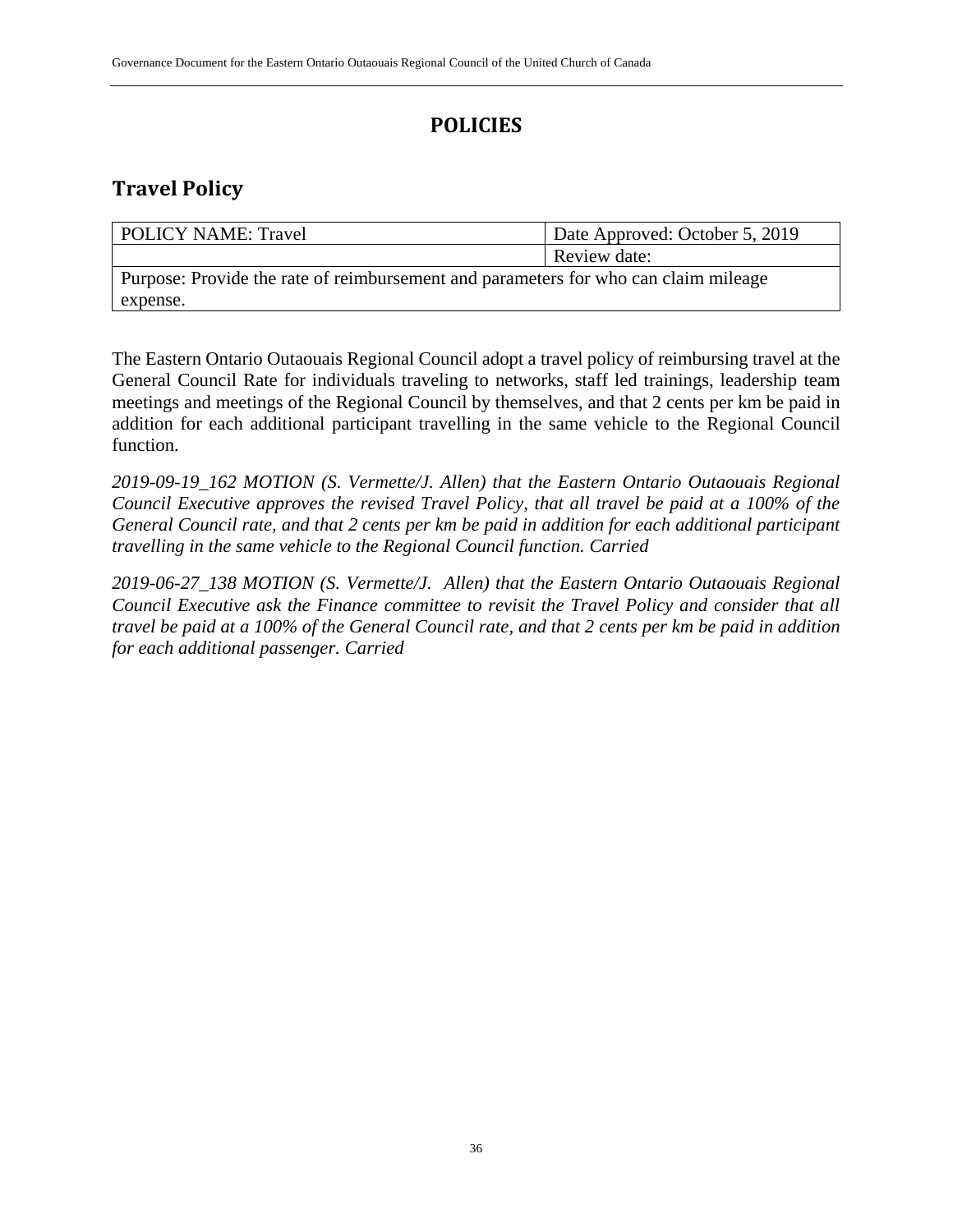## <span id="page-37-0"></span>**Pastoral Relations Liaisons Travel Policy**

| <b>POLICY NAME: Pastoral Relations Liaisons Travel</b>                                      | Date Approved: February 22, 2020 |  |
|---------------------------------------------------------------------------------------------|----------------------------------|--|
|                                                                                             | Review date:                     |  |
| Purpose: Provide the rate of reimbursement for Pastoral Relations Liaisons claiming mileage |                                  |  |
| expense.                                                                                    |                                  |  |

The Eastern Ontario Outaouais Regional Council adopts the policy that Pastoral Relations Liaisons be reimbursed at the rate set by General Council Office for travel directly related to their pastoral relations work, and that the reimbursement be paid by the Community of Faith directly to the Pastoral Relations Liaison.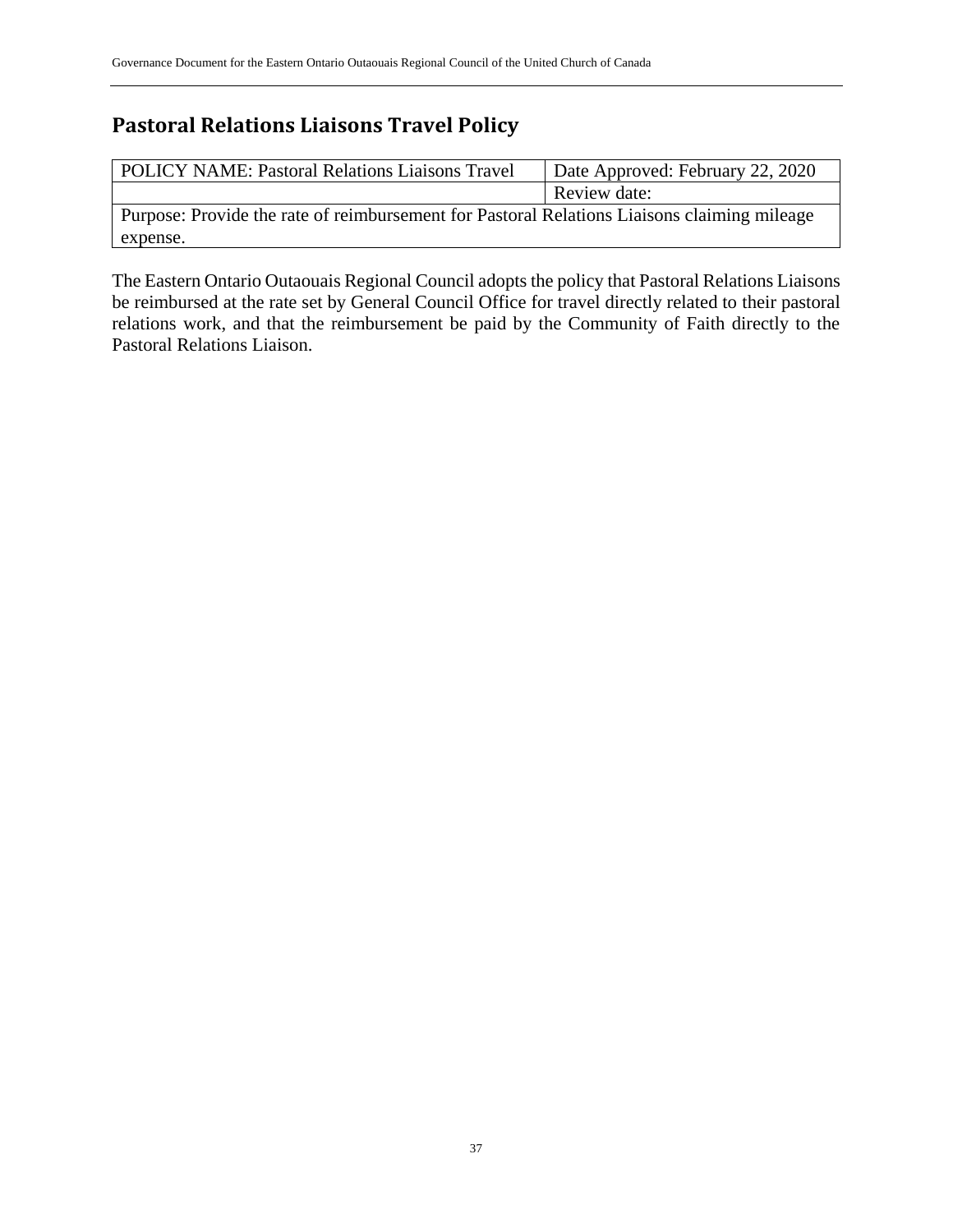## <span id="page-38-0"></span>**Authorization to Perform Marriage and Voluntary Associate Minister (VAM) Policy**

| <b>PRACTICE NAME: Authorization to Perform</b><br>Marriage and Voluntary Associate Minister (VAM)<br>Policy | Date Approved: February 22, 2020 |  |
|-------------------------------------------------------------------------------------------------------------|----------------------------------|--|
|                                                                                                             | Review date:                     |  |
| Purpose: The purpose of this policy is to outline the relationship and responsibilities of a                |                                  |  |
| ministry personnel and the Community of Faith. The Manual I.2.5.3                                           |                                  |  |

- 1. As marriage is a pastoral function performed by United Church Ministers, marriages must be approved by the governing body of the Community of Faith.
- 2. This pastoral function comes under the oversight and discipline of a Regional Council. In terms of marriage itself, it would come under the oversight of a Session or its equivalent and members of the Order of Ministry would work through and with a session as outlined in United Church Polity. Marriages shall be recorded in the records of a Community of Faith.

Ministers who are retired or not in a covenant relationship must be formally aligned with a Community of Faith if they are to be licensed to perform marriages. (see below re: Voluntary Associate Ministers\*).

- 3. Each year the Regional Council will prepare a list of those eligible to perform marriages. The Executive Minister of the Regional Council will inform the Provincial Authorities of additions and removals.
- 4. These principles will also be followed in the case of Ministers requesting a temporary license to perform marriages within the bounds of the Eastern Ontario Outaouais Regional Council.

## <span id="page-38-1"></span>**Policy for Voluntary Associate Ministers**

- A. Communities of Faith acting through their governing body may approve an application for Voluntary Associate status for a retired or other minister not in a covenanted relationship and shall apply to the Regional Council to have this person appointed to this office.
- B. A retired minister or a minister not in a covenanted relationship may present a request for Voluntary Associate status to their governing body. There is a requirement of the ministry personnel to have a current Police Records Check and all United Church of Canada mandatory trainings completed. The Office of Vocation shall confirm such information and provide a letter of Good Standing.
- C. The Regional Council will receive each completed application if satisfied that the following conditions were being fulfilled, namely: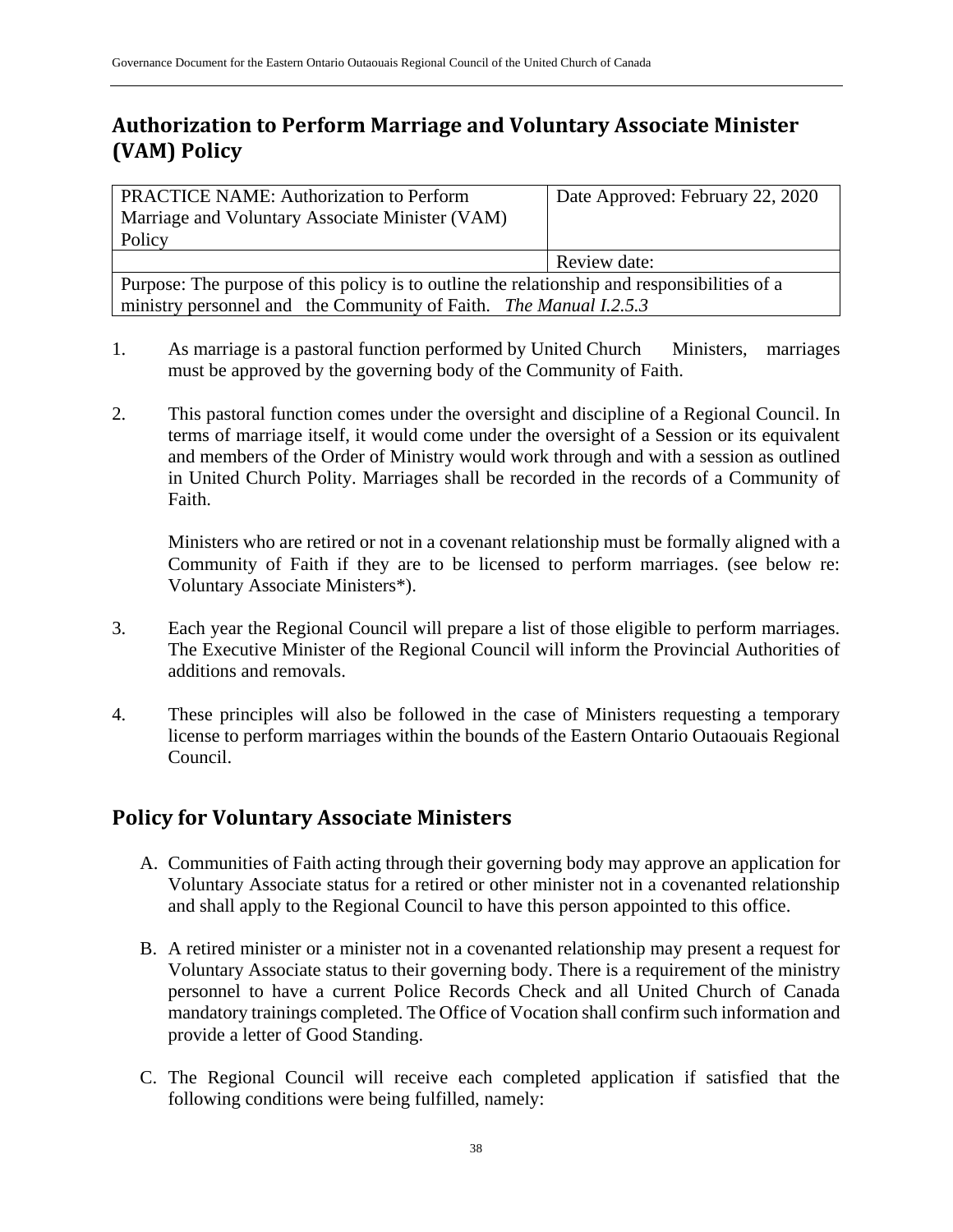- 1) That all marriages performed by a United Church Minister be related to a Community of Faith;
- 2) That this pastoral function come under the oversight and discipline of the Regional Council;
- 3) That all marriages be registered in record books that remain the property of an ongoing Community of Faith.
- D. Having met the requirements in C above, the Executive will instruct the Executive Minister of the Regional Council to include this person so appointed on the list of those eligible for certification to perform marriages.
- E. The Regional Council will review these appointments annually. This is done to ensure that those who have moved from the Community of Faith or who have ceased to be willing or able to fulfill the pastoral responsibility be removed from the list. The VAM forms will normally be processed in the spring and voted upon at the same meeting as the Roll of the Regional Council.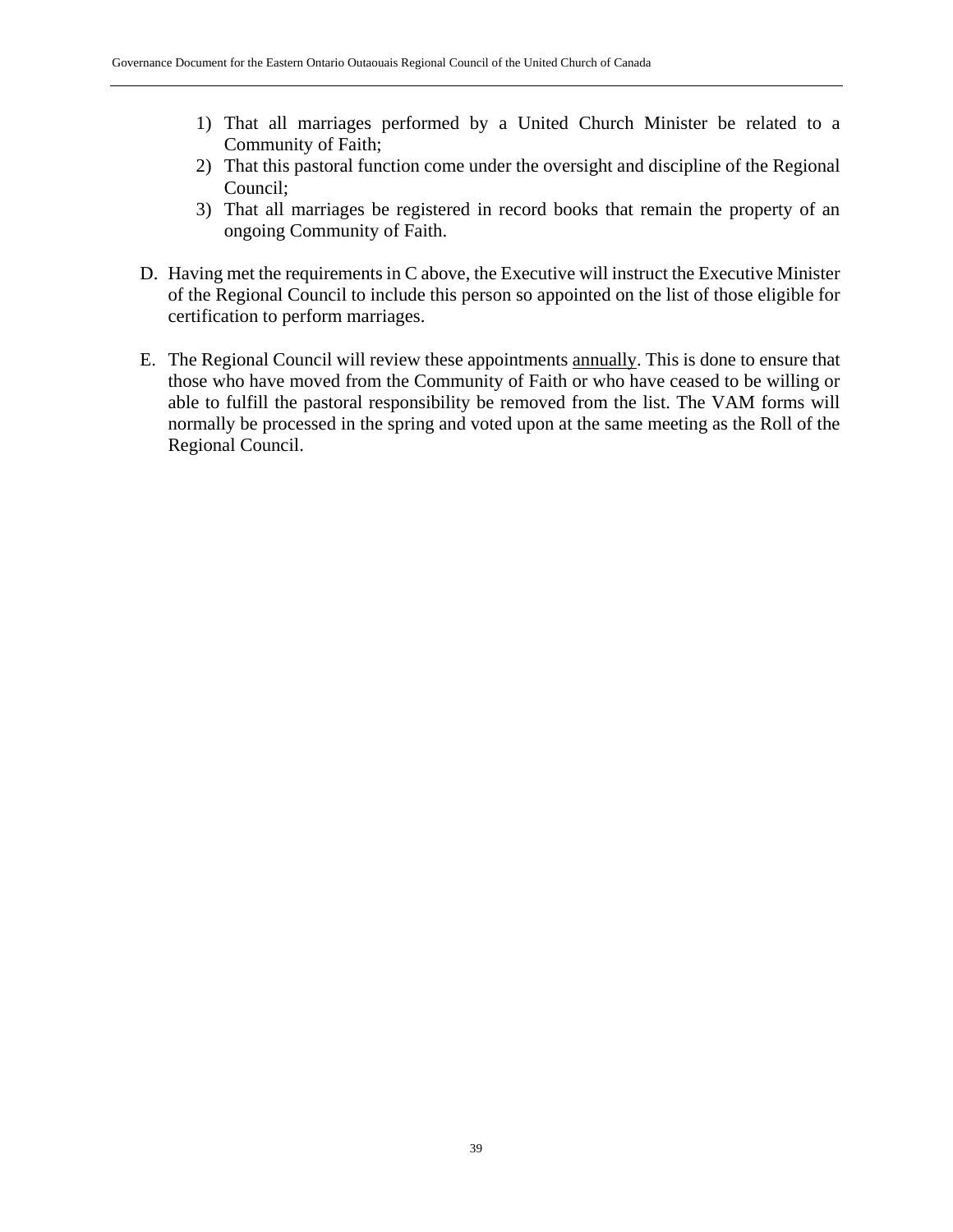| <b>Voluntary Associate Minister</b><br>Appointment Form for use within Eastern Ontario Outaouais Regional Council                                                                                                                                                                                                                                                                                                                                                                                                                                                                                                                                                                                                                                                                                                                                                                                                                                                                                                                                                                                                                                                                           |                                          |                               |                                      |  |
|---------------------------------------------------------------------------------------------------------------------------------------------------------------------------------------------------------------------------------------------------------------------------------------------------------------------------------------------------------------------------------------------------------------------------------------------------------------------------------------------------------------------------------------------------------------------------------------------------------------------------------------------------------------------------------------------------------------------------------------------------------------------------------------------------------------------------------------------------------------------------------------------------------------------------------------------------------------------------------------------------------------------------------------------------------------------------------------------------------------------------------------------------------------------------------------------|------------------------------------------|-------------------------------|--------------------------------------|--|
| <b>Community of Faith</b>                                                                                                                                                                                                                                                                                                                                                                                                                                                                                                                                                                                                                                                                                                                                                                                                                                                                                                                                                                                                                                                                                                                                                                   |                                          |                               |                                      |  |
| enters a voluntary relationship with the following Ministry Personnel as described in this form and mutually agree to the<br>following:<br>Pastoral functions performed come under the oversight and discipline of Regional Council.<br>Ministry Personnel named in the agreement may receive honoraria for weddings or funerals and for presiding and/or<br>$\bullet$<br>preaching in regular worship; however, there is no expectation of honoraria, stipend, or travel allowance from the<br>Community of Faith to which they are accountable.<br>All United Church of Canada Ministry Personnel who are performing marriages will be visibly related to a Community of<br>٠<br>Faith or Regional Council Recognized Ministry.<br>All marriages will be registered in record books that remain the property of an ongoing Community of Faith or Regional<br>Council Recognized Ministry.<br>It is the joint responsibility of the Voluntary Associate Minister and the Community of Faith to renew the annual<br>appointment and to return the forms to the office of the Executive Minister by July $1st$ . VAM will be approved as part of<br>the Annual Roll of the Regional Council. |                                          |                               |                                      |  |
| Name:                                                                                                                                                                                                                                                                                                                                                                                                                                                                                                                                                                                                                                                                                                                                                                                                                                                                                                                                                                                                                                                                                                                                                                                       |                                          |                               | Email address:                       |  |
| <b>Address:</b>                                                                                                                                                                                                                                                                                                                                                                                                                                                                                                                                                                                                                                                                                                                                                                                                                                                                                                                                                                                                                                                                                                                                                                             |                                          |                               |                                      |  |
| <b>Telephone:</b>                                                                                                                                                                                                                                                                                                                                                                                                                                                                                                                                                                                                                                                                                                                                                                                                                                                                                                                                                                                                                                                                                                                                                                           | Res:                                     |                               | Bus:                                 |  |
|                                                                                                                                                                                                                                                                                                                                                                                                                                                                                                                                                                                                                                                                                                                                                                                                                                                                                                                                                                                                                                                                                                                                                                                             | $\Box$ Retained on the Roll<br>□ Retired |                               |                                      |  |
| Please check all that apply:<br><b>Areas of Responsibility:</b><br>Christian education<br>$\Box$ Pastoral care<br>(if applicable, annex a mutually agreed statement that<br><b>Funerals</b><br>$\Box$ Weddings<br>outlines more than what is provided hereinabove)<br>Other (specify):<br>□Coverage for incumbent<br>Marriage Registration Number # or Authorization # (if applicable):<br>(marriage license can be obtained through the Administrative                                                                                                                                                                                                                                                                                                                                                                                                                                                                                                                                                                                                                                                                                                                                     |                                          |                               |                                      |  |
| Support for the Executive Minister (1-800-268-3781 ex. 6152)<br>Approval by the Community of Faith (to be completed by Community of Faith passing the motion)<br>The Official Board/Unified Board/Council of ____________________________Community of Faith<br>Has received assurance that the marriages performed<br>will be a pastoral function under the oversight and discipline of the Regional Council, and<br>a)<br>will be properly registered in records maintained by a pastoral charge of UCC and will comply with the provincial<br>b)<br>requirements.<br>and approves the request of<br>(name of member of Order of Ministry)<br>To be recognized as a Voluntary Associate Minister of the Community of Faith.<br>Signed:<br>Office Held:<br>Date:                                                                                                                                                                                                                                                                                                                                                                                                                            |                                          |                               |                                      |  |
| Date Racial Justice Training                                                                                                                                                                                                                                                                                                                                                                                                                                                                                                                                                                                                                                                                                                                                                                                                                                                                                                                                                                                                                                                                                                                                                                |                                          |                               |                                      |  |
| Date Sexual Abuse Prevention & Response Policy Training<br>Date of Level 2 Police Check                                                                                                                                                                                                                                                                                                                                                                                                                                                                                                                                                                                                                                                                                                                                                                                                                                                                                                                                                                                                                                                                                                     |                                          |                               |                                      |  |
| For Regional council office use only<br>Approval by Regional Council: The Eastern Ontario Outaouais Regional Council Executive has approved the VAM application by<br>motion (date of meeting<br>1. The appointment begins July 1, 2022 and finishes June 30, 2023.                                                                                                                                                                                                                                                                                                                                                                                                                                                                                                                                                                                                                                                                                                                                                                                                                                                                                                                         |                                          |                               |                                      |  |
| Date:                                                                                                                                                                                                                                                                                                                                                                                                                                                                                                                                                                                                                                                                                                                                                                                                                                                                                                                                                                                                                                                                                                                                                                                       |                                          | <b>Executive</b><br>Minister: | For Regional council office use only |  |
| The user retention and disclosure of personal information from this form is done in compliance with privacy legislation<br>including, but not limited to, the Personal Information Protection and Electronics Documents Act (2000)                                                                                                                                                                                                                                                                                                                                                                                                                                                                                                                                                                                                                                                                                                                                                                                                                                                                                                                                                          |                                          |                               |                                      |  |

**Please return application to the office of the Executive Minister** (C/o Joel Miller, Program Assistant to Executive Minister 225 50<sup>th</sup> Ave, Lachine, Quebec, H8T 2T7, [jmiller@united-church.ca,](mailto:jmiller@united-church.ca) 1.800.268.3781, extension 6152).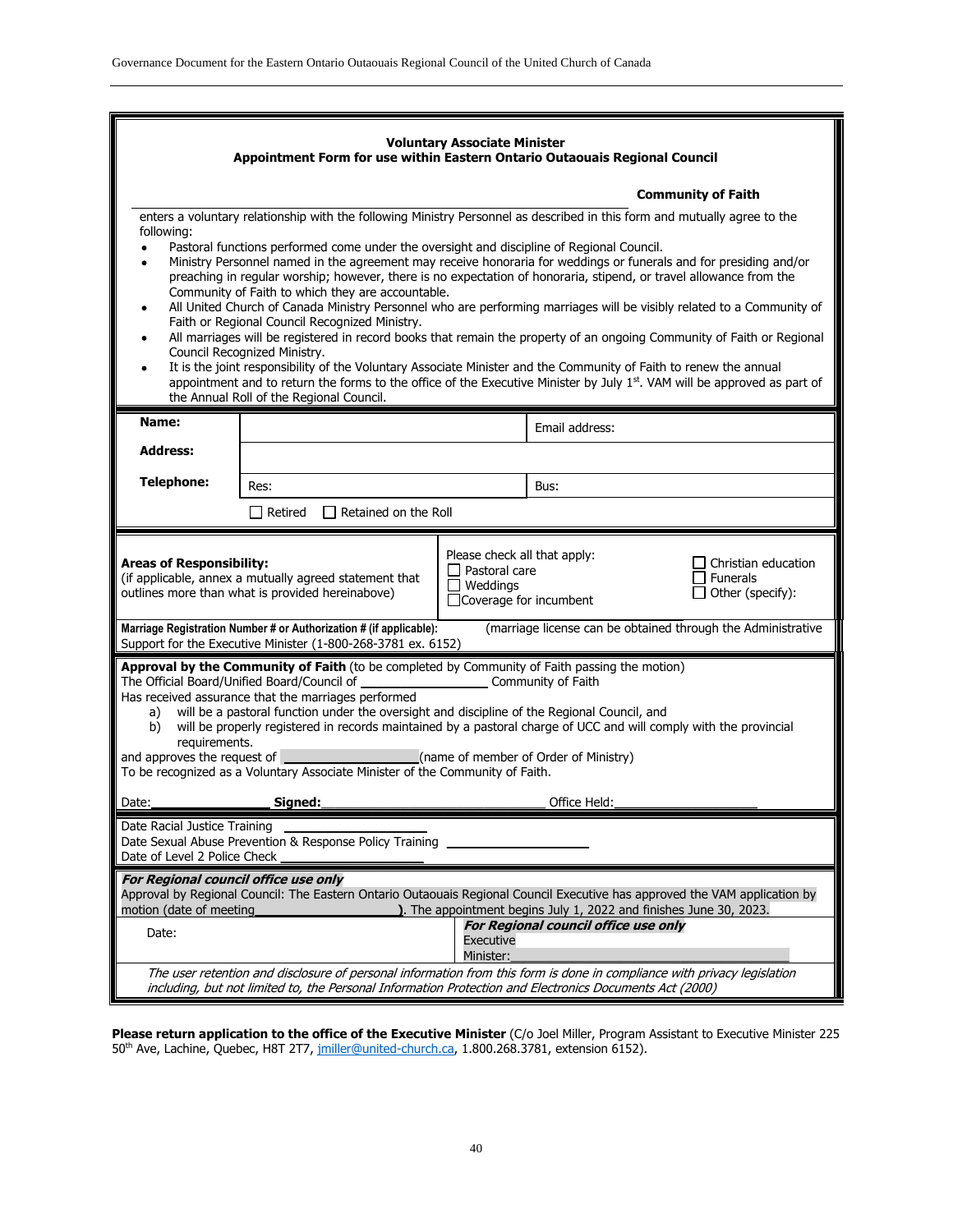## <span id="page-41-0"></span>**Community of Faith Supervisors Practice and Policy**

| <b>PRACTICE NAME: Community of Faith</b>                                                  | Date Approved: February 22, 2020 |  |
|-------------------------------------------------------------------------------------------|----------------------------------|--|
| <b>Supervisors</b>                                                                        |                                  |  |
|                                                                                           | Review date:                     |  |
| Purpose: The purpose is to outline the roles and responsibilities of a Community of Faith |                                  |  |
| supervisor, of the Community of Faith and the compensation for such ministry. The Manual  |                                  |  |
| 1.2.5.2                                                                                   |                                  |  |

## <span id="page-41-1"></span>**Appointment**

If a Community of Faith that is a pastoral charge has no called or appointed member of the Order of Ministry or Designated Lay Minister who has been recognized by the Regional Council, the Regional Council is responsible for appointing a member of the Regional Council to the pastoral charge as a pastoral charge supervisor.

The Regional Council may also appoint a pastoral charge supervisor in any other situation where the Regional Council decides it is appropriate.

## <span id="page-41-2"></span>**Responsibilities**

The pastoral charge supervisor is responsible for

- i) supporting any ministry personnel serving the pastoral charge;
- ii) general supervision of the work of the pastoral charge;
- iii) ensuring that a chair is elected for the pastoral charge governing body, the trustees, and meetings of the congregation and pastoral charge;
- iv) ensuring that the sacraments are administered and new members are received following the requirements of these bylaws;
- v) if there are ministry personnel serving the pastoral charge, delegating responsibility for the functions of ministry in the pastoral charge to the ministry personnel as appropriate; and reporting to the regional council on the state of the pastoral charge.

## <span id="page-41-3"></span>**Compensation for Ministry Site Supervision Policy**

The Community of Faith receiving supervision, or the equivalent, will be responsible to pay for the supervision. The costs will be:

- i. \$30 per hour (hours include meeting plus travel time), plus travel at the General Council rate to and from the meeting site.
- ii. All mileage and the hourly rate will be paid to the supervisor by the Community of Faith being supervised.
- iii. If individuals receiving remuneration do not wish to receive payment, they are free to donate the payments at their discretion, but in no way does this excuse the receiving ministry site from making the payment.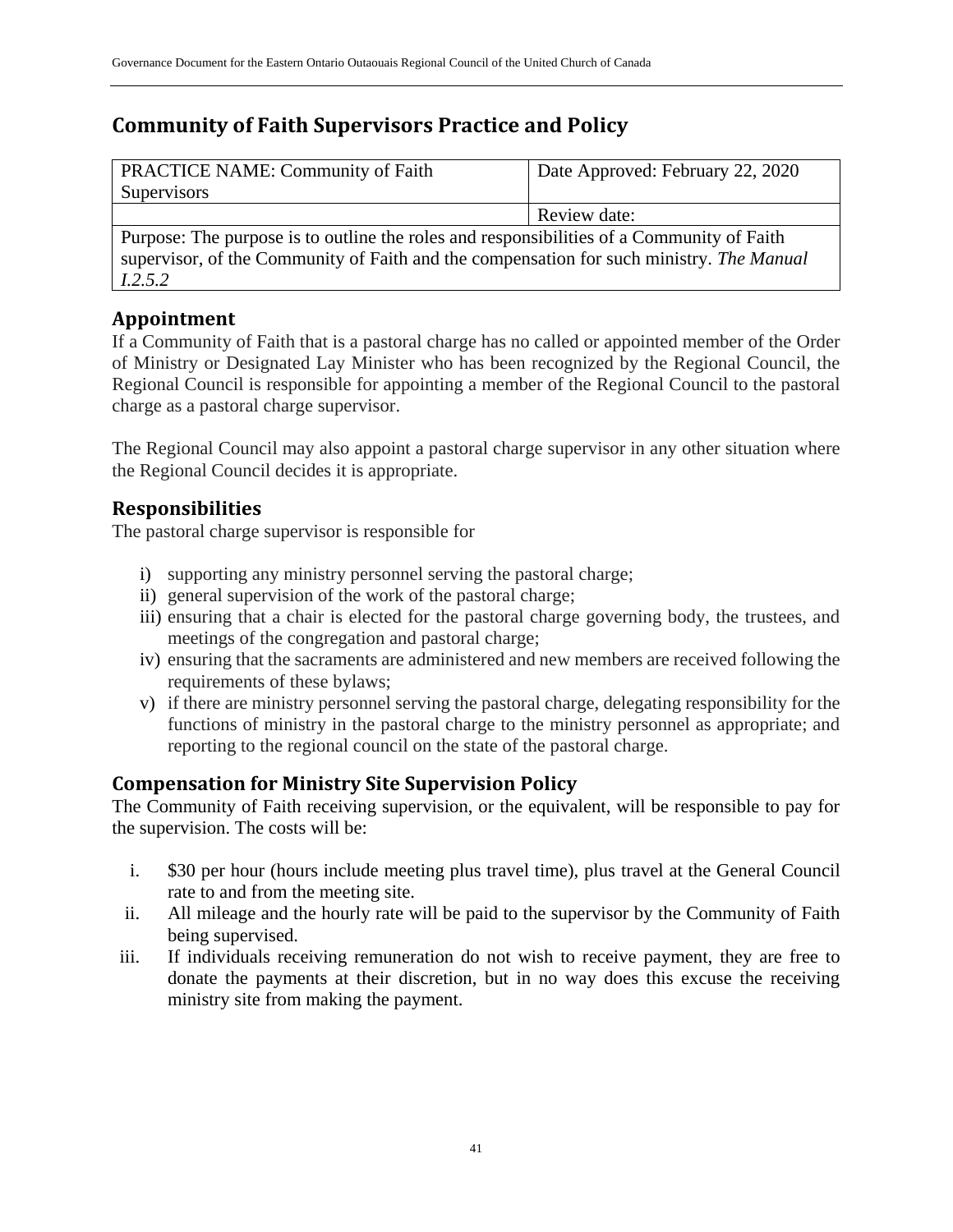## <span id="page-42-0"></span>**Policy Regarding Financial Appeals at Meetings of the Regional Council**

| <b>POLICY NAME: Policy regarding Financial Appeals</b>                                     | Date Approved: February 22, 2020 |  |
|--------------------------------------------------------------------------------------------|----------------------------------|--|
| at Meetings of the Regional Council                                                        |                                  |  |
|                                                                                            | Review date:                     |  |
| Purpose: The purpose of this policy is to clarify limits of the budget process. The Manual |                                  |  |
| C.2.5.                                                                                     |                                  |  |

## <span id="page-42-1"></span>**Preamble**

This document outlines the Eastern Ontario Outaouais Regional Council's policy and best practices regarding requests for funding outside of the approved annual budget.

## <span id="page-42-2"></span>**Policy**

It is the policy of the Eastern Ontario Outaouais Regional Council to affirm and uphold the use and function of the Business Table for matters coming to the floor of any Meeting of the Regional Council.

It is the policy of the Eastern Ontario Outaouais Regional Council that any motion committing the Eastern Ontario Outaouais Regional Council to non-budgeted expenditures which are presented during any meeting of the Regional Council be automatically referred to the Executive who may request input from the Finance Leadership Team first before making the decision (it is the policy of the Eastern Ontario Outaouais Regional Council that any motion committing the Eastern Ontario Outaouais Regional Council to the expenditure of non-budgeted sums of money be required to have a budget attached);

It is the policy of the Eastern Ontario Outaouais Regional Council that in the interests of fairness and justice, requests for funding of projects or groups not covered in the existing financial budgets be subject to conditions and criteria similar to those that are currently expected of requests for Mission Support, and other funds available within the Regional Council.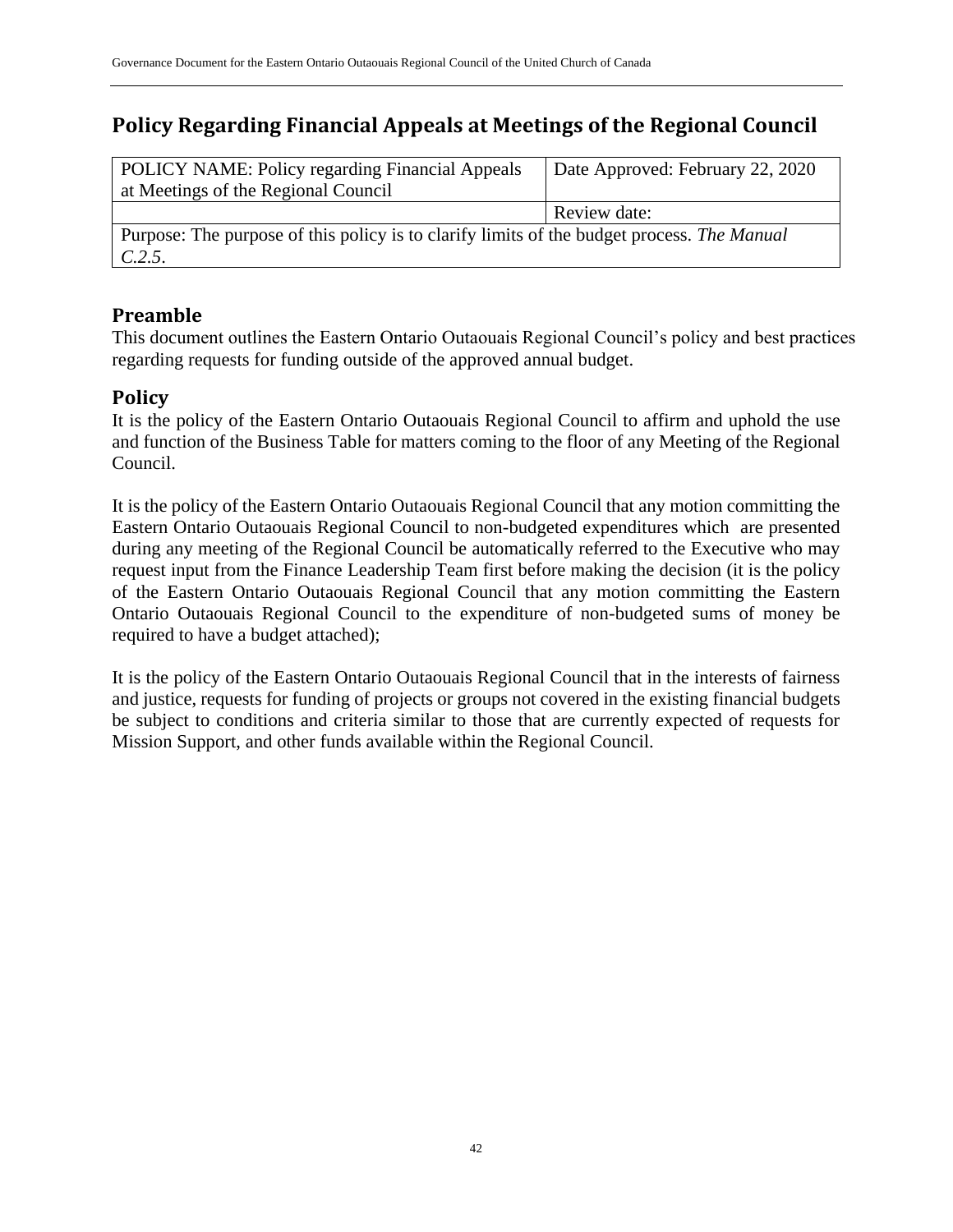## <span id="page-43-0"></span>**Ministry Personnel Involvement in a Former Community of Faith Policy**

| POLICY NAME and PRACTICE: Ministry Personnel                                                    | Date Approved: October 5, 2019 |  |
|-------------------------------------------------------------------------------------------------|--------------------------------|--|
| involvement in a former Community of Faith Policy                                               |                                |  |
|                                                                                                 | Review date:                   |  |
| Purpose: The purpose of this policy and practice outlines the relationship and responsibilities |                                |  |
| of ministry personnel who have left a Community of Faith. <i>The Manual 1.2.5.3, 1.2.5.4</i>    |                                |  |

## <span id="page-43-1"></span>**Preamble**

This document outlines the Eastern Ontario Outaouais Regional Council's policy and best practices regarding ministry personnel transitioning out of pastoral relationships (appointment or call). The goal is to create a smooth transition from the departing minister to the incoming minister. Ending pastoral relationships can be anxious times for both the minister and the Community of Faith. Denominational policy (provided at the end in Appendix A) and the policies and best practices that follow are meant to create healthy endings and new beginnings.

Ministers who are leaving a pastoral relationship must have an awareness of important boundaries that honour and respect the new pastoral relationship, thereby strengthening the Body of Christ (the church) to carry out its mandate in the world.

Underlying this policy is the belief that in order for new pastoral relationships to flourish, appropriate space must be made within the Community of Faith. Newly arrived ministry personnel must have the opportunity to fully engage in the complex life of a community and begin to establish the same relationships of confidence and trust which may, through time, have become much appreciated and admired in the former minister. To allow this to happen, former ministers and the Communities of Faith in which they have served are expected to make visible signs that their covenant relationship has come to an end, and to honour the new covenant being established with a new minister. This includes the former minister intentionally removing themselves from the life of the community of faith for the period of three years, allowing for the exceptions noted below.

## <span id="page-43-2"></span>**Eastern Ontario Outaouais Regional Council - Contact with Former Community of Faith**

The Manual (2019) provides policies around a minister returning to a former Community of Faith to carry out ministerial duties (see Appendix A) but does not speak to the issue of ministry personnel attending worship at a previous Community of Faith, visiting occasionally, conducting weddings and funerals, or attending special events/occasions. This policy is meant to cover these situations.

The following practices help to promote the best possible conditions for the establishment of a new pastoral relationship:

a) That the minister ensures that a proper "*goodbye*" is made to the Community of Faith. A "*returning of the symbols*" or an "*end-of-covenant ceremony"* can be helpful.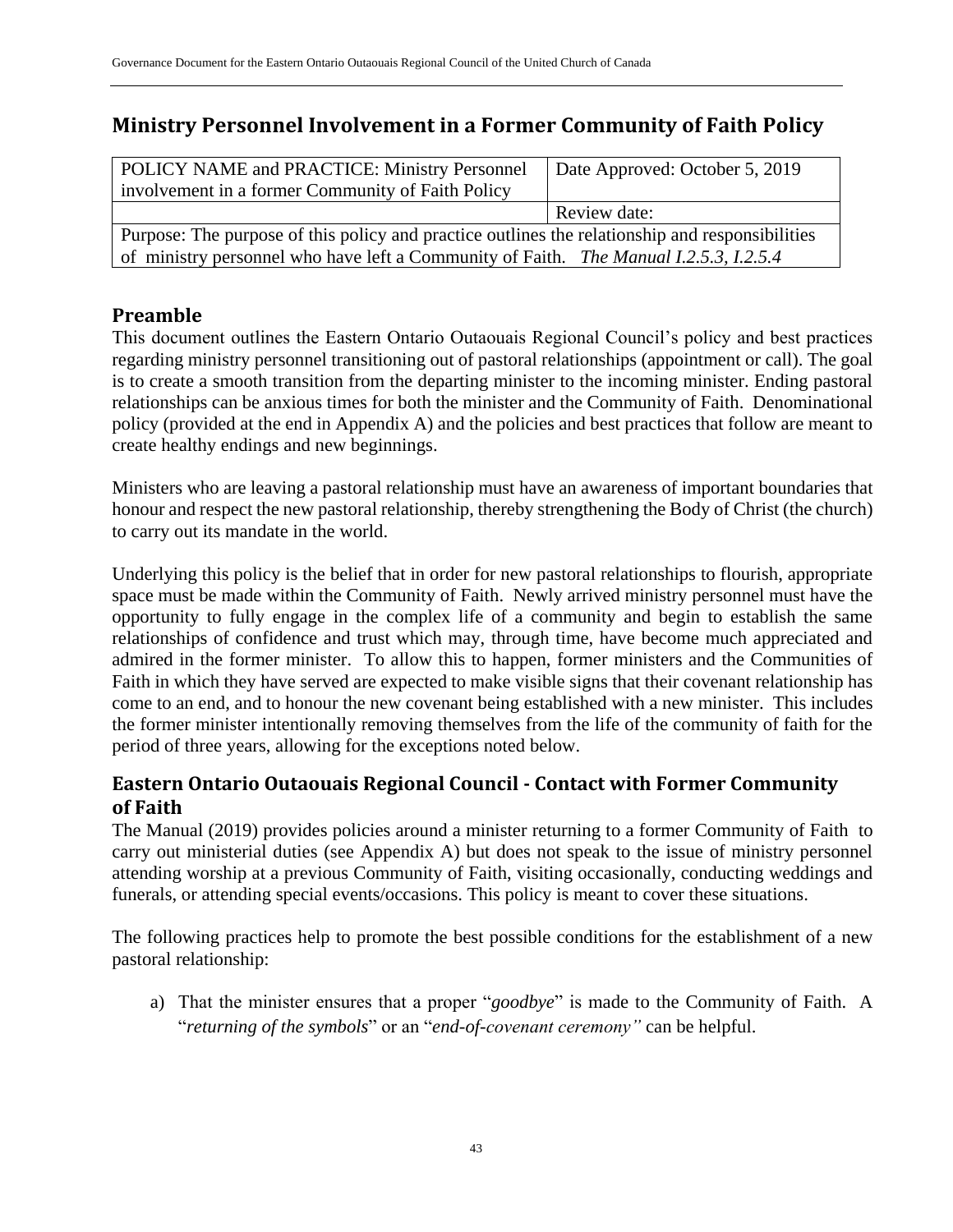- b) That the minister not return to their former Community of Faith in any non-professional capacity (to visit, attend worship or other services) for a period of three years with the exception of the following situations:
	- i) The minister is invited to a wedding as a guest.
	- ii) The minister attends a funeral.
	- iii) The minister is invited by the governing body (session, council, board) to attend a special event.
	- iv) In situations where a minister has served in an isolated rural Community of Faith, remains living in the area, and where there are no other United Church Communities of Faith easily accessible, the minister shall contact the Regional Council Pastoral Relations Minister to facilitate a dialogue with the incumbent minister to determine if the past minister may worship there, and establish terms of the relationship.
	- v) If the need arises, there may be a case-by-case decision in consultation with the Regional Council Pastoral Relations Minister, incumbent minister and local Church Council/Board – as to how the needs of the Community of Faith are best met.
- c) After at least three years has passed, the former minister may return to their former Community of Faith *after consulting* with the incumbent minister and the Church Council/Board concerning expectations and the level of involvement with which both parties would be comfortable. A covenant between former minister, the incumbent minister and the Community of Faith is one strategy that could be used. It is recommended that the ministers and the Community of Faith review arrangements and understandings periodically as circumstances often change.
- d) Below is a check list of things to remember for departing ministers:
	- Minimize your influence and presence with members of the congregation and other staff during the period after you leave. Don't say "*I'm not allowed*" but rather indicate that you are declining in the interests of the Community of Faith and in support of the establishment of a new healthy pastoral relationship.
	- After three years, no ministerial contact with Community of Faith members or other staff until a covenant is made between you, the incumbent minister and the community of faith. Remember to define the nature and limits of your participation.
	- Prepare the community of faith while you are still with them to understand the need for disengagement and how that might affect them. Often, the minister leaving a pastoral relationship is asked back by community of faith members. If you think your leaving may be particularly difficult for your Community of Faith, request the assistance of the Regional Council to explain the importance of disengagement before you leave.
	- Ending a pastoral relationship might also mean an end to ties that your family members have with the Community of Faith.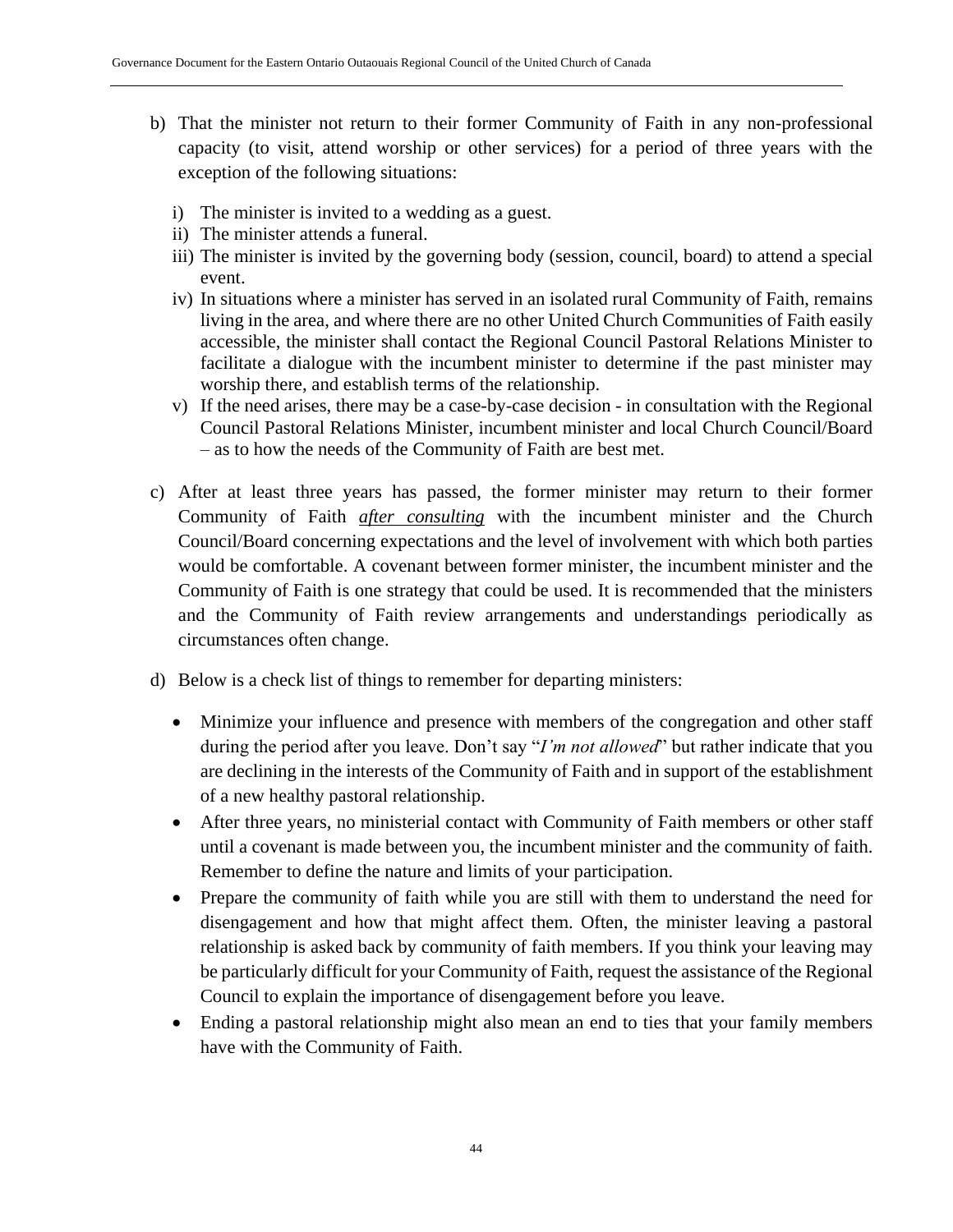#### <span id="page-45-0"></span>**Interim Ministry**

In circumstances where the Community of Faith enters into a period of Interim Ministry or Transitional Ministry, the length of time that the former minister should be absent from the Community of Faith includes both the interim/transitional ministry period and a subsequent two years of the new call or appointment.

#### <span id="page-45-1"></span>**Eastern Ontario Outaouais Regional Council – Current VAM Policy (February 2019)**

*"Whereas some ministry personnel who leave a ministry site due to retirement or change in pastoral relations continue to live within the area, and whereas in-coming ministry personnel need time and opportunity to develop relationships with the community of faith, therefore the Eastern Ontario Outaouais Regional Council Executive has determined that in order to be eligible, the ministry personnel in the categories of non-settled ordained or diaconal minister, retired ordained or retired diaconal minister may apply to be a volunteer associate minister after a lapse of at*  least three years before they can serve as a Voluntary Associate Minister for their *former Community of Faith.*

*"It is recommended that ministry personnel allow for a period of three years from the end date of their pastoral relationship before they become a VAM in a former Community of Faith where they served in call or appointment. Becoming a VAM is at the discretion of the incumbent minister." Carried*

#### <span id="page-45-2"></span>**Minister Emeritus/Emerita**

In the United Church of Canada, there is no formal practice of naming a minister emeritas/emerita. Some Communities of Faith will chose to honour retired clergy in this way. There are some mixed messages being sent to both parishioners and minister when a Community of Faith names someone as "emeritas/emerita" but the Regional Council restricts a retired minister from pastoral functions in that specific congregation. Therefore a Community of Faith is expected to let the requisite three year period pass before naming a retired minister to this role. It is expected that the retired minister will actively discourage former parishioners if they request his or her services. The church in which the retired minister has worked long and hard to nurture and sustain now needs the retired minister's help in establishing a healthy relationship with its new leader.

#### <span id="page-45-3"></span>**Ethical Standards and Standards of Practice for Ministry Personnel**

All ministry personnel, both active and retired, shall follow The United Church of Canada's *"Ethical Standards and Standards of Practice for Ministry Personnel".*

[http://www.united-church.ca/sites/default/files/resources/ethical-standards-practice-ministry](http://www.united-church.ca/sites/default/files/resources/ethical-standards-practice-ministry-personnel.pdf)[personnel.pdf](http://www.united-church.ca/sites/default/files/resources/ethical-standards-practice-ministry-personnel.pdf)

#### <span id="page-45-4"></span>**Police Records Check**

All retired ministry personnel, whether in paid or voluntary positions, shall adhere to the United Church of Canada's policies regarding Police Records Checks.

[http://www.united-church.ca/sites/default/files/handbook\\_police-records-checks.pdf](http://www.united-church.ca/sites/default/files/handbook_police-records-checks.pdf)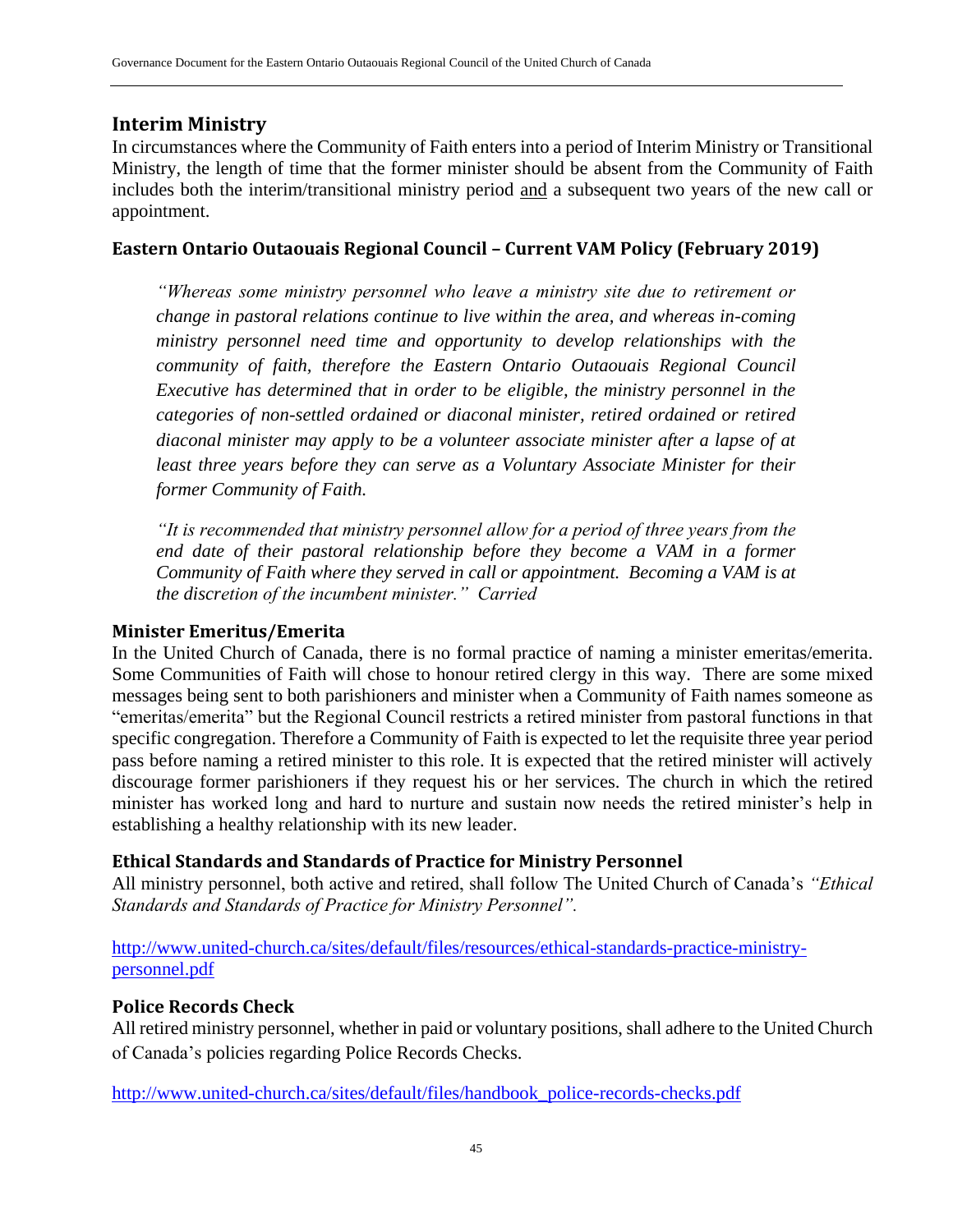#### <span id="page-46-0"></span>**The Family of Ministry Personnel**

In the event of the retirement of ministry personnel, a particular concern arises for the needs of other family members, especially the minister's spouse. Quite often family members have joined the Community of Faith at which their spouse/parent was serving and have become involved in the Community of Faith's life and programs, as well as establishing personal friendships with other church members. The Regional Council has no direct jurisdiction over the lay members of ministers' families, but it strongly urged that the spouse, in the context of those relationships, not do anything that would undermine the transition necessary for the Community of Faith or the development of a relationship with Interim, Supply or newly called or appointed ministry personnel. It would be wise to consider not worshipping with the former Community of Faith at all during the period of pastoral vacancy or while an Interim Minister is present.

#### **Appendix A**

#### **THE MANUAL (2019) - RETURNING TO A FORMER PASTORAL CHARGE**

Section I.2.5.3 (Functions of Ministry -- Outside Pastoral Relationship) Section I.2.5.4: (Request of Previous Pastoral Charge)

#### **I.2.5.3** FUNCTIONS OF MINISTRY—OUTSIDE PASTORAL RELATIONSHIP

At any time that ministry personnel are not settled in or appointed to a community of faith, they may carry out the functions of ministry in the United Church only if

**(a)** they have a formal association with a community of faith, are acting on behalf of that community of faith, and have the approval of the community of faith's governing body; or

*An example of a "formal association" with a pastoral charge would be where the minister has been designated as a "voluntary associate minister" or "honorary associate minister" by the pastoral charge or its governing body.* 

**(b)** they have been appointed to a community of faith to exercise the functions of ministry associated with it.

#### **2.5.4** REQUEST—PREVIOUS PASTORAL CHARGE

If a ministry personnel is asked by a member or adherent (or their families) of a community of faith where they had previously been settled or appointed to preside at a baptism, communion service, wedding, or funeral, the ministry personnel

**(a)** must refer the request to a member of the order of ministry who is settled in or appointed to that community of faith; **and** 

**(b)** may preside only with the approval of the Community of Faith's governing body.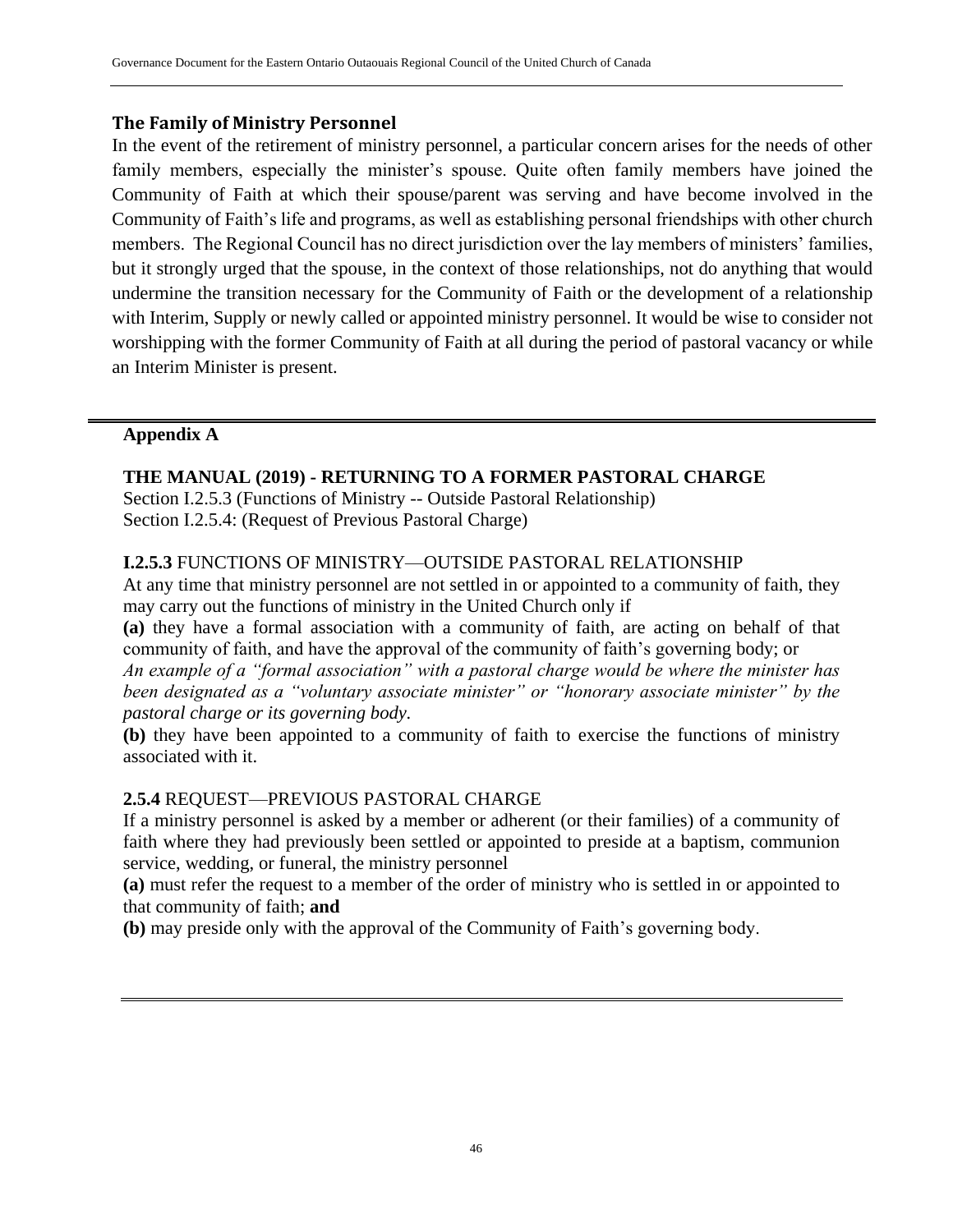## <span id="page-47-0"></span>**Licensed Lay Worship Leader Policy and Guidelines**

| POLICY NAME: Licensed Lay Worship Leader Policy   Date Approved: October 5, 2019 |              |
|----------------------------------------------------------------------------------|--------------|
| and Guidelines                                                                   |              |
|                                                                                  | Review date: |
| Purpose: To outline the rules and guidelines surrounding LLWLs.                  |              |

## <span id="page-47-1"></span>**Introduction - Purpose of this Handbook**

The purpose of this handbook is to outline the policy of the Eastern Ontario Outaouais Regional Council of The United Church of Canada regarding Licensed Lay Worship Leaders within its boundaries.

The Eastern Ontario Outaouais Regional Council (EOORC) appreciates the willingness of lay people who come forward to offer their faith, insight and skill as worship leaders in Communities of Faith. The Licensed Lay Worship Leadership program is intended to honour and encourage members of the laity to share their gifts and express their faith while meeting the vital need of Communities of Faith to gather for worship.

**Section One** provides the policy guidelines approved by the Eastern Ontario Outaouais Regional Council Executive, and for use throughout the Regional Council to ensure that expectations regarding the practice of Licensed Lay Worship Leadership are consistent.

**Section Two** and **Section Three** of this document quote information about Licensed Lay Worship Leadership from the General Council handbook *Licensed Lay Worship Leaders (2016)* and *The Manual of the United Church of Canada (2019).*

The contents of this document does not replace, but is meant to complement, the policies for Licensed Lay Worship Leaders as outlined in *The Manual (2019)* and *Licensed Lay Worship Leaders (2016)*.

> **This policy handbook governing Licensed Lay Worship Leaders within the Eastern Ontario Outaouais Regional Council.**

> > **Approved by the EOORC Executive on April 23, 2019.**

**2019-10-05\_188 MOTION** (S. Hutton/K. McLean) That the Eastern Ontario Outaouais Regional Council accepts the recommendation of the Executive to adopt the Licensed Lay Worship Leader Policy & Guidelines. **Carried**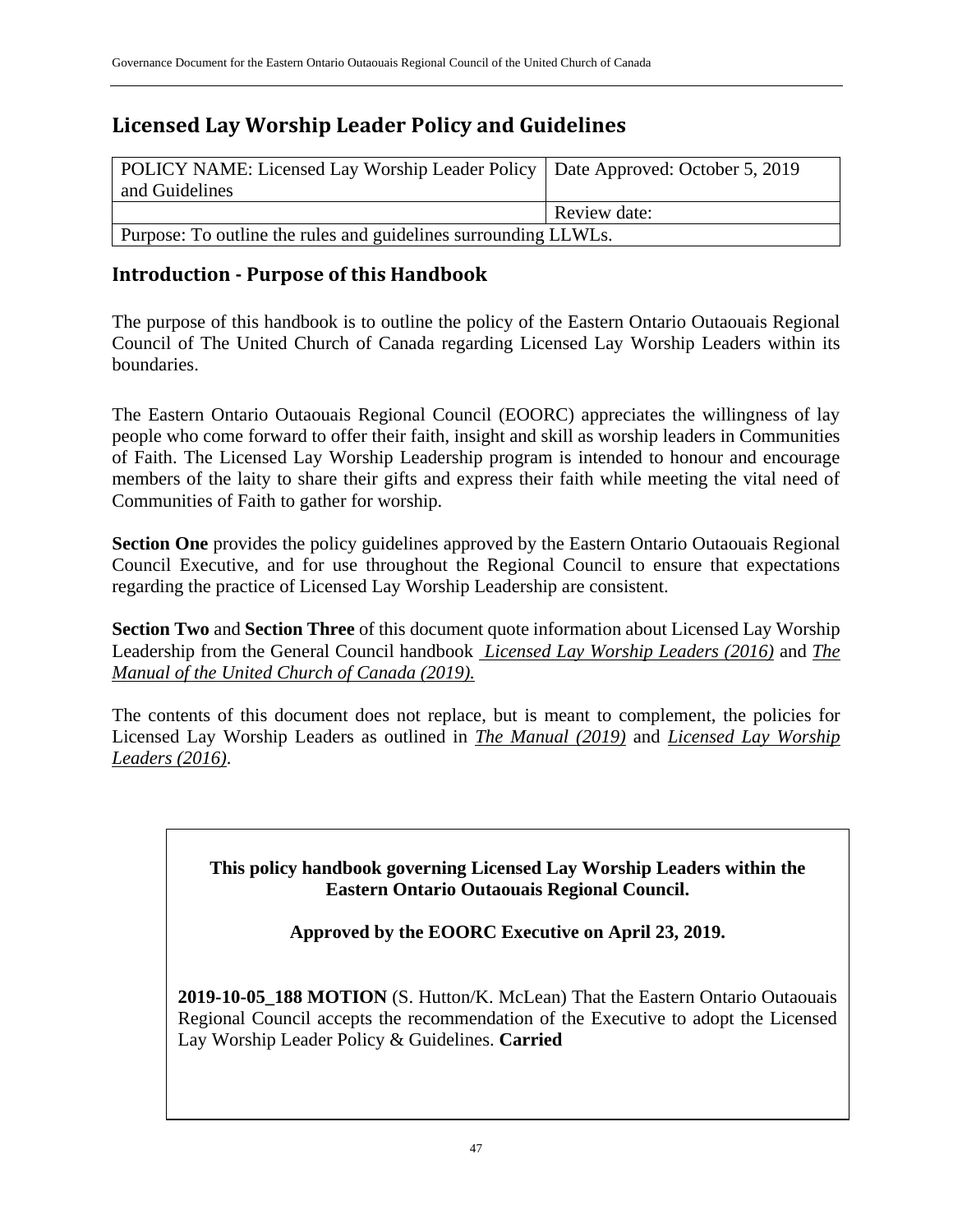#### <span id="page-48-0"></span>**Eastern Ontario Outaouais Regional Council Standards of Practice**

• based on *Licensed Lay Worship Leaders, The United Church of Canada, October 2016* • *approved by the EOORC Executive, April 23, 2019*

#### <span id="page-48-1"></span>**Preparation and Licensing**

**Initial Licensing:** Eastern Ontario Outaouais Regional Council has the responsibility for licensing an individual as a Licensed Lay Worship Leader (LLWL).

**Course of Study:** Eastern Ontario Outaouais Regional Council is responsible for setting out the prescribed course of study which is based on the requirements set out by The United Church of Canada. The Eastern Ontario Outaouais Regional Council is responsible for determining whether individuals who have completed courses of study for Lay Worship Leadership offered beyond the boundaries of the Eastern Ontario Outaouais Regional Council meet the requirements to be licensed.

**Educational Standards:** Those participating in a Licensed Lay Worship Leader educational program are expected to observe accepted educational standards with respect to the work involved in becoming a Lay Licensed Worship Leader. This includes, but is not limited to, attendance at events for Licensed Lay Worship Leaders, participation in all required components of the course, the timely completion of required assignments, an acceptable quality of assignments submitted, and the appropriate use of resources, including being aware of the risk of plagiarism. Any action deemed to be a breach of accepted educational standards may jeopardize the successful completion of the course and subsequent licensing.

**Educational Oversight:** Eastern Ontario Outaouais Regional Council shall appoint a "*Licensed Lay Worship Leader Leadership team*" to oversee the program for the initial and ongoing training of Licensed Lay Worship Leaders, as well as the support and supervision of the Licensed Lay Worship Leaders themselves.

**Readiness to Serve:** An individual may be recommended for licensing, or subsequent renewal of licensing, after an interview process conducted by Eastern Ontario Outaouais Regional Council's Licensed Lay Worship Leadership Team, including a determination of the person's understanding of the ethos, theology and practice of The United Church of Canada.

**Initial License and Re-Licensing:** The Eastern Ontario Outaouais Regional Council shall have the authority to license a Licensed Lay Worship Leader. Licenses shall be renewed every two (2) years at the discretion of the Regional Council.

**Community of Faith Support:** When seeking licensing or renewal of a license, individuals shall provide a letter from their home Community of Faith's governing body (Session, Official Board or Church Council) affirming that their membership in good standing in their home Community of Faith and their suitability in this role within the wider church.

Police Checks: Eastern Ontario Outaouais Regional Council shall exercise due diligence by requesting to see a Police Records Check (Vulnerable Sector) issued within the past six (6) months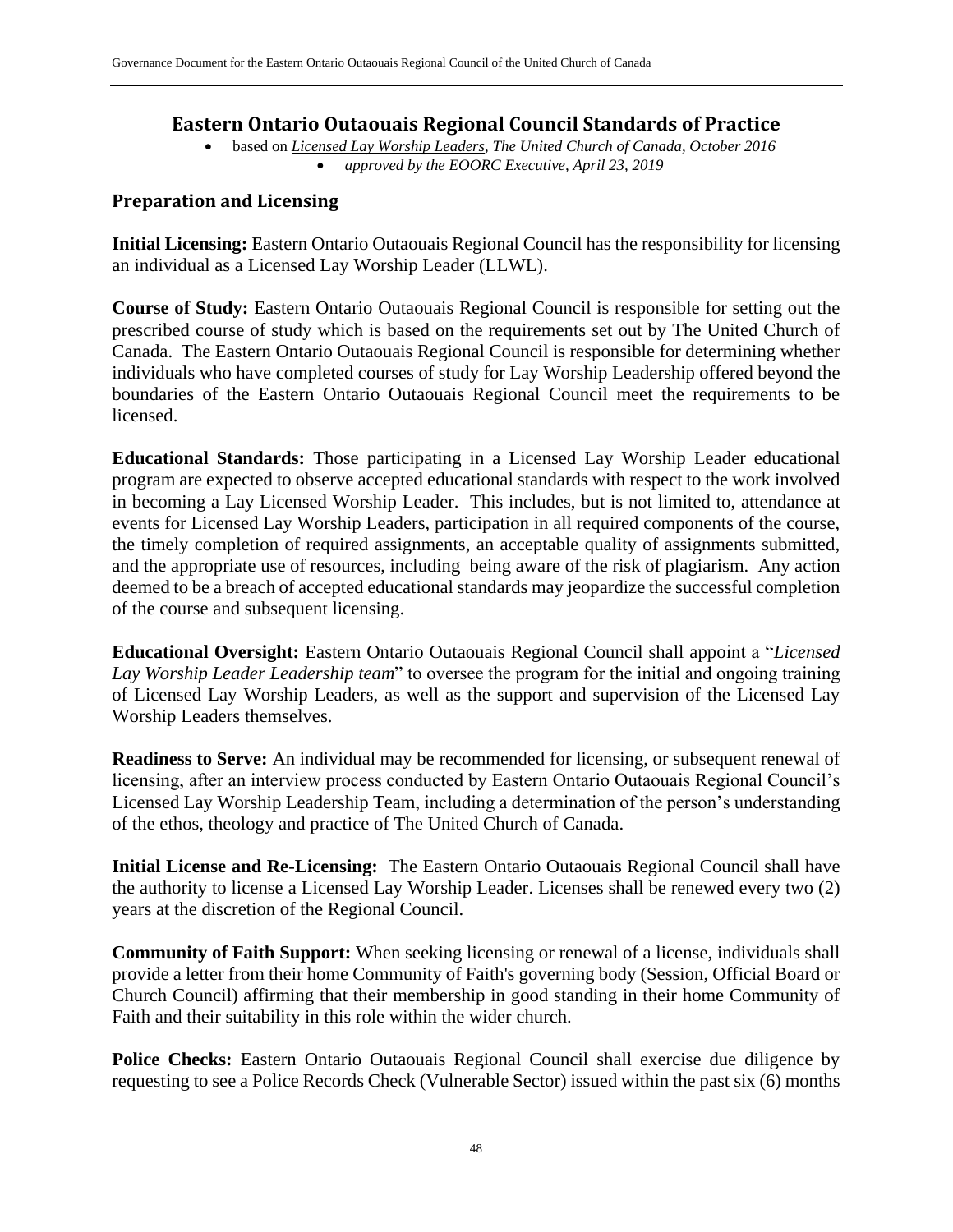before granting initial license, and every six (6) years subsequently. Failure to provide a current Police Check at the appropriate intervals will result in suspension of one's license.

#### <span id="page-49-0"></span>**Ongoing Support and Renewal of License**

**Regular Check-in:** The Eastern Ontario Outaouais Regional Council *Licensed Lay Worship Leadership Team* will meet, at least bi-annually, with each Licensed Lay Worship Leader to provide support and the opportunity to discern if renewal of the license is appropriate. Renewal shall be assessed based on the policy contained in this resource.

**Jurisdiction:** A current license remains valid while a Lay Licensed Worship Leader remains a member of any Community of Faith within Eastern Ontario Outaouais Regional Council.

**Transferability:** A Licensed Lay Worship Leader transferring membership in the United Church from one Community of Faith to another Community of Faith in the same Regional Council shall continue to be recognized as a Licensed Lay Worship Leader. If a Licensed Lay Worship Leader transfers their membership to a Community of Faith in another Regional Council, they must be recognized by that Regional Council in order to continue serving as a Licensed Lay Worship Leader.

**Continuing Education:** The Eastern Ontario Outaouais Regional Council LLWL Leadership team is expected to provide opportunity for Licensed Lay Worship Leaders to be engaged in ongoing learning. Licensed Lay Worship Leaders are expected to participate in Continuing Education events on a regular basis.

**Personal Worship:** In addition to being a full member of The United Church of Canada, when not conducting a service it is expected that Licensed Lay Worship Leaders will regularly attend worship and other Community of Faith activities at their sponsoring Community of Faith.

#### <span id="page-49-1"></span>**Stewardship of Licensed Lay Worship Leadership Resources**

**Meeting Regional Needs:** Licensed Lay Worship Leaders are encouraged to assist the Eastern Ontario Outaouais Regional Council in meeting the needs of all Communities of Faith which are without ministry personnel. It is therefore intended that Licensed Lay Worship Leaders will circulate within the Regional Council so that a number of Communities of Faith can benefit from their leadership.

**Frequency of Preaching:** The Licensed Lay Worship Leader may cover up to five (5) out of eight (8) Sundays in any two (2) month period, up to a maximum of ten (10) services per year, in any one Community of Faith. If asked to lead worship for more Sundays than this, the Licensed Lay Worship Leader and the Community of Faith must seek the approval of the Eastern Ontario Outaouais Regional Council LLWL Leadership team before doing so.

**Preaching in another Regional Council:** In the event that a Licensed Lay Worship Leader is invited to lead worship in a Community of Faith outside of the Eastern Ontario Outaouais Regional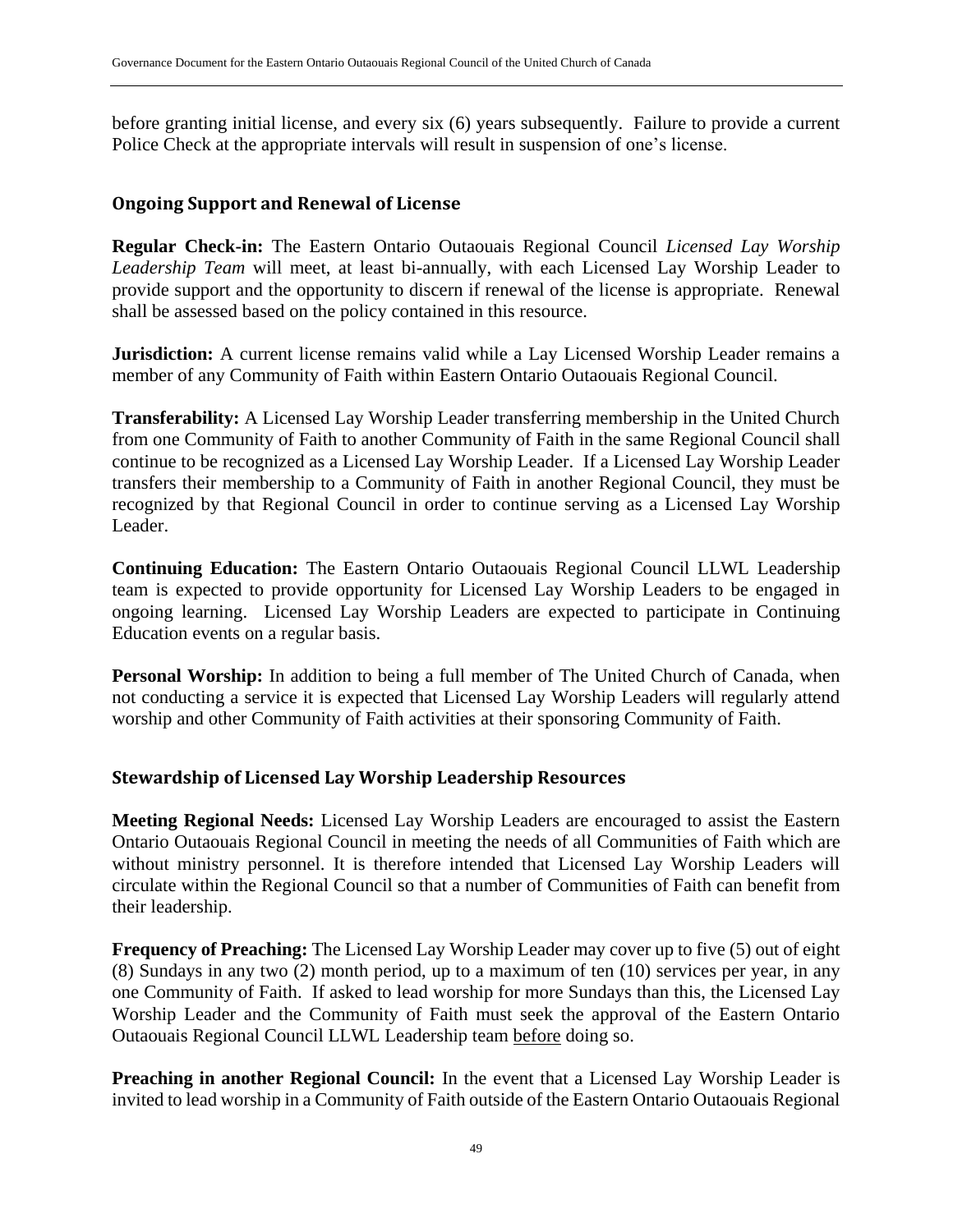Council, it is expected that they will seek the permission of and function within the guidelines of that particular Regional Council.

**Accountability:** Licensed Lay Worship Leaders are required, on an annual basis, to provide the Eastern Ontario Outaouais Regional Council LLWL Leadership team with a complete list of the dates and locations of all services of worship led in the previous year, including those services led outside of the bounds of Eastern Ontario Outaouais Regional Council. Included in this report will be a list of Continuing Education events attended. Individuals may also wish to submit a list of relevant books that were read as part of their ongoing education as a Lay Licensed Worship Leader.

**Evaluation:** As a part of Eastern Ontario Outaouais Regional Council oversight of Licensed Lay Worship Leaders, occasionally Communities of Faith may be asked to provide the LLWL Leadership Team with an evaluation of the leadership offered by Licensed Lay Worship Leaders.

**Mentorship:** Following initial licensing, the Eastern Ontario Outaouais Regional Council LLWL Leadership Team will assign Licensed Lay Worship Leaders a mentor for a minimum of one year in order that they might reflect together on their role and effectiveness. The Eastern Ontario Outaouais Regional Council LLWL Leadership Team may, at its discretion, assign a mentor to a Lay Licensed Worship Leader at any time should it feel that this is necessary.

**Respect for local practices:** Licensed Lay Worship Leaders lead worship at the invitation of a local Community of Faith. When preparing worship services, Licensed Lay Worship Leaders shall respect the Community of Faith that they are serving with regard to local traditions and practices, worship format, hymnody, language and style of worship leadership, following the direction and instructions of the local Community of Faith, or ministry personnel.

**Remuneration:** The Community of Faith shall remunerate Licensed Lay Worship Leaders appropriately. Communities of Faith must pay the minimum reimbursement and travel rates set by the Eastern Ontario Outaouais Regional Council. The "*Worship Leadership and Preaching*" rate in the current *Salary and Allowances Schedule* issued by General Council each year **must be used**. All monies earned must be declared as taxable income.

As per Canada Revenue Agency regulations, a T4A tax form must be issued by the Community of Faith to an individual for any amount earned in excess of \$500 per year.

**Local support:** Each Community of Faith which annually sponsors a Licensed Lay Worship Leader is encouraged to occasionally invite their Licensed Lay Worship Leader to lead worship, and to remunerate them appropriately, as a sign of support of their Licensed Lay Worship Leader.

**Preaching in one's own Community of Faith:** When leading worship within one's home Community of Faith, it is expected that the Licensed Lay Worship Leader be paid in accordance with the rate set by Eastern Ontario Outaouais Regional Council.

**Representing the Regional Council:** A Licensed Lay Worship Leader may not represent the Regional Council at their local church meeting, by virtue of their role as LLWL. The representative of the Regional Council at a Council/Board meeting shall be either the ministry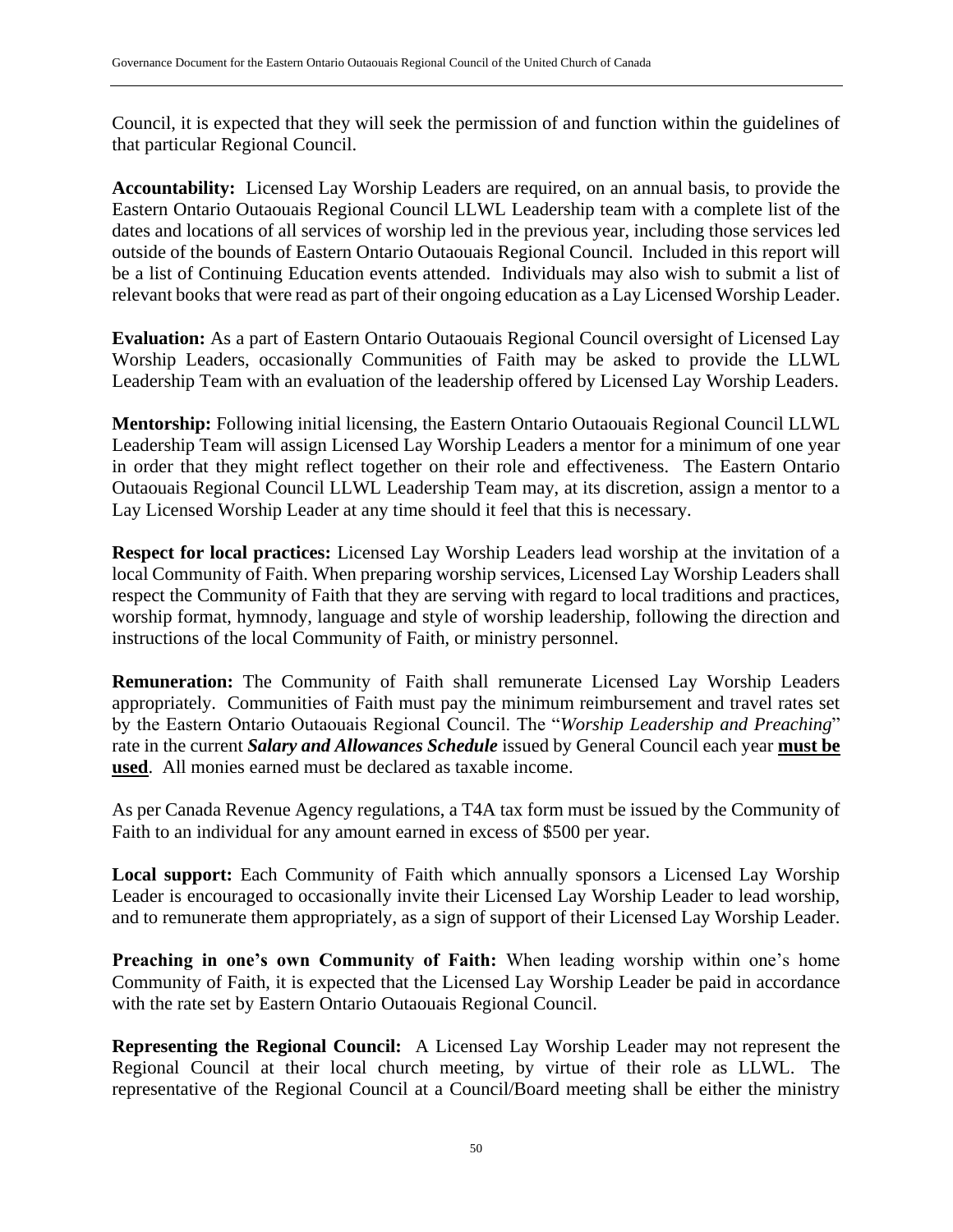personnel called or appointed to the Community of Faith or a duly appointed Pastoral Charge Supervisor. A Licensed Lay Worship Leader is not, by virtue of the role, permitted to serve as Pastoral Charge Supervisor for their own pastoral charge. Neither are they permitted to apply to or fill pastoral vacancies.

**Representing one's own Community of Faith:** A Licensed Lay Worship Leader may be duly elected by their Community of Faith to represent that Community of Faith at Regional Council meetings as the Lay representative.

**Pastoral Care:** Although it is recognized that there is an element of pastoral care in worship leadership, the Licensed Lay Worship Leader is not, by virtue of the role, permitted to enter an ongoing relationship of pastoral care with the Community of Faith or with individual members of a Community of Faith. It is expected that the Licensed Lay Worship Leader will refer any requests or requirements for pastoral care (counselling, home visitation, hospital visitation) to the called or appointed Ministry Personnel or the Pastoral Charge Supervisor for follow-up.

**Sacraments:** Licensing as a Licensed Lay Worship Leader does not include permission to preside, under any circumstance, at the sacraments (Baptism and Communion). Celebrating the sacraments through arrangements with a non-United Church of Canada agency may result in the loss of one's license to serve as a Licensed Lay Worship Leader.

**Funerals:** Presiding at funerals for members or adherents of a Community of Faith (including at a funeral home) shall be done only at the invitation of the called or appointed minister of that Community of Faith, the Pastoral Charge Supervisor, the governing body of the Community of Faith or Eastern Ontario Outaouais Regional Council. Conversation with the called or appointed Ministry Personnel or the Supervisor of the Pastoral Charge must happen prior to making any agreement with a family, an individual or a funeral home. If, after following all the above-noted steps, the Licensed Lay Worship Leader conducts a funeral, they must ensure that the information about the service is properly entered in the Burial Register of the Community of Faith.

**Relationship with Funeral Homes:** The conduct of funerals, other than as noted above, is not within the purview of the Licensed Lay Worship Leader. Licensed Lay Worship Leaders are not to be "on call" with local funeral homes. All funerals require competency in the area of pastoral care for which Licensed Lay Worship Leaders are not normally trained. Therefore, keeping in mind the duty of care by which all Licensed Lay Worship Leaders are bound, conducting funerals as a 'side business' may be grounds for non-renewal of one's license.

**Advertising:** Individual Licensed Lay Worship Leaders are not permitted to advertise their services or solicit invitations to lead worship through the use of any social media or on the internet, except via appropriate venues designed by Eastern Ontario Outaouais Regional Council for such purpose.

**Duty of Care:** For their own awareness and protection, Licensed Lay Worship Leaders are encouraged to review on a regular basis the Sexual Abuse Policy of The United Church of Canada. (see: *Sexual Abuse Prevention and Response: Policy and Procedures*, The United Church of Canada, January 2019)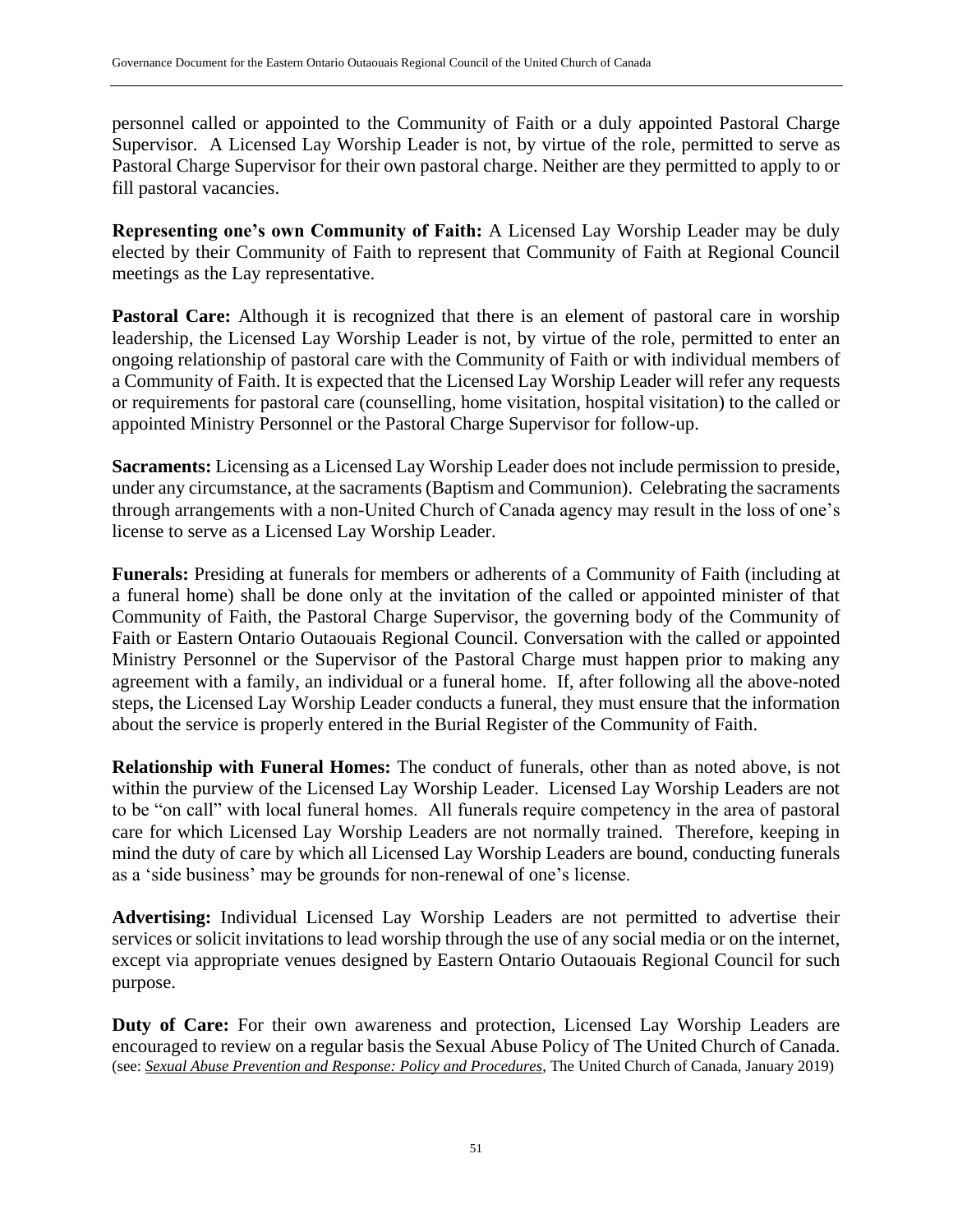In the Eastern Ontario Outaouais Regional Council, all Licensed Lay Worship Leaders must have completed the Sexual Abuse Awareness/Boundaries workshop and the Racial Justice workshop offered by The United Church of Canada, as well as completing refresher courses as required.

**Liability:** For liability insurance purposes, a Licensed Lay Worship Leader is covered by Eastern Ontario Outaouais Regional Council for their worship leadership services only.

#### <span id="page-52-0"></span>**Governance of Licensed Lay Worship Leaders**

Eastern Ontario Outaouais Regional Council shall appoint a *"Licensed Lay Worship Leader Leadership Team*" to oversee the program for the initial and ongoing training of Licensed Lay Worship Leaders, as well as the support and supervision of the Licensed Lay Worship Leaders themselves.

#### <span id="page-52-1"></span>**Composition of the LLWL Leadership team**

The Licensed Lay Worship Leader Leadership team shall consist of seven (7) members:

- two (2) active Ministry Personnel [OM, DM, DLM];
- two (2) lay people [not a LLWL]; and
- three (3) Licensed Lay Worship Leaders.

Quorum for this leadership team will consist of four (4) members, one of whom must be Ministry Personnel. The Regional Minister for Pastoral Relations shall be an ex-officio member of the leadership team.

#### <span id="page-52-2"></span>**Collection and Circulation of Names of Licensed Lay Worship Leaders**

Eastern Ontario Outaouais Regional Council shall, on an annual basis, circulate the names of those who are approved to preach within the Regional Council.

## **Section Two:**

#### **Role and Characteristics of Licensed Lay Worship Leaders**

(from: *Licensced Lay Worship Leaders*, The United Church of Canada, October 2016)

<span id="page-52-3"></span>In 1925, when the Methodist, Presbyterian, and Congregationalist churches joined to form The United Church of Canada, lay preachers, as a leadership designation, became a part of this union. Today, rather than the designation "lay preachers," the term "Licensed Lay Worship Leader" is used to designate those who offer occasional worship leadership that continues to be part of our life as a church.

Specifically, a **Licensed Lay Worship Leader** is a person who:

- has completed a course of study and, after appropriate recommendation and evaluation processes…, is licensed to offer occasional worship leadership and preaching within the bounds of a Regional Council.
- conducts worship at the invitation of the called or appointed minister, the Pastoral Charge Supervisor, the governing body of the congregation or the Regional Council when the appointed or called minister is away due to illness, continuing education course work, or vacation.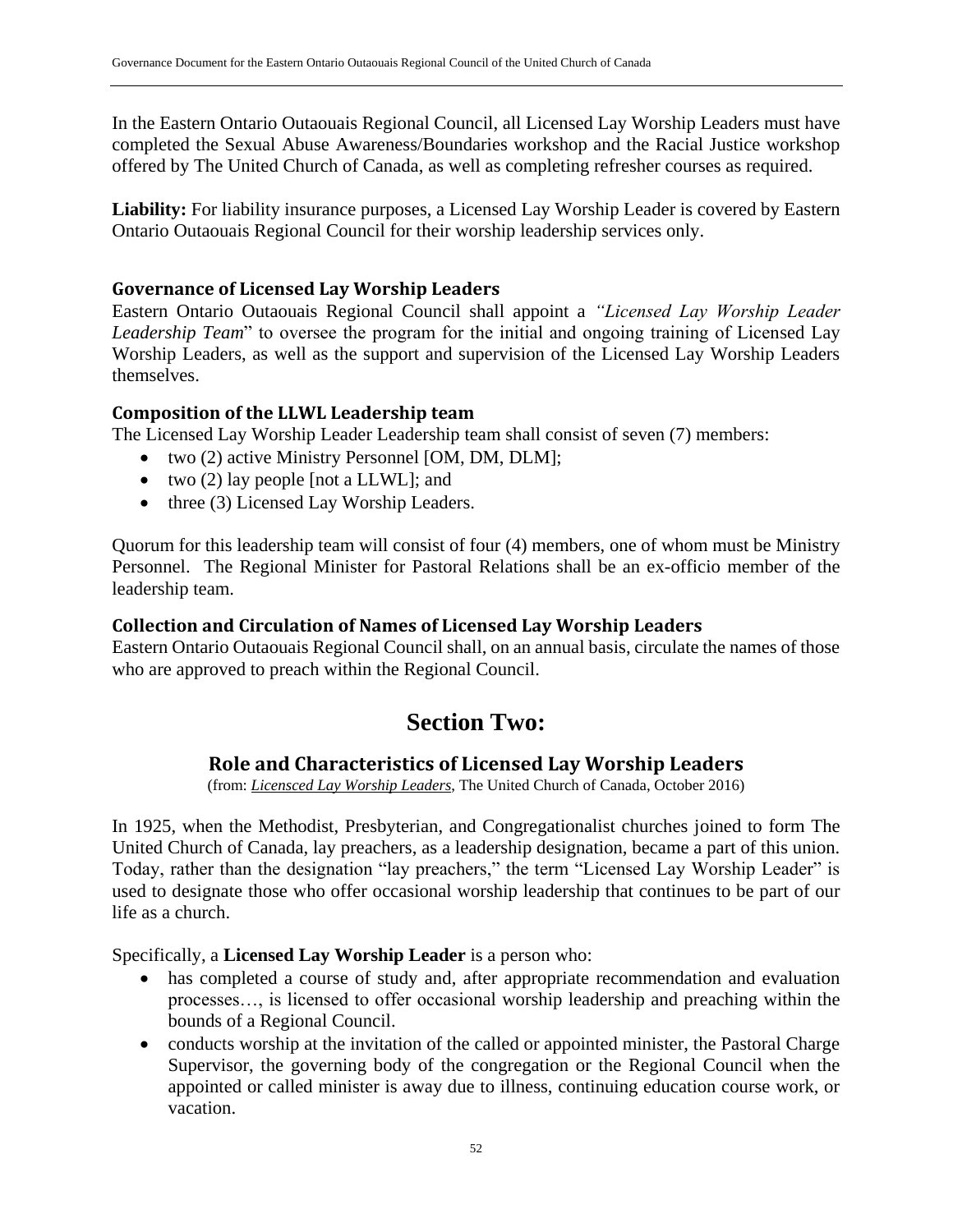• is a member in good standing in a local Community of Faith who has been determined by his/her home congregation and Regional Council to have gifts for worship leadership and preaching. Through participation in an approved course of study, these gifts are developed further, giving both the Licensed Lay Worship Leader and the congregation confidence that worship leadership is built upon a theological and biblical foundation consistent with the ethos and practice of The United Church of Canada.

Many lay people in a congregation participate and give leadership in worship, but those who choose to participate in a Licensed Lay Worship Leadership program are choosing to develop their leadership gifts further. They are *not* entering an order of ministry. The term "licensed" indicates that an individual has engaged in a course of study and is considered suitable for this work by a congregational session, board, or council as well as that congregation's Regional Council. Licensed Lay Worship Leaders are not eligible for appointment to any paid accountable ministry personnel position, although they may receive standard remuneration for conducting individual worship services on the basis of the "Worship Leadership and Preaching" rate, including travel, in the current *Salary and Allowances Schedule* issued by General Council each year. They are not eligible, by virtue of licensing, to preside at sacraments or to wear stoles or vestments of any kind.

#### <span id="page-53-0"></span>**Prior Assessment**

Before expressing interest in participating in a licensed lay worship leader course, and before requesting recommendation to such a course by a Community of Faith governing body, an individual should be able to identify gifts and experiences that lend themselves to ministry of worship leadership and preaching.

Some people may bring transferrable skills from their life and workplace experience, such as written and oral communication, public speaking, and teaching. In additional, some may indicate budding gifts for worship leadership through such congregational activities as facilitating study groups or prayer groups, making presentations at leadership team meetings, or contributing thoughtful, reflective writing to church newsletters or other publications. Of course, an individual may clearly demonstrate worship leadership through leading prayers and liturgy, preaching, and conducting entire services.

#### <span id="page-53-1"></span>**Personal Qualities**

In affirming that an individual has the potential to participate in a Licensed Lay Worship Leaders program, a session, board, or council is saying that this individual has demonstrated a commitment to the ethos of the United Church and is comfortable with that ethos as it is manifested at the levels of Pastoral Charge, Regional Council, and General Council.

Such an individual may possess a prayerful and integrated spirituality, openness to ongoing development and learning, and a desire to share a relevant faith informed by Christian hope and God's Spirit. Other personal qualities may include:

- the ability to relate sensitively to a wide range of people
- be discreet and trustworthy
- engage with ideas in an open and non-judgmental fashion

Clear written and oral communication skills, as well as organizational skills, are additional assets. While none of us is fully formed, and an individual interested in being a Licensed Lay Worship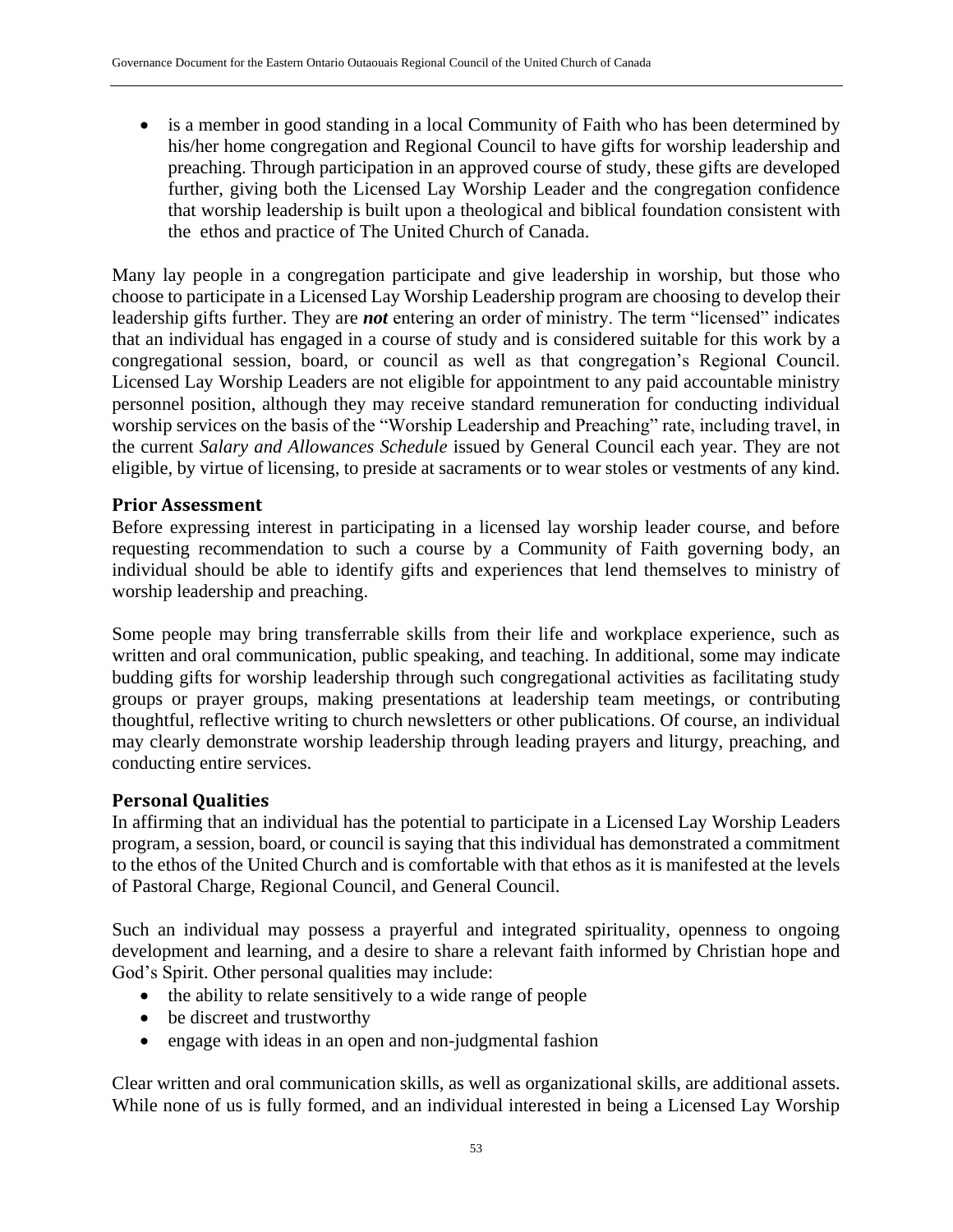Leader will not have all the necessary competencies at the beginning of her or his course of study, evidence of budding gifts that can be further honed is part of the assessment process.

#### <span id="page-54-0"></span>**Competencies**

During a Licensed Lay Worship Leaders course of study, competencies will be explored such as:

- developing knowledge of the scriptural basis for Christian faith;
- understanding theological themes;
- exploring United Church history and polity;
- recognizing and respecting different Community of Faith contexts;
- organizing and preparing worship liturgy;
- understanding and writing prayers;
- becoming familiar with United Church hymnody as singing our faith;
- preparing and delivering sermons; and
- practicing public speaking and presentation.

# **Section Three:**

## <span id="page-54-1"></span>**The United Church of Canada Policy on Licensed Lay Worship Leaders**

*(from The Manual of The United Church of Canada (2019), I.1.11.5)*

#### <span id="page-54-2"></span>**Licensing**

The regional council may licence a person as a Licensed Lay Worship Leader. The following requirements shall apply:

- a) the person must be a member of a Community of Faith in that Regional Council; and
- b) the license must be for a specified term, which may be renewed.

#### <span id="page-54-3"></span>**Regional Council Direction**

The person licensed as a Licensed Lay Worship Leader shall serve under the direction of the Regional Council.

#### <span id="page-54-4"></span>**Transferability**

A Licensed Lay Worship Leader transferring membership in the United Church from one Community of Faith to another Community of Faith in the same Regional Council shall continue to be recognized as a Licensed Lay Worship Leader. A Licensed Lay Worship Leader transferring membership to a community of faith in another Regional Council, the person must be recognized by that Regional Council in order to continue serving as a Licensed Lay Worship Leader.

#### **Renewal of Licence**

The licence of a Licensed Lay Worship Leader may be renewed at the discretion of the Regional Council within the jurisdiction of which such Licensed Lay Worship Leader is a member in good standing of a Community of Faith.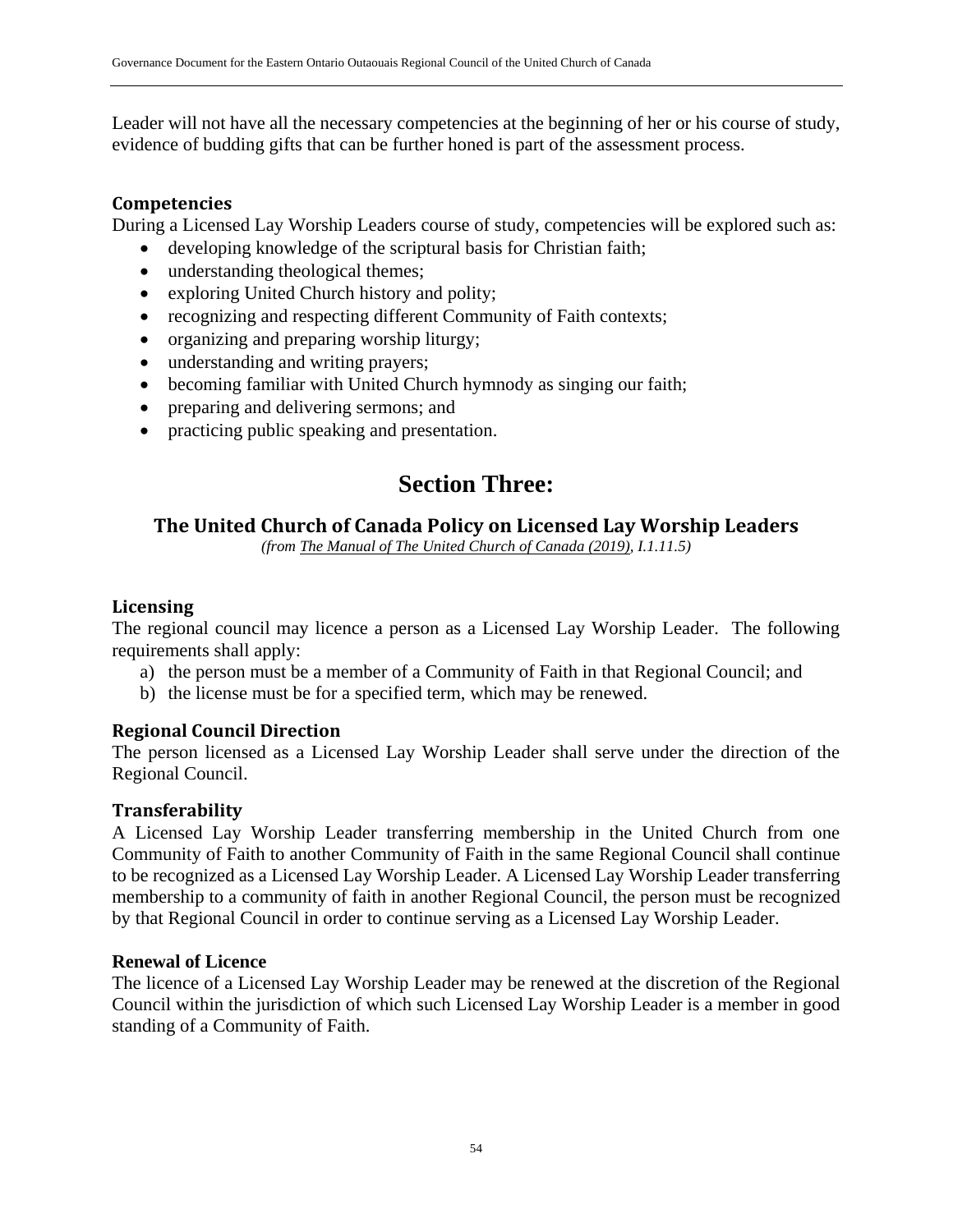## <span id="page-55-0"></span>**Policy Regarding Proceeds from the Sale of Property**

| POLICY NAME: Policy regarding Proceeds from the<br>Sale of Property                    | Date Approved: January 13, 2022 |
|----------------------------------------------------------------------------------------|---------------------------------|
|                                                                                        | Review date:                    |
| Purpose: The purpose of this policy is to clarify expectations of Communities of Faith |                                 |
| regarding the sale of Congregational property. The Manual C.2.6.                       |                                 |

## <span id="page-55-1"></span>**Preamble**

This document outlines the Eastern Ontario Outaouais Regional Council's policy and best practices regarding the disposition of proceeds from the sale of congregational property.

## <span id="page-55-2"></span>**Policy**

When Congregational property is being sold by a \*Community of Faith that is not disbanding, these are the guidelines for the use of net proceeds from the sale:

## <span id="page-55-3"></span>**Not Disbanding**

- a) 10% be remitted to the United Church of Canada for the on-going support of Indigenous Ministry.
- b) 90% be retained by the Community of Faith with an approved ministry plan for the use of the proceeds by the Regional Council that is financially sustainable. The Regional Council will normally require that the remaining capital from the sale be protected and invested and that the Community of Faith be limited to drawing up to 4% of the value of the invested capital in any given year to support its operating budget. If the Community of Faith puts before the Regional Council a ministry plan, the Regional Council may allow the Community of Faith to use some or all of the remaining capital from the sale to implement the ministry plan. This may include capital expenses.

## <span id="page-55-4"></span>**Disbanding**

When a Community of Faith is disbanding, the disposition of all net assets (cash, and property) will be disbursed as follows:

- a) 10% be remitted to the United Church of Canada for the on-going support of Indigenous Ministry.
- b) 10% be remitted to the United Church of Canada Mission and Service Legacy Fund for the on-going support of the ministry of the United Church
- c) 10% be remitted to the Eastern Ontario Outaouais Regional Council Transformation and Vision Fund.
- d) 50% be remitted to the Eastern Ontario Outaouais Regional Council Mission and Ministry Legacy Fund (see terms of Reference below). The Regional Council will entertain some of this amount being directed to geographically neighboring Communities of Faith for long-term investing or for a specified purpose. This designation requires a specified plan that is reviewed and recommended by the Finance Committee and approved by the Executive.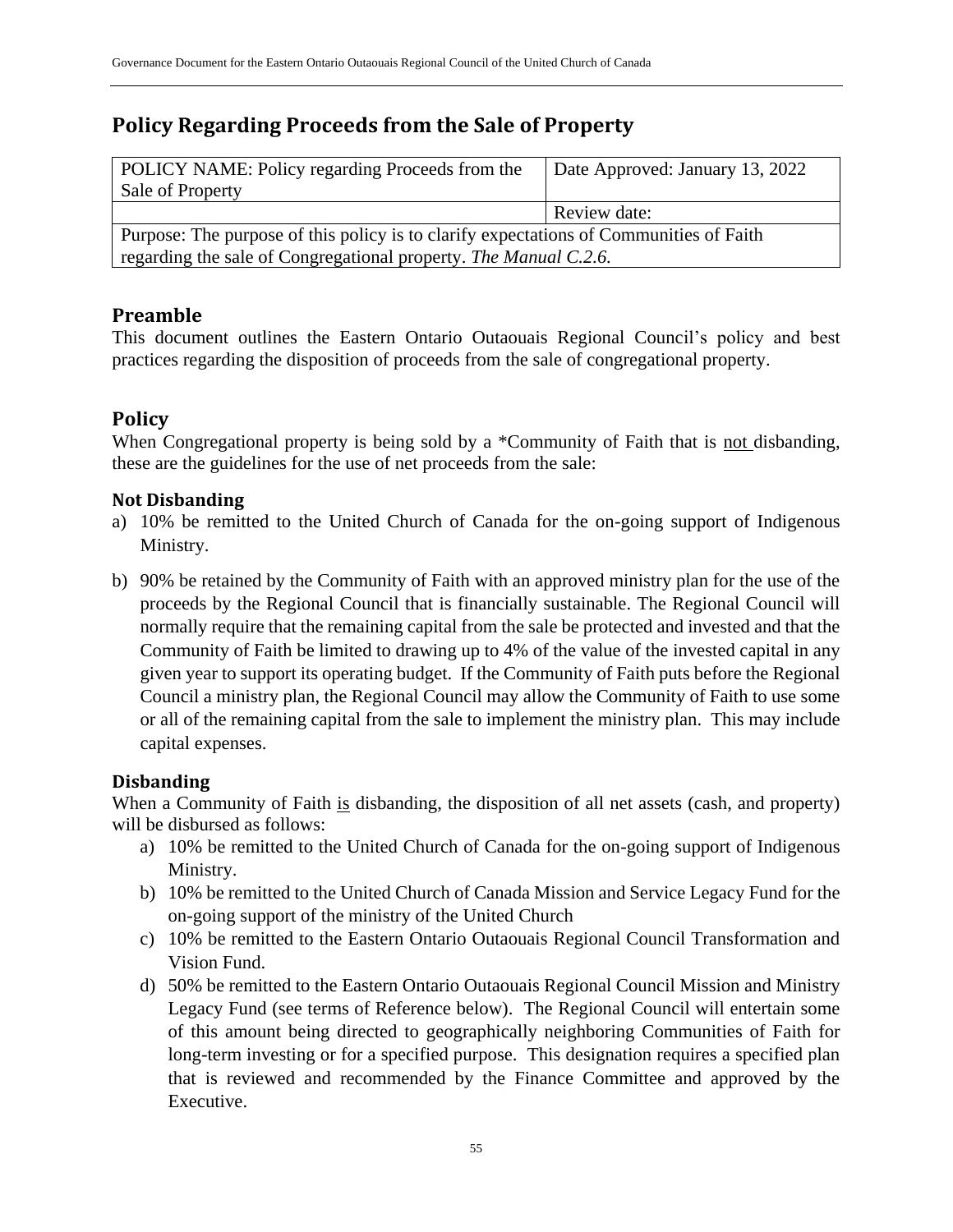e) 20% be remitted to mission activities that the Community of Faith has a historical financial commitment and/or congregational voluntary value, and a maximum of half this amount is eligible for organizations not associated with the United Church of Canada.

*Please note that* with the exception of the 10% for Indigenous Ministry, the Regional Council will consider the establishment of a legacy fund in the name of the Community of Faith where the interest can be used for a specified purpose and where the funds are held within the investment portfolio of Eastern Ontario Outaouais Regional Council. This designation requires a specified plan that is reviewed and recommended by the Finance Committee and approved by the Executive.

\*Community of Faith as defined in *The Manual 2022*, section B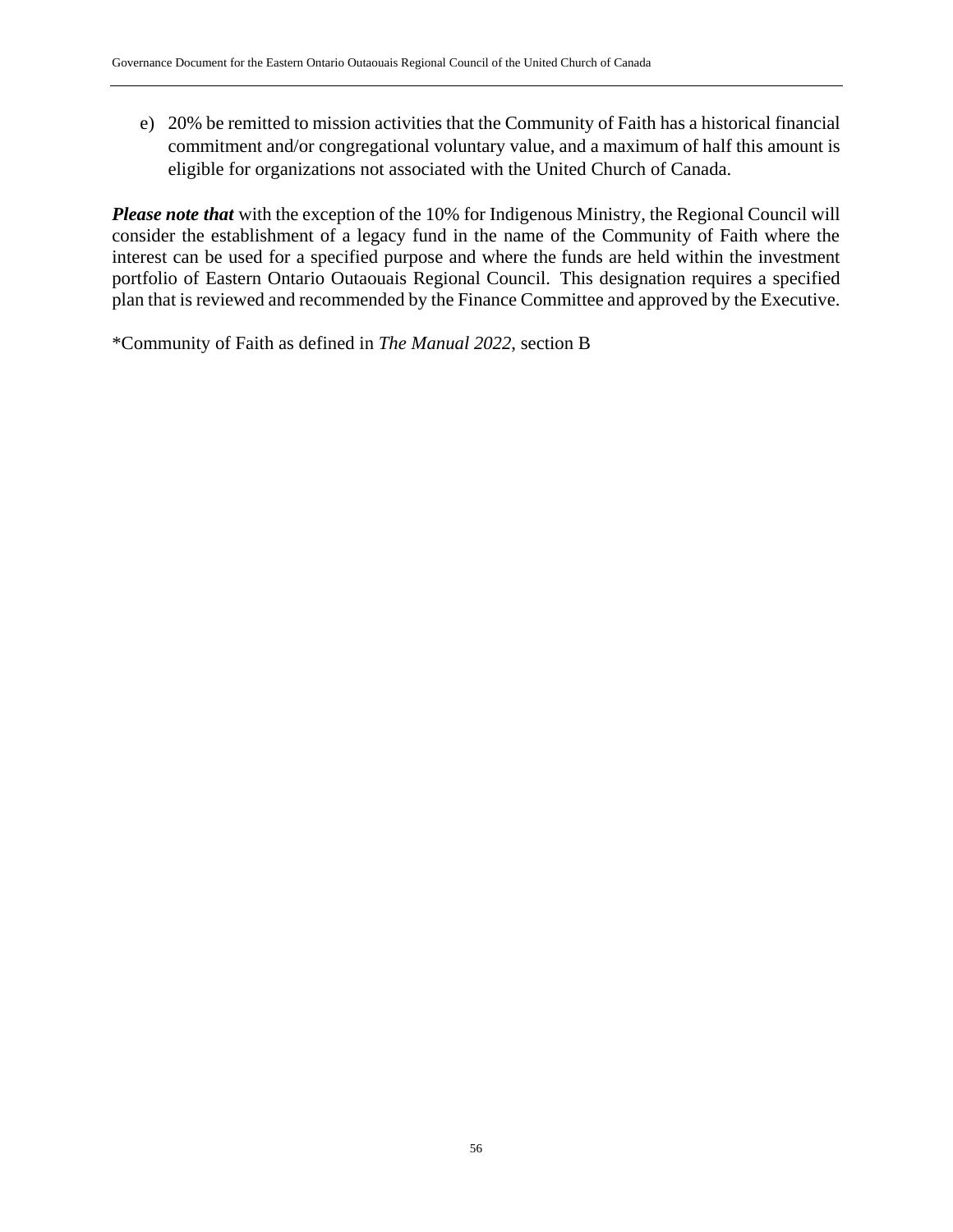## <span id="page-57-0"></span>**Property Transactions Policy**

| <b>POLICY NAME: Property Transactions Policy</b>      | Date Approved: October 5, 2019 |
|-------------------------------------------------------|--------------------------------|
|                                                       | Review date:                   |
| Purpose: Provide parameters for property transactions |                                |

#### <span id="page-57-1"></span>**Background**

**"G.2.3 Congregational Property Transactions G.2.3.1 Types of Transactions This section (G.2.3) applies to all transactions involving congregational property. These transactions include a) sales; b) purchases; c) mortgages; d) any other borrowing secured by congregational property; e) leases; f) major renovations; g) demolition; and h) construction of a new building."**

I. That requests for approvals of Congregational Property Transactions come directly to the Executive until a Property Leadership Team is established;

II. Requests are reviewed and recommended for approval or further action;

III. Final decision is made by the Executive. **Carried**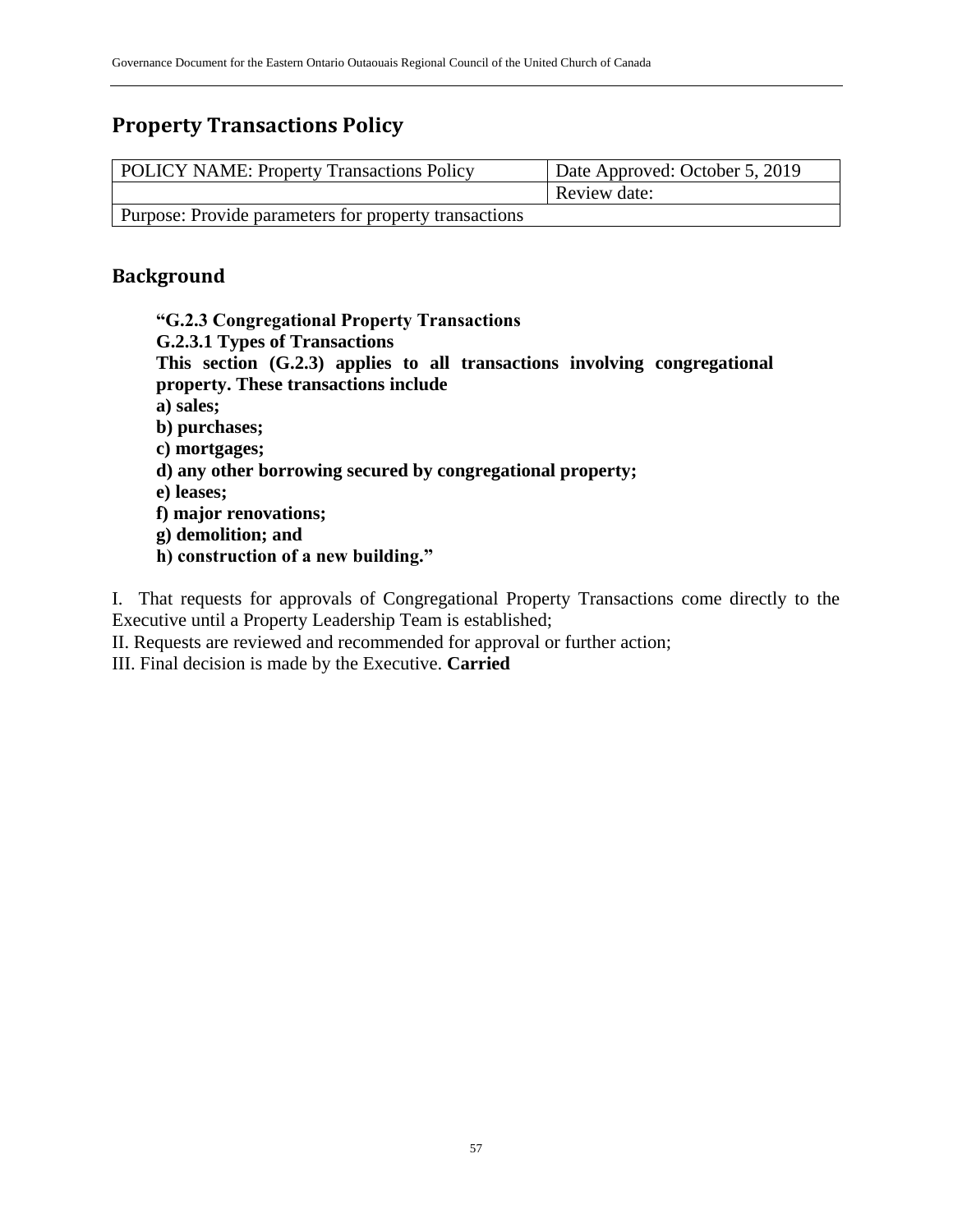# <span id="page-58-0"></span>**Major Renovations Policy**

| <b>POLICY NAME: Major Renovations</b>                   | Date Approved: October 5, 2019 |
|---------------------------------------------------------|--------------------------------|
|                                                         | Review date:                   |
| Purpose: provide the definition of a "Major Renovation" |                                |

The Eastern Ontario Outaouais Regional Council's adopt the definition of a "Major Renovations" to mean above \$50,000.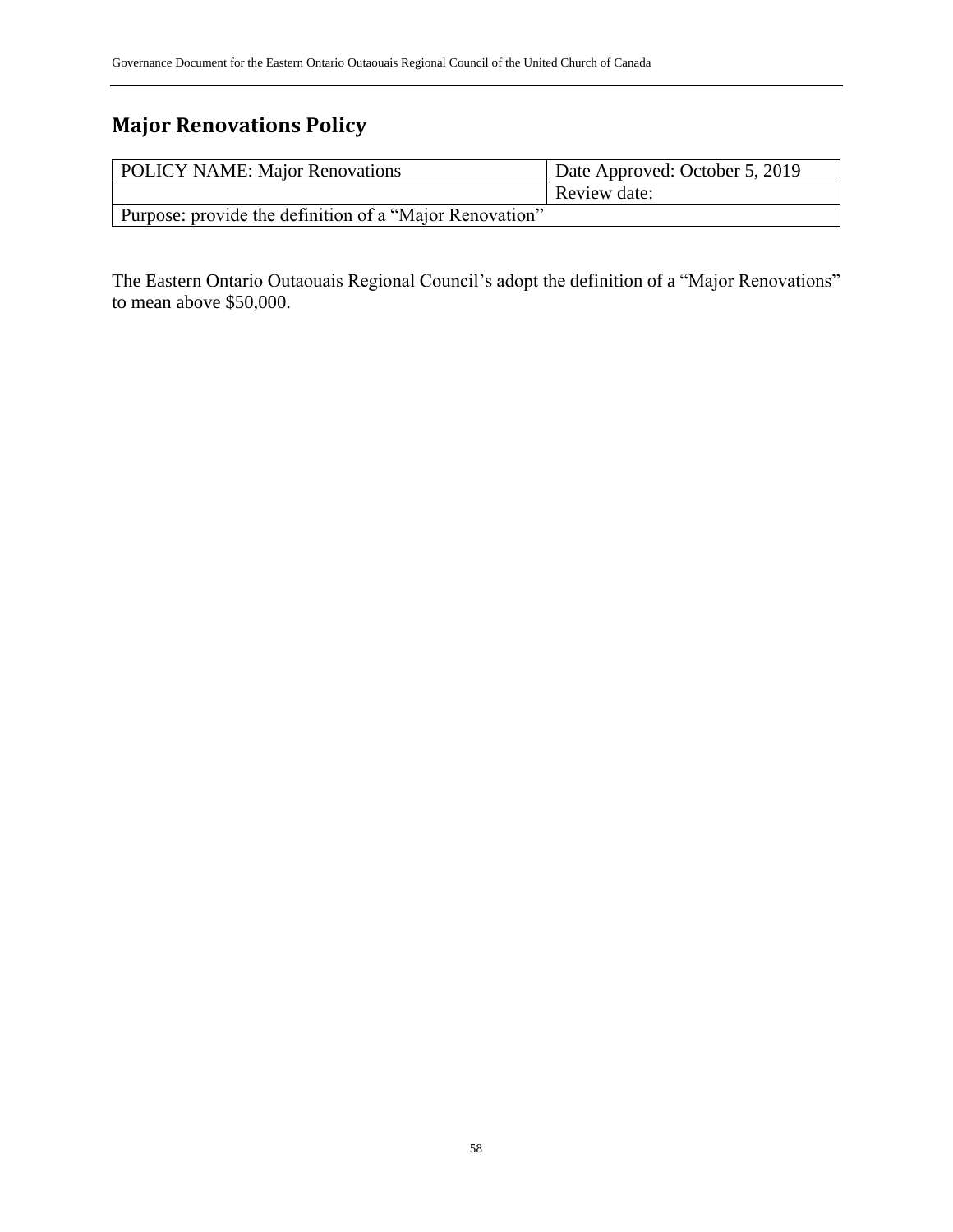## <span id="page-59-0"></span>**Policy regarding Decision-making by E-mail**

| POLICY NAME: Regional Council Policy regarding                                 | Date Approved: October 5, 2019 |
|--------------------------------------------------------------------------------|--------------------------------|
| Decision-making by E-mail                                                      |                                |
|                                                                                | Review date:                   |
| Purpose: This policy outlines the parameters for making decisions using email. |                                |
| The Manual $2019$ - Appendix 3.4.2                                             |                                |

## <span id="page-59-1"></span>**Preamble**

This document outlines the Eastern Ontario Outaouais Regional Council's Policy regarding Decision-making by E-mail and best practices regarding requests for urgent decisions between meetings of the Regional Council Executive.

UCC Manual 2019 Appendix 3.4.2 Decisions by E-mail (extracts pertaining to the Regional Council)

*At the discretion of the chair, decisions may be made between meetings by e-mail voting in circumstances the chair considers to be exceptional. E-mail voting may be conducted only if every member of the voting body has already provided the voting body with an e-mail address that ensures confidentiality. At the direction of the chair, the secretary circulates a proposed decision and initiates a vote by e-mail on it.* 

*The email must contain a) the proposed decision and sufficient background to inform the other members of the voting body; and b) a specified time for replying to the e-mail, allowing for at least 48 hours from the time that the e-mail is circulated. The e-mail must be circulated to all members of the voting body, with all members' e-mail addresses visible. Members may ask questions of clarification and offer comments by e-mail, ensuring they are visible to all members. Members must vote by e-mail, ensuring their vote is visible to all members. Members must vote in the affirmative or negative without any conditions. A member may object to making this decision by e-mail, and if any two members so object, a meeting must be held in one of the other ways set out in the bylaws. Members may vote before the deadline, and may change their votes up until that time. If the number of votes cast is less than the minimum number of members required to be present for a meeting, the decision is not approved.*

*Following the deadline, the secretary must inform all members of the voting body of the voting results by e-mail. The secretary must include the proposed decision and the outcome of the vote in the minutes of the next regular meeting of the voting body.*

## <span id="page-59-2"></span>**Email Voting Policy**

The Policy of Eastern Ontario Outaouais Regional Council regarding decision making by e-mails is following the specific guidelines from the General Council as outlined in UCC Manual 2019 Appendix 3.4.2 when the President considers the one-item situation exceptional, able to be answered with a YES/NO response and the time-line such that the situation should not wait until the next regularly scheduled meeting of the Executive.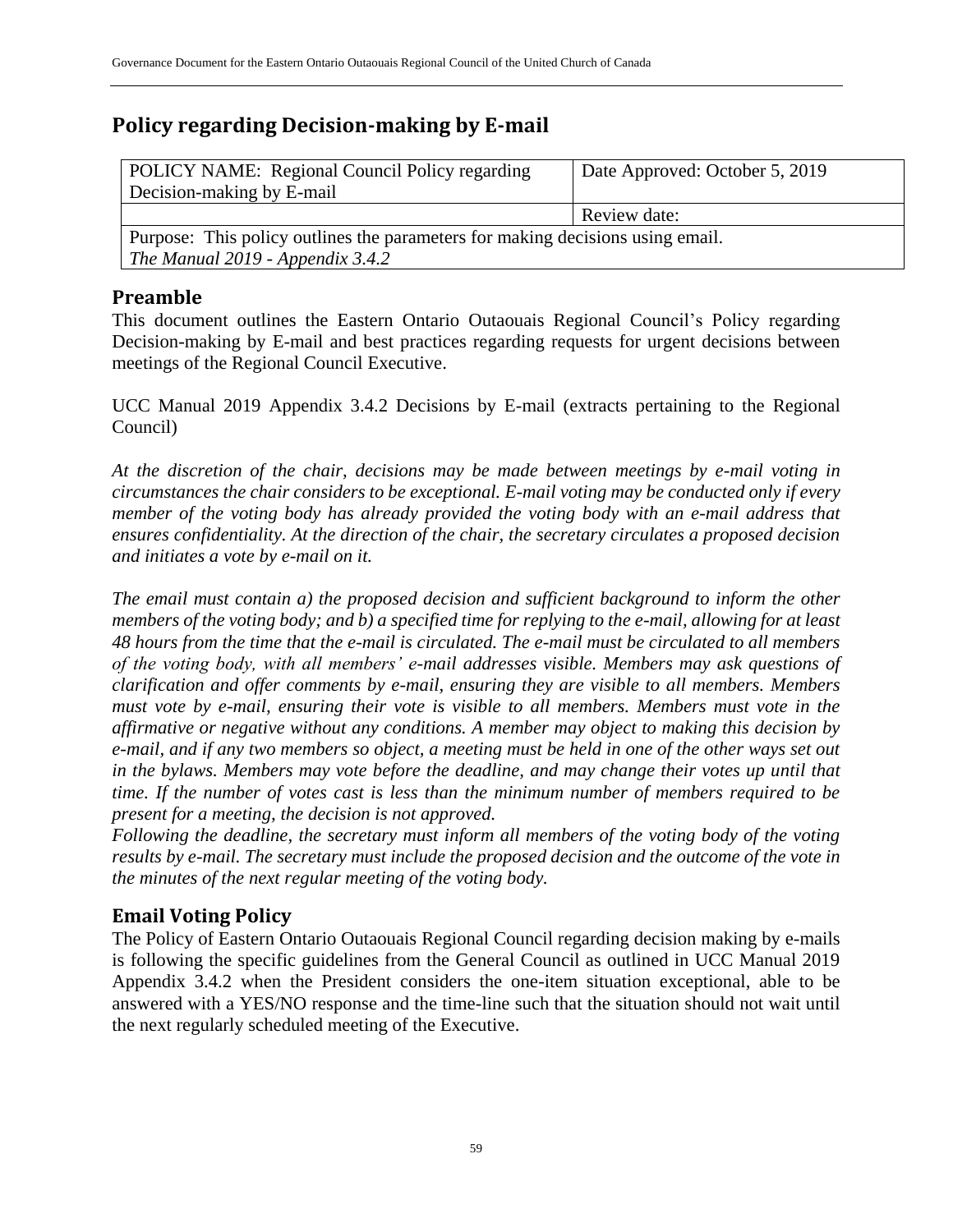#### <span id="page-60-0"></span>**License to Administer the Sacraments Policy**

| POLICY NAME: License to Administer the Sacraments Date Approved: November 27, 2021                  |                                        |
|-----------------------------------------------------------------------------------------------------|----------------------------------------|
| Policy                                                                                              |                                        |
|                                                                                                     | Review date: Fall General Meeting 2022 |
| Purpose: The purpose of this policy is to clarify expectations regarding licences to administer the |                                        |
| Sacraments. The Manual 2021 Sections I.2.4 and I.2.5.2 b                                            |                                        |

#### <span id="page-60-1"></span>**Preamble**

This document outlines the Eastern Ontario Outaouais Regional Council's policy regarding licences Sacraments Elders

#### <span id="page-60-2"></span>**Policy**

#### <span id="page-60-3"></span>**1. General Policy**

The regional council may grant a licence to administer the sacraments to members of communities of faith without a called or appointed member of the order of ministry or designated lay minister. A member holding a licence to administer the sacraments is called a "Sacraments Elder." The Regional Council:

- 1. Recognizes that the office of Sacraments Elder is intended to provide a means for communities of faith to receive the sacraments in the absence of a called or appointed minister. The absence of a settled, called or appointed minister on a community of faith does not, in itself, trigger the licensing of a Sacraments Elder.
- 2. Recognizes the value of inviting ministry personnel to preside at the sacraments. However, when a community of faith is unable to find ministry personnel to preside, a request for a sacraments elder may be considered.

#### <span id="page-60-4"></span>**2. Terms of Licence**

A Sacraments Elder may administer the sacraments in their community of faith for a 12-month term that may be renewed. The licence automatically ends if a member of the order of ministry or designated lay minister is called or appointed to the community of faith. In the case of a multi-point charge, a Sacraments Elder may preside at all points of the pastoral charge.

The requirements to name and licence a lay person as a sacraments elder can be found in the Sacraments Elder Handbook 2021: *[https://united-church.ca/sites/default/files/handbook\\_sacraments-elders.pdf](about:blank)*

#### <span id="page-60-5"></span>**3. Process**

- 1. When there is no ministry personnel appointed/called to a pastoral charge, and there are no ministry personnel available to preside at the sacraments the community of faith may identify an individual whom it believes is suitable to perform the function of Sacraments Elder.
- 2. At an official meeting of the governing body of the community of faith, the community of faith must pass a motion to request a Sacraments Elder which shall then be submitted to the Pastoral Relations Commission.
- 3. The request that shall be submitted to the Pastoral Relations Commissions details the following:
	- a. The request for a Sacraments Elder, including the reason for the request, the name of the individual requested, and reasons that person would be a suitable Sacraments Elder.
	- b. The date of the meeting of the governing body approving the request; and
	- c. A copy of the motion indicating the mover and seconder (by full name) and the results of the vote.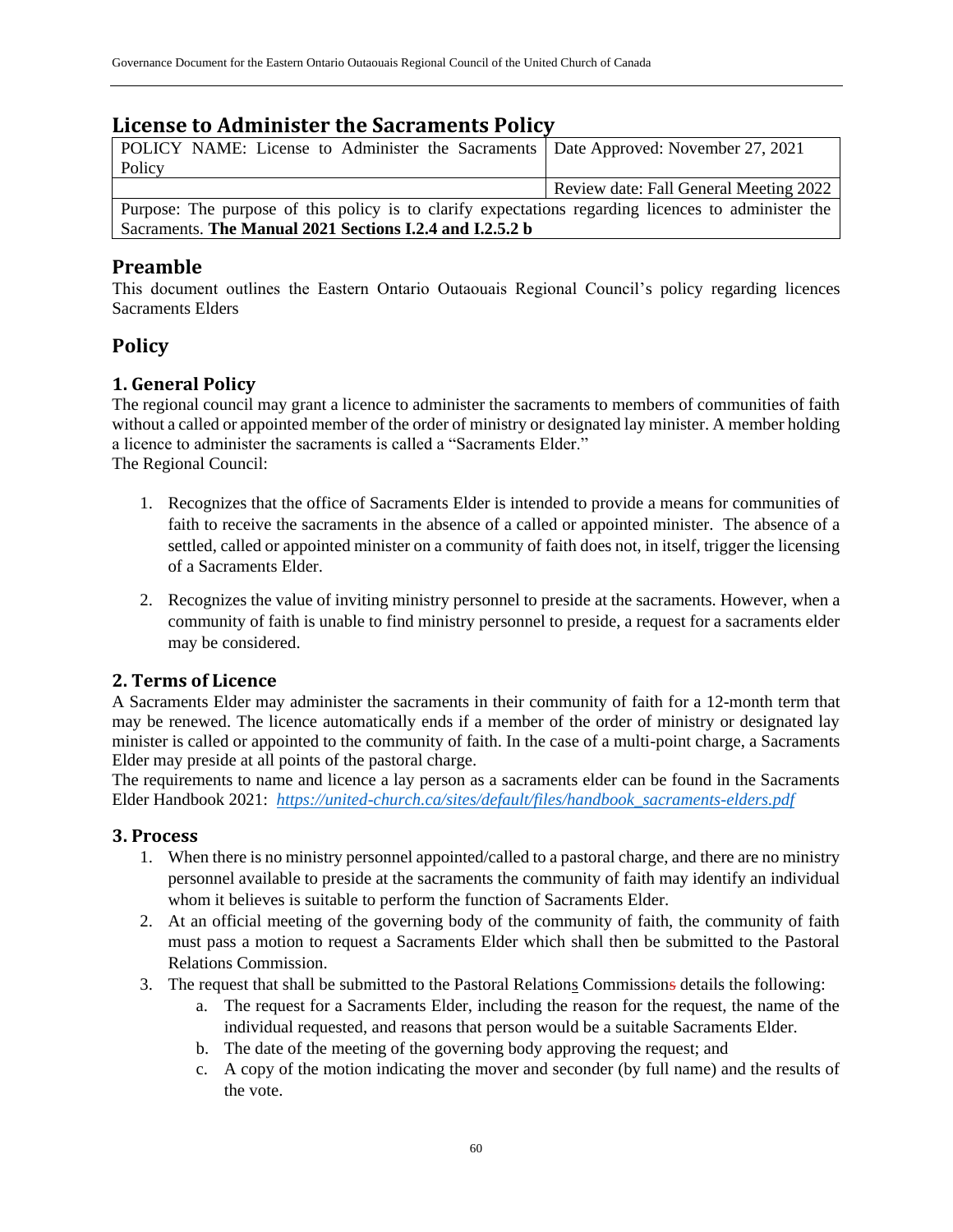- 4. The Pastoral Relations Commission confirm the need for a Sacraments Elder and the suitability of the proposed person before the training takes place.
- 5. The Sacraments Elders Workbook will be the principal guide for instruction on the administration of the sacraments. The Pastoral Relations Minister shall be responsible to provide the training. The training is approximately 16 to 20 hours, timing to be divided between two to four modules with sufficient time between them for reflection.
- 6. The Pastoral Relations Commission will recommend appointing an ongoing mentor, potentially the pastoral charge supervisor.
- 7. Upon completion of this process, the Pastoral Relations Commission will bring a motion to the Regional Council Executive for action.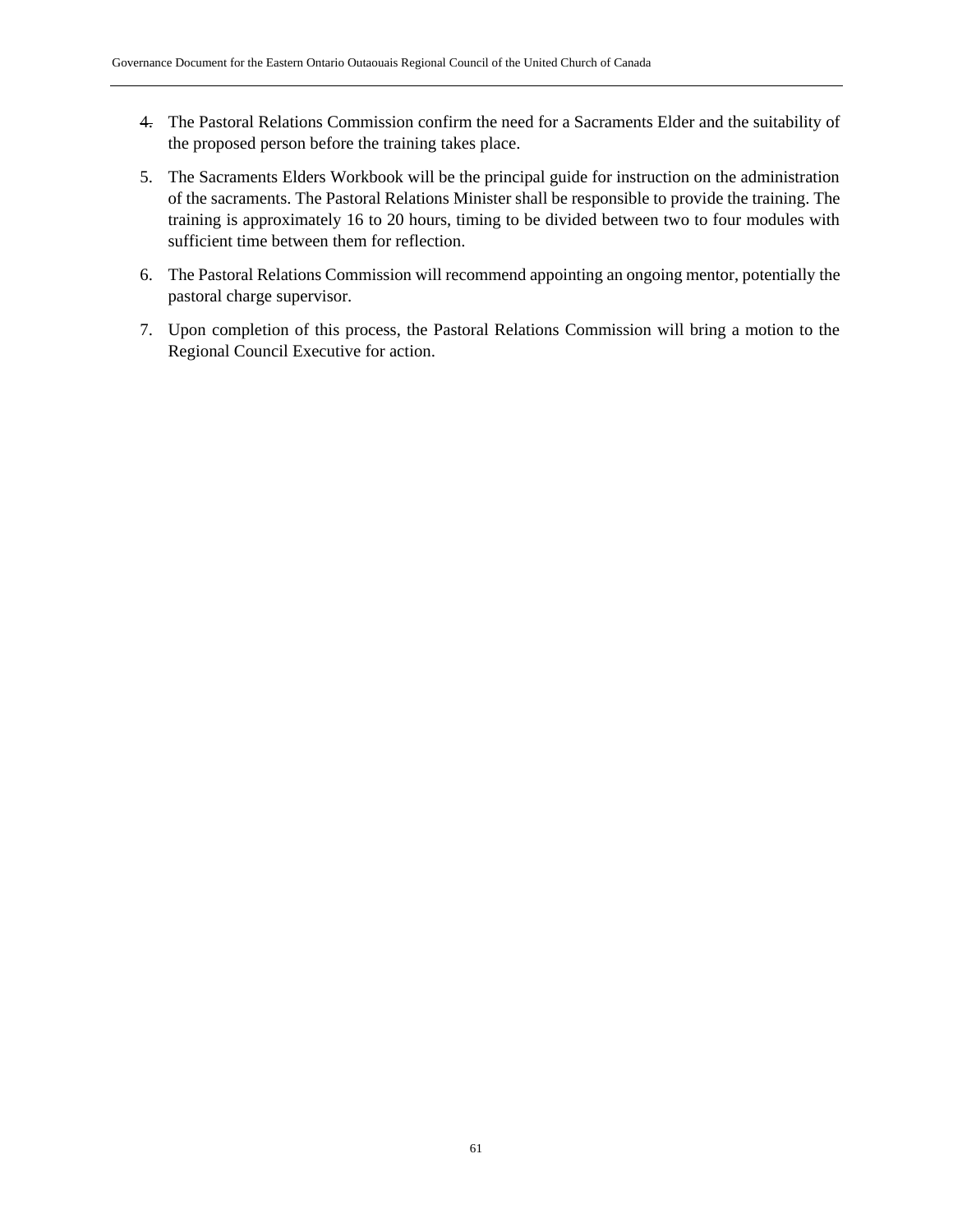## <span id="page-62-0"></span>**Communication Allowance (Phone/Internet) Policy**

| POLICY NAME: Communication Allowance (Phone/Internet)   Date Approved: November 27, 2021        |              |
|-------------------------------------------------------------------------------------------------|--------------|
|                                                                                                 | Review date: |
| Purpose: The purpose of this policy is to establish a minimum allowance for phone and internet. |              |

#### <span id="page-62-1"></span>**Policy**

The Eastern Ontario Outaouais Regional Council adopt a policy establishing a minimum for a Communication Allowance (phone/internet) of \$1000 per year. This is not to be prorated.

In the case of ministry personnel having more than one call or appointment, this cost shall be shared equally between the pastoral charges. In the event that one of the calls or appointments comes to an end, the remaining pastoral charge(s) shall then assume the total Communications Allowance cost. For all part-time calls or appointments, the Communication Allowance Policy shall be recorded under "Additional Terms" on the 'Record of Call or Appointment form'.

Monthly reimbursement for communications expenses shall be reimbursed to ministry personnel upon providing the pastoral charge with receipts.

Further, that pastoral charges with existing calls and appointments be informed of this policy and be asked to increase their compensation to ministry personnel accordingly.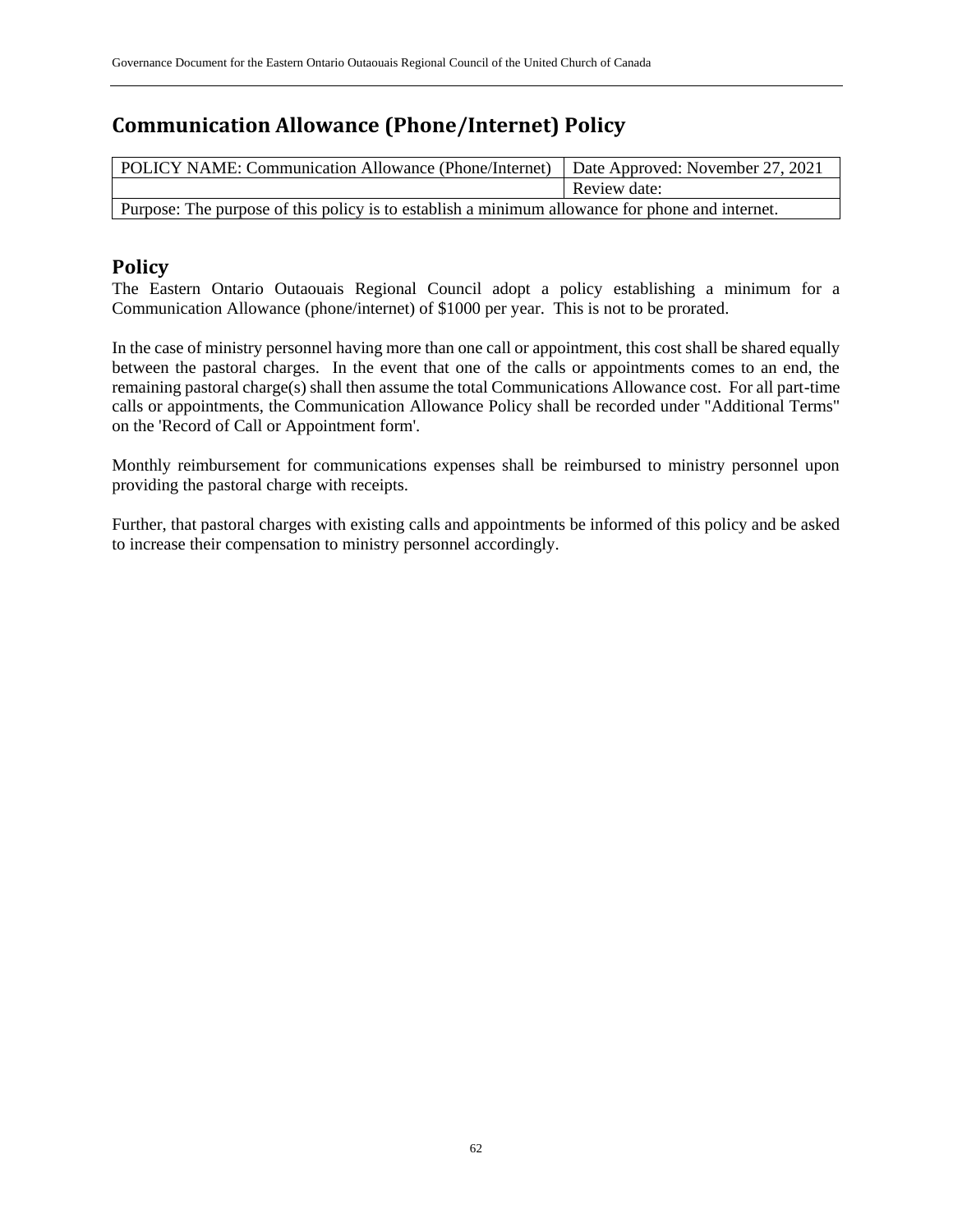## <span id="page-63-0"></span>**Policy on Compensation for Pulpit Supply during General Council 44**

| <b>POLICY NAME: Policy on Compensation for Pulpit</b><br>Supply during GC 44                        | Date: April 28, 2022 |
|-----------------------------------------------------------------------------------------------------|----------------------|
|                                                                                                     | Review date          |
| Purpose: Remunerate pastoral charge for the cost of pulpit supply while their minister attends GC44 |                      |

#### <span id="page-63-1"></span>**Background**

Historically, the General Council Office (GCO) has reimbursed pastoral charges for the cost of providing pulpit supply while their minister attends a meeting of the General Council. This is not being done for the virtual GC44. While the virtual GC44 does not require a minister who has been elected as a commissioner to travel, it does include four lengthy sessions on Sunday which either prevents the minister from delivering their Sunday worship services or places a significant burden on the minister to both deliver Sunday worship and fully participate in the GC44 sessions. When this happens, the pastoral charge may incur the cost of paying pulpit supply for up to four weeks beyond the norm. This is contrary to the previous spirit of the GCO recognizing the cost to a pastoral charge when its minister has been elected to serve the church as a General Council commissioner.

#### <span id="page-63-2"></span>**Policy**

The Eastern Ontario Outaouais Regional Council (EOORC) adopts a policy of remunerating a pastoral charge for an amount up to \$250 per Sunday to cover the cost of providing pulpit supply for the four (4) Sundays when its minister is attending GC44.

A pastoral charge wishing to receive such compensation will submit an invoice to the Treasurer of the EOORC, who will have been provided with the names that may apply.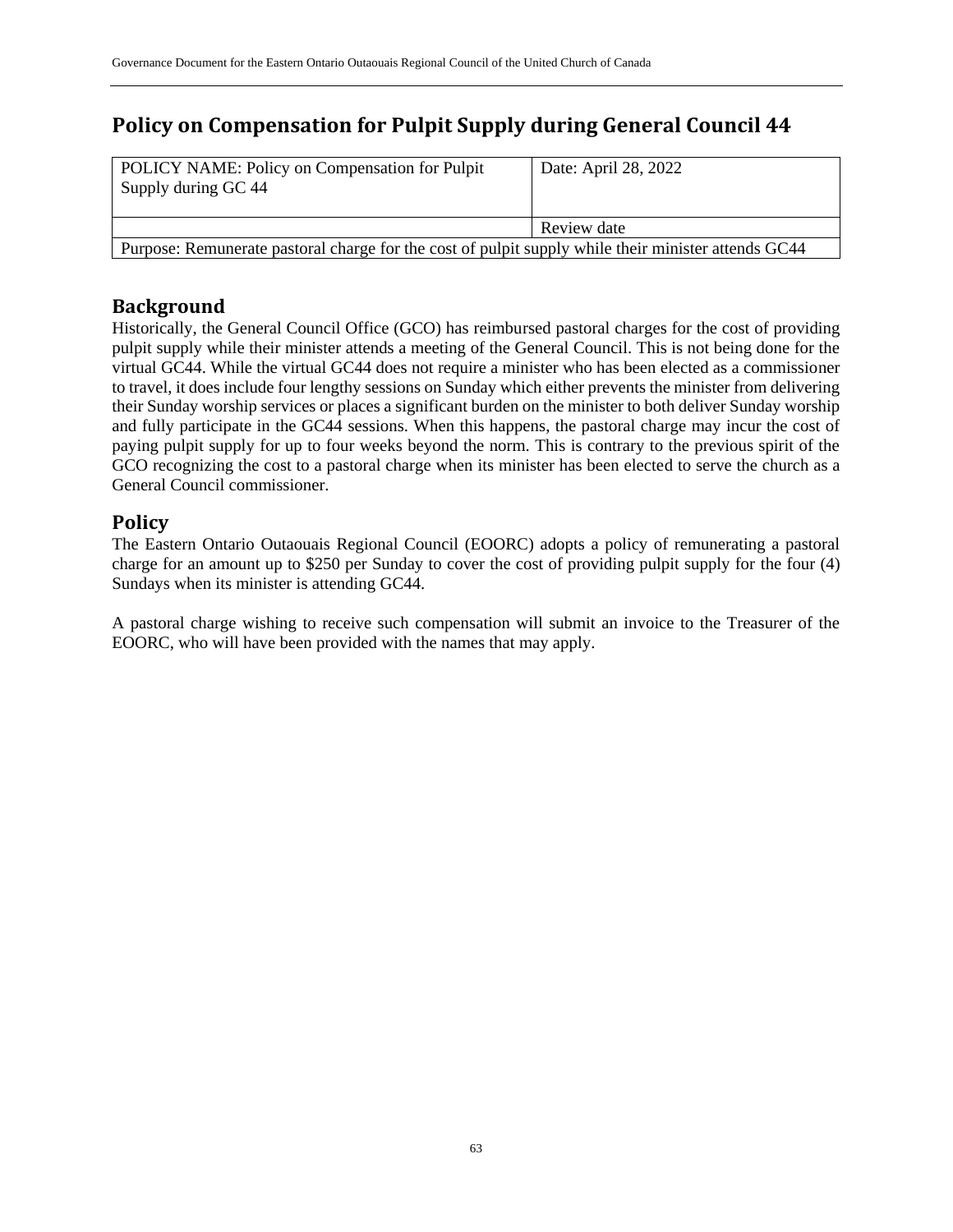## <span id="page-64-0"></span>**Policy on Pulpit Supply Compensation**

| POLICY NAME: Regional Council Policy on   Date Approved: April 28, 2022           |              |
|-----------------------------------------------------------------------------------|--------------|
| <b>Pulpit Supply Compensation</b>                                                 |              |
|                                                                                   | Review date: |
| Purpose: This policy outlines the procedures for The <b>Manual 2022 I. 1.11.5</b> |              |

#### <span id="page-64-1"></span>**Preamble**

This document outlines the Eastern Ontario Outaouais Regional Council's Policy on Compensation for Pulpit Supply within the Regional Council.

#### <span id="page-64-2"></span>**Policy**

Individuals must receive fair compensation for services provided:

- a) The General Council sets the rate annually for pulpit supply for ministry personnel;
- b) The Regional Council has a *Licensed Lay Worship Leader Policy & Guidelines* May 2019 stating "The Community of Faith is expected to remunerate Licensed Lay Worship Leaders appropriately based upon the General Council rate for supply;
- c) Worship preparation takes considerable hours for both ordered and lay;
- d) On occasion, communities of faith cancel a service on very short notice, having previously committed someone to provide the Sunday worship service including but not limited to inclement weather, illness, catastrophe, pandemics;
- e) Remuneration is given to compensate for the worship preparation time at the rate of 2/3 the daily rate to the person (LLWL or Ordered) who prepared the service (no mileage of course).

#### <span id="page-64-3"></span>**Process**

- 1. The Community of Faith:
	- a. Organizes for pulpit supply from either visiting ministry personnel or a trained and approved Licensed Lay Worship Leader;
	- b. The Community of Faith compensates the pulpit supply personnel at General Council rates: at 100% if the service is conducted, at 2/3 if the service is cancelled with less than a week's notice.

<https://united-church.ca/sites/default/files/2021-07/2022-salary-schedule-ministry-personnel.pdf>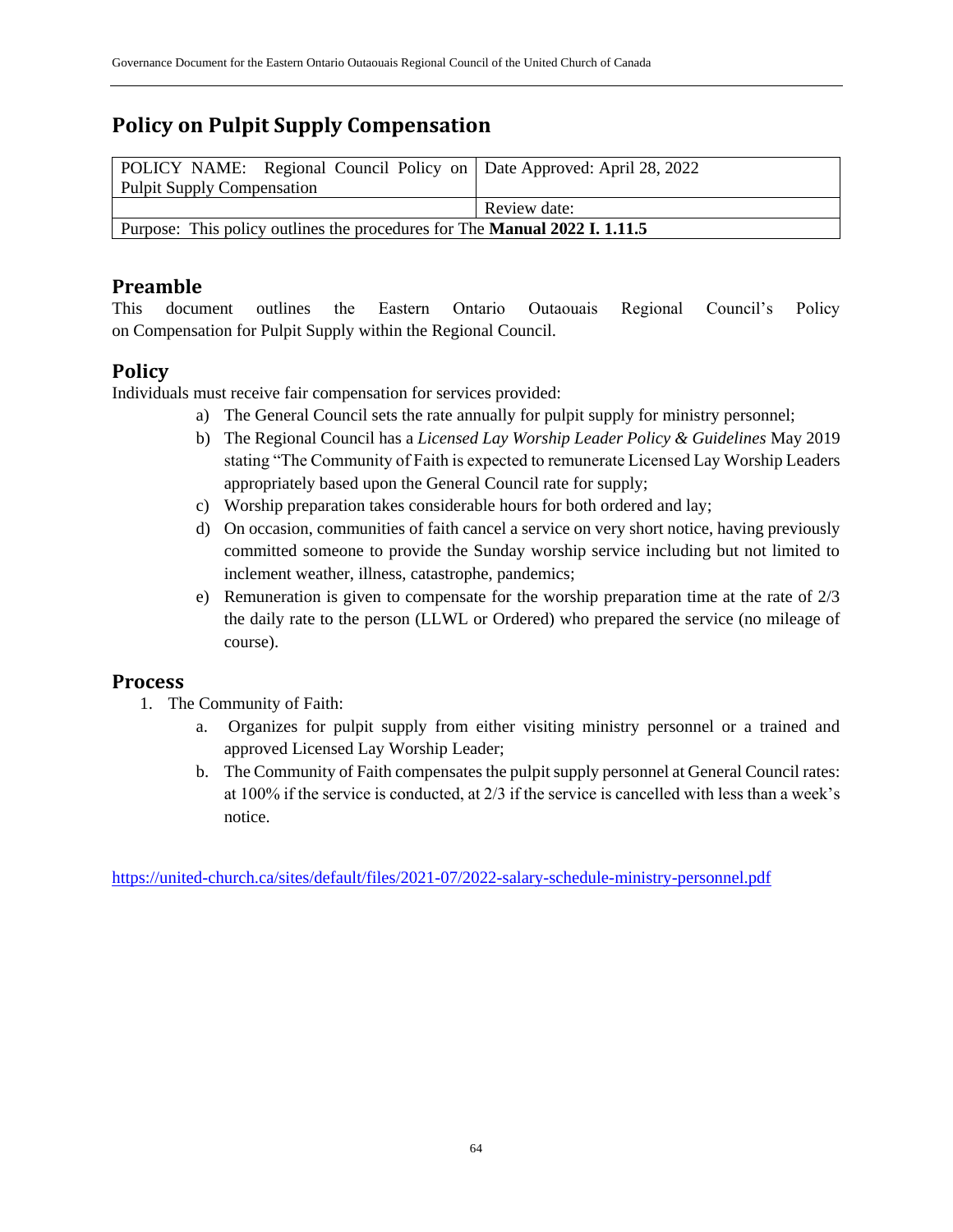## **NETWORKS**

## **Social Justice Network of Ontario Regional Councils**

<span id="page-65-2"></span><span id="page-65-1"></span><span id="page-65-0"></span>**2019-10-05\_192 MOTION** (T. Demirdjian-Petro/B. Reynolds) That the Eastern Ontario Outaouais Regional Council accept the recommendation of the Executive to support the covenant with Social Justice Network of Ontario Regional Councils (SJNOR) and request that nominations search for a representative. **Carried**

#### **Covenant of the**

#### **SOCIAL JUSTICE NETWORK of ONTARIO REGIONAL COUNCILS**

#### **of The United Church of Canada**

(formerly the Coordinating Committee of Ontario Conferences – CCOC

& the Social Justice Network of Ontario Conferences - SJNOC)

#### <span id="page-65-3"></span>L **Covenant Members**

Those represented within the Covenant:

Regional Councils of The United Church of Canada located within Ontario

Corresponding members:

staff from the Church in Mission Unit of the General Council Office

#### <span id="page-65-4"></span>Η. **Purpose**

Regional Councils of The United Church of Canada, whose boundaries lie within the Province of Ontario, hereby covenant together to form the Social Justice Network of Ontario Regions (SJNOR):

• to collaborate and provide a collective presence of The United Church of Canada concerning socio-economic issues and concerns which impact Ontarians.

#### <span id="page-65-5"></span>**Ill. Mutual Accountability**

Member courts will fulfill this covenant by:

- Appointing 2 representatives and 1 regional staff person
- Making a financial contribution based upon an annual assessment

#### *Appendix A*

SOCIAL JUSTICE NETWORK OF ONTARIO REGIONS NETWORK OPERATIONS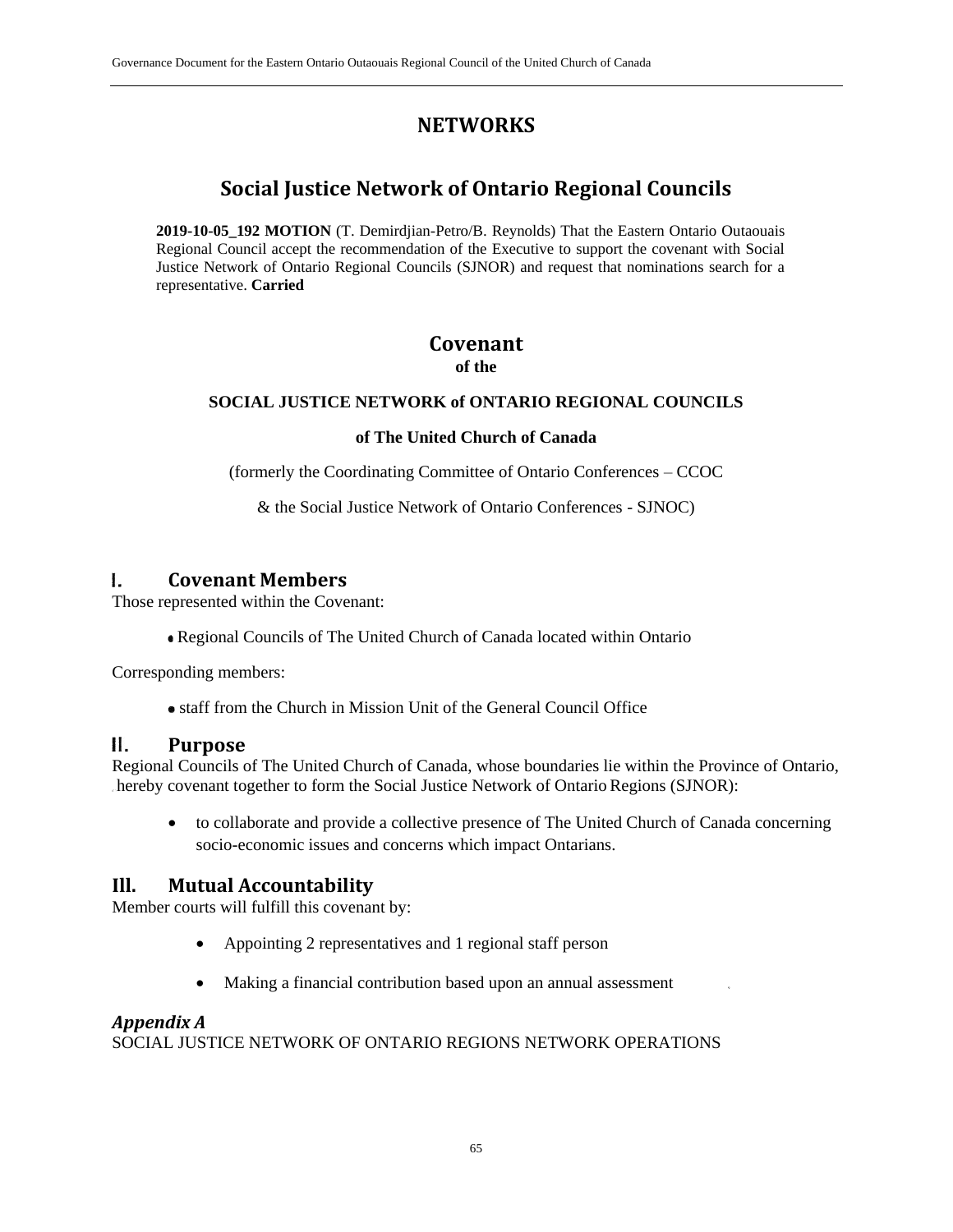#### *A. THE SJNOR WILL:*

Examine the social justice issues that exist in the Province of Ontario with reference to their implications for the United Church of Canada, its people and the wider community;

Prayerfully discern what actions to take towards deeper understanding, redress of injustices and just alternatives;

Seek to work with government or non-governmental organizations to develop action plans and make recommendations for just, healthy, environmentally nurturing solutions.

#### *B. OPERATING PROCEDURES*

Convenorship for the SJNOR will be vested in co-chairs who will serve two-year terms. Co-chairs should have their respective terms staggered to ensure continuity. Any co. chair can serve for a maximum of two consecutive terms.

The SJNOR will meet a minimum of twice yearly. Meetings may be conducted by means of video conference.

Agendas will usually include time for sharing of member court social justice activity and reports from coalitions and task group representatives related to the SJNOR.

Policy decisions rest within the member courts of the church. Representatives to the SJNOR will be communication links with those courts.

Strategizing and decision-making within the SJNOR

(i.e. formulation and implementation of church policies and SJNOR's actions) will be by consensus with an understanding that consensus will not necessarily mean complete agreement but insufficient disagreement to block the decision.

Tasks (such as recording, duplication, distribution, agenda preparation, meeting arrangements, research, analyses, resource development and collection, supervision support) will be undertaken by SJNOR members on a shared basis.

Decision-making between meetings will be undertaken by consulting all member courts' representatives for feedback. Any action will take into account this consultation.

Any member court is free to act unilaterally but should take into account the potential effects upon other member courts. Unilateral action will not imply action on behalf of others.

An orientation to the SJNOR's history, covenant, operating procedures and current activities will be provided for new representatives.

Collection, disbursement, recording and reporting services for operating funds will be provided by the General Council's Mission Through Finance Unit.

#### *C. COLLECTIVE ACTION*

The SJNOR will take joint social justice action: This could be accomplished in any of the following ways:

a) the member courts may endorse and support one regional council in taking a particular initiative;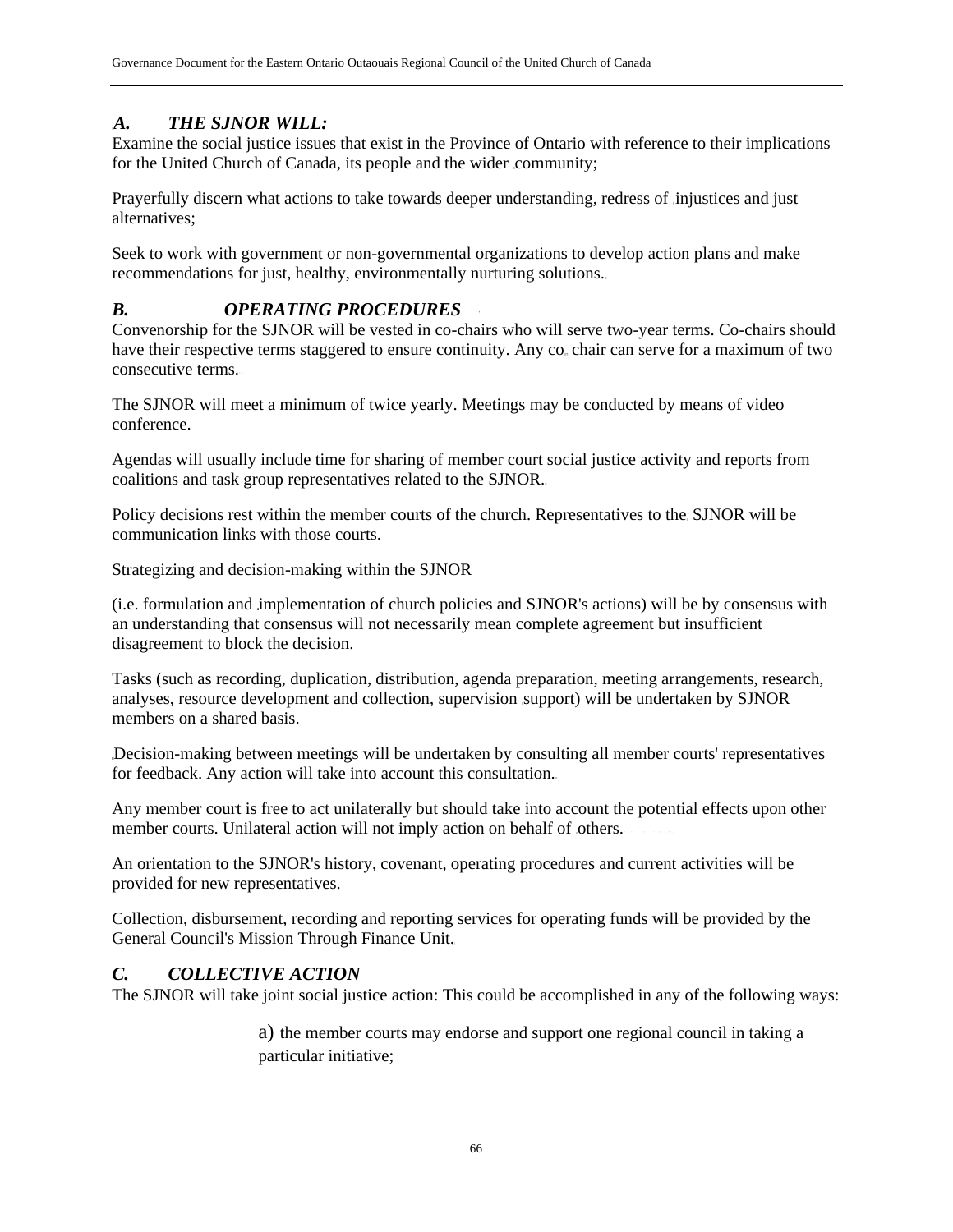b) the member courts may agree on more than one regional council on a joint study or action of vital interest; or

c) the members may agree to work and speak together, through the SJNOR.

The SJNOR may consider the initiative of one member court but decide not to endorse or support the effort leaving that member court free to take its own action.

The SJNOR will provide leadership representatives on behalf of The United Church of Canada in Ontario for occasions related to SJNOR's social justice agenda.

The SJNOR will designate representation to ecumenical social justice coalitions and task groups functioning within the province of Ontario, such as the Inter-Faith Social Assistance Reform Coalition (ISARC) or KAIROS. Arrangements for support such as orientation, expenses, supervision, accountability and communication mechanisms with the SJNOR, etc. will be undertaken.

#### *D. COMMUNICATION*

The SJNOR will facilitate the sharing of The United Church of Canada's social justice policy.

The SJNOR will provide an annual report to each member court. These reports are to contain actions taken, future agenda items and financial operations.

#### *E. MEMBER COURT CONTRIBUTIONS*

Each member court will appoint two representatives to the SJNOR. Each member court will clarify the terms of that appointment. In addition, it is hoped that there would be a staff person from the member court.

Each member court will make an annual financial contribution to the SJNOC.

Through their representative(s), member courts will share information, analyses and strategies related to their social justice issues, concerns and activities.

Member courts will assume primary responsibility for SJNOR tasks within their resource capacity on a rotating basis.

#### <span id="page-67-0"></span>**APPENDIX B** THE SOCIAL JUSTICE NETWORK OF ONTARIO REGIONAL COUNCILS

#### DUTIES AND RESPONSIBILITIES OF MEMBER COURT REPRESENTATIVES

Representatives will contribute their unique gifts to the work of the SJNOR as a proactive participant.

Representatives will act as an essential communication link between their member court and the other member courts by means of:

- a) attendance at SJNOR meetings
- b) regular reports at SJNOR meetings
- c) reports to the SJNOR between meetings of relevant concerns and actions